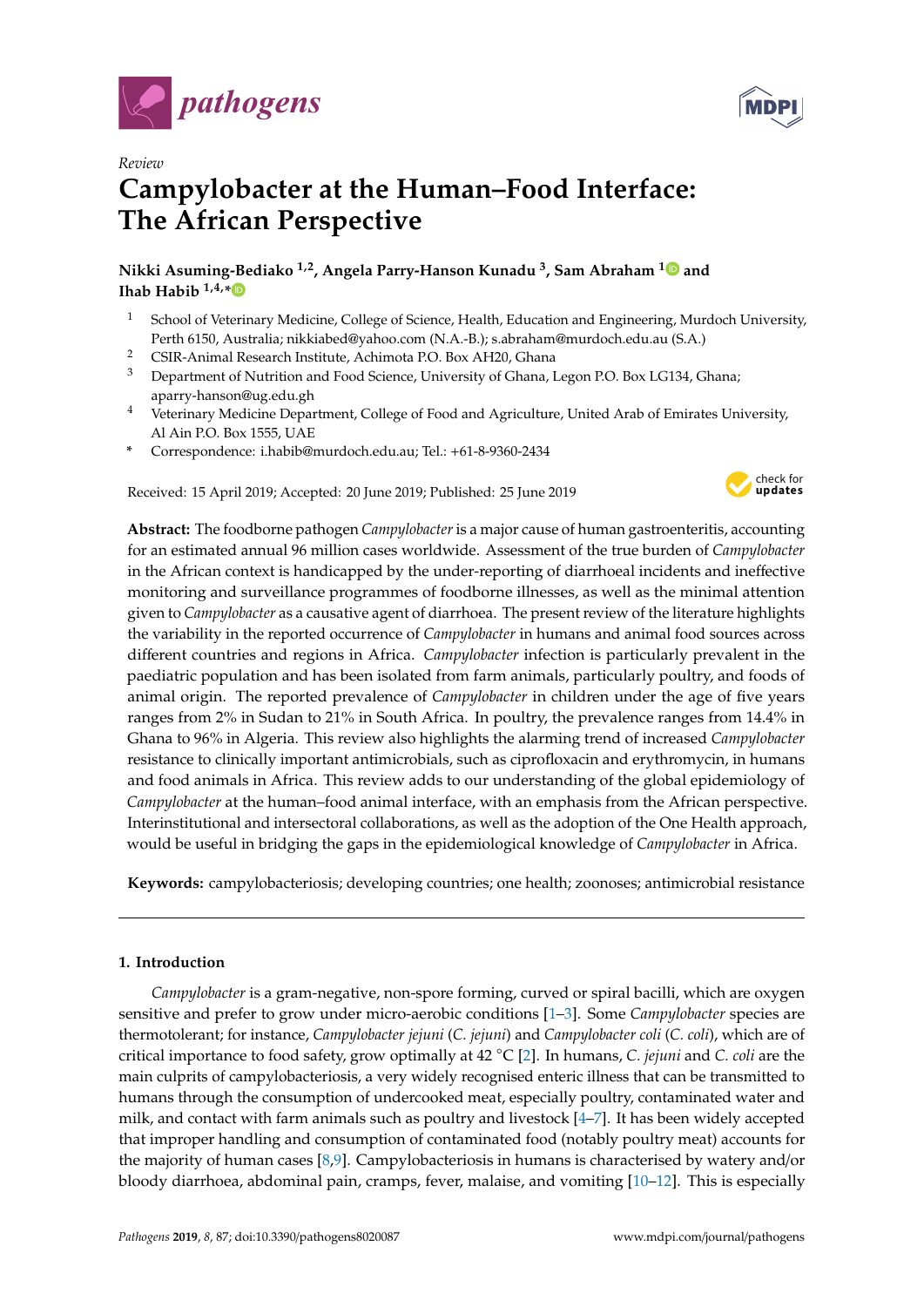dangerous for young children who are more prone to dehydration and loss of nutrients, such as sodium and protein, as a consequence of the diarrhoeal illness [\[13\]](#page-25-9).

The pathogenesis of *Campylobacter* infection is hypothesised to several mechanisms, however it is not yet fully understood. It has been shown that the expression of genes involved in motility, colonization, epithelial cell invasion, and toxin production play an important role in the disease development [\[14](#page-25-10)[,15\]](#page-25-11). Several genes (i.e., *fla*A and *flh*A), are essential for the mobility/passage of *Campylobacter* through the stomach and gut environment [\[16\]](#page-25-12). In addition, several proteins (encoded by the *cad*F, *doc*A, *rac*R, *vir*B11, *cia*B, and *iam* genes) on the surface of *Campylobacters* have been shown to promote the adherence and invasion of epithelial cells of the intestine [\[15](#page-25-11)[,17](#page-25-13)[,18\]](#page-25-14). *Campylobacter has* also been found to excrete several cytotoxins (encoded by the *cdt*A, *cdt*B, *cdt*C, and *wla*N genes) that contribute to the development of human illness [\[19](#page-25-15)[,20\]](#page-25-16). Moreover, *C. jejuni* is able to produce superoxide, dismutase enzyme (encoded by the *sod*B marker), which catalyses the breakdown of superoxide radicals and hence play a major role in defending *Campylobacters*from oxidative damage [\[21\]](#page-25-17).

In low and middle-income countries, the true incidence of *Campylobacter* is difficult to determine since there are limited systematic surveillance efforts to detect outbreaks and provide isolates that could be used for source-attribution and risk assessment [\[22\]](#page-26-0). The infection with *Campylobacter* is regarded as hyper-endemic in many developing countries, due to poor food and environmental sanitation, and close contact with animals at domestic settings in rural and agricultural communities, among many other factors [\[23\]](#page-26-1). *Campylobacter* is one of the most frequently isolated bacterial pathogens from the stools of infants with diarrhoea in several developing countries [\[3](#page-25-1)[,24\]](#page-26-2). According to the World Health Organisation [\[9\]](#page-25-6), 40% of the global foodborne disease burden is inflected on children under the age of five years, with the highest burden per population observed in Africa.

Although antimicrobial therapy is not generally indicated in most campylobacteriosis cases, treatment can decrease the duration and reduces the symptoms if it is initiated early in severe cases that warrant antimicrobial intervention [\[25\]](#page-26-3). Macrolides (specifically erythromycin) and fluoroquinolones (specifically ciprofloxacin) are considered as the first- and second-choice of antimicrobials, respectively, for the treatment of severe human *Campylobacter* infections [\[9\]](#page-25-6). It has been claimed that the spread of antibiotic resistant bacteria/genes to humans through the food chain could be promoted by the uncontrolled extensive use of antibiotics for prophylaxis and treatment in the primary animal production [\[26\]](#page-26-4). The situation of antimicrobial resistance in *Campylobacter* is not fully understood across the African continent, despite some reports indicating varying trends at the human-food animal interface [\[5](#page-25-18)[,25](#page-26-3)[,27](#page-26-5)[–29\]](#page-26-6).

This review collates the knowledge on the epidemiology of *Campylobacter* in humans and food animals in Africa, antimicrobial resistance patterns, and suggestions for management. Specifically, this review aims at elucidating—(i) the prevalence of *Campylobacter* in humans, particularly children, across different regions of the African continent; (ii) the prevalence of *Campylobacter* in foods of animal origin; and (iii) *Campylobacter*'s resistance to antimicrobial agents, notably macrolides and fluoroquinolones.

#### **2. Prevalence of** *Campylobacter* **in Humans**

To facilitate data consolidation and regional comparisons, in this review we collate evidence from literatures based on categorisation of the African continent into five geographical sub-regions (East Africa, Central Africa, West Africa, Southern Africa, and North Africa), in accordance with the United Nations Geoscheme for Africa [\[30\]](#page-26-7). Table [1](#page-5-0) provides a summary of the published research depicting *Campylobacter* prevalence rates in humans.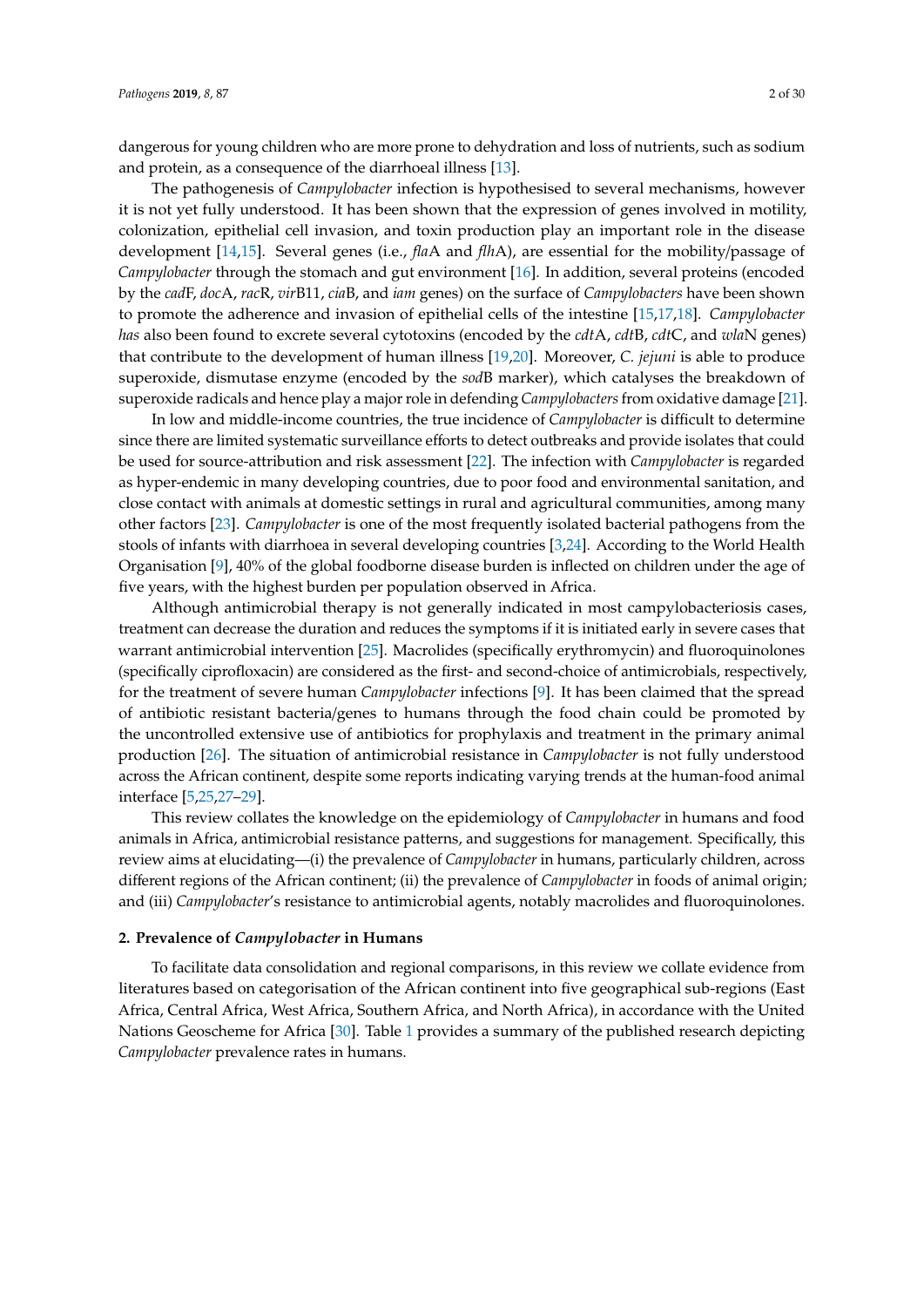| Region/Country            | Population                          | Sample Size | Prevalence [%] | Genus/Species | <b>Detection Procedure</b>    | Reference |
|---------------------------|-------------------------------------|-------------|----------------|---------------|-------------------------------|-----------|
| <b>EAST AFRICA</b>        |                                     |             |                |               |                               |           |
| Ethiopia                  |                                     |             |                |               |                               |           |
|                           |                                     |             | 16.7           | Campylobacter |                               |           |
| Jimma/South Western       | Diarrhoeal children under 5 years   | 227         | 71.1           | C. jejuni     | Cultural                      | $[5]$     |
|                           |                                     |             | 21.1           | C. coli       |                               |           |
|                           |                                     |             | 7.9            | C. lari       |                               |           |
| Gondar/North Western      | Diarrhoeal children under age 5     | 285         | 15.4           | Campylobacter | Cultural                      | $[31]$    |
| Kola Diba/North Western   | Children under age 15               | 153         | 10.5           | Campylobacter | Cultural                      | $[32]$    |
| Kenya/South Western       | Diarrhoeal children                 | 156         | 5.8            | Campylobacter | Cultural                      | $[33]$    |
|                           | Controls                            | 156         | $1\%$          |               |                               |           |
| Madagascar                | Diarrhoeal children 0-60 months old | 2196        | 9.7            | Campylobacter | Cultural                      | $[34]$    |
| Malawi/Balantyre/Southern | Diarrhoeal children                 | 1941        | 21             | Campylobacter | PCR                           | $[35]$    |
|                           | Non-diarrhoeal Children             | 507         | 14.1           | Campylobacter |                               |           |
| Mozambique                | Diarrhoeal children                 | 529         | 1.7            | Campylobacter | Cultural                      | $[36]$    |
| Tanzania                  |                                     |             |                |               |                               |           |
|                           |                                     |             | 11.5           | Campylobacter |                               |           |
| Morogoro/Eastern          | Patients                            | 1195        | 84.1           | C. jejuni     | Cultural,<br><b>MALDI-TOF</b> | $[37]$    |
|                           |                                     |             | 15.9           | C. coli       |                               |           |
| Mwanza/Northern           | Diarrhoeal children                 | 300         | 9.7            | Campylobacter | Cultural                      | $[38]$    |
|                           |                                     |             | 9.3            | Campylobacter | Cultural with                 |           |
| Morogoro/Eastern          | Diarrhoeal patients                 | 632         | 96.6           | C. jejuni     | Skirrow's protocol            | $[39]$    |
|                           |                                     |             | 3.4            | C. coli       | and PCR                       |           |

**Table 1.** Prevalence Rates of *Campylobacter* in Humans in Some African Countries.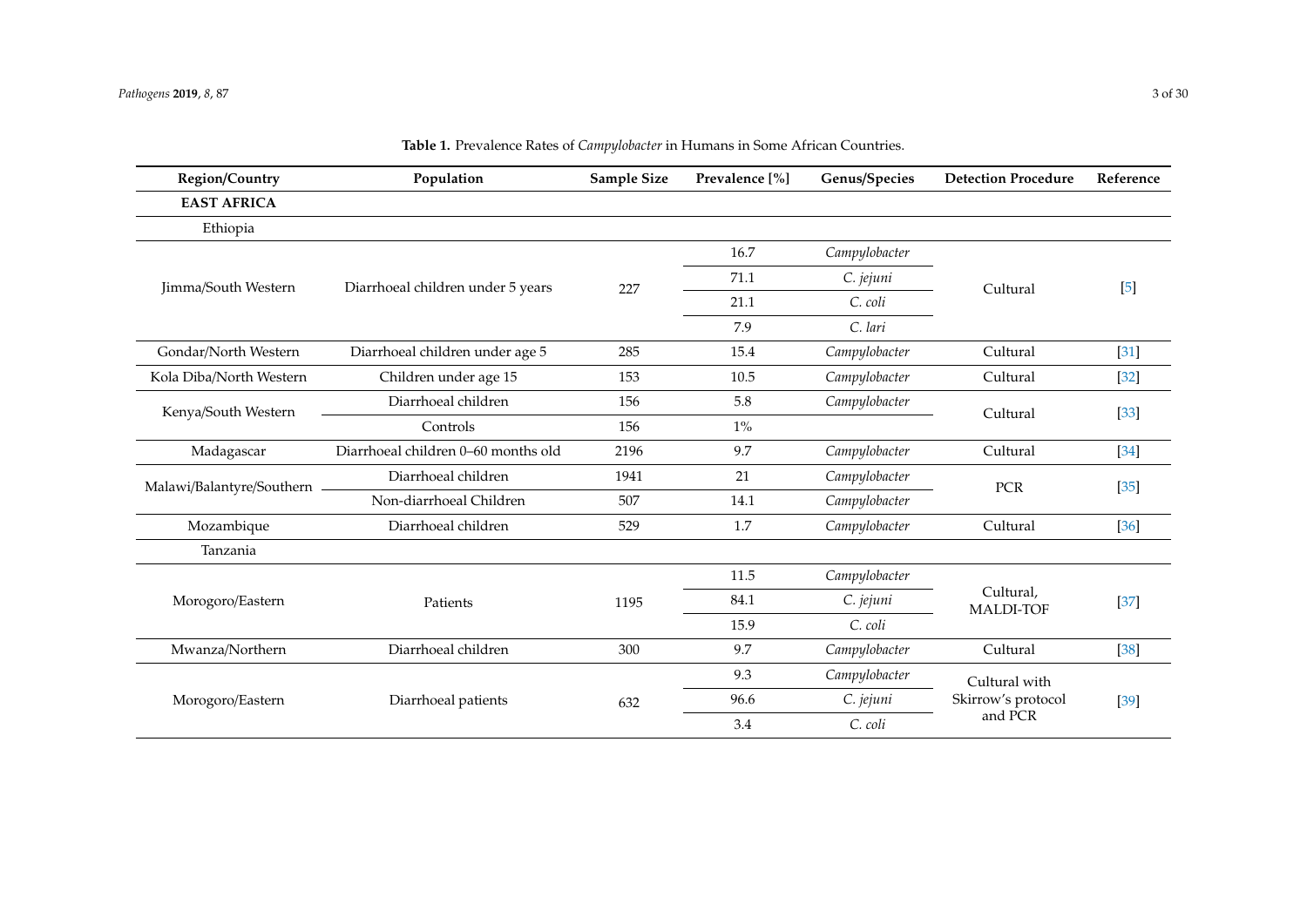| Region/Country        | Population                                         | Sample Size | Prevalence [%] | Genus/Species         | <b>Detection Procedure</b>          | Reference |
|-----------------------|----------------------------------------------------|-------------|----------------|-----------------------|-------------------------------------|-----------|
|                       |                                                    |             | 9.3            | Campylobacter         |                                     |           |
|                       |                                                    |             | 80.9           | C. jejuni             |                                     |           |
| Uganda, Kampala       | Diarrhoeal children                                | 226         | 9.5            | C. lari               | Cultural                            | $[27]$    |
|                       |                                                    |             | 4.5            | C. coli               |                                     |           |
|                       |                                                    |             | $4.5\,$        | C. lari/C. jejuni     |                                     |           |
| <b>CENTRAL AFRICA</b> |                                                    |             |                |                       |                                     |           |
|                       | Diarrhoeal children under 5                        | 194         | 15             |                       |                                     |           |
| Angola,<br>Luanda     |                                                    | 98          | 23             | Campylobacter         | Multiplex PCR                       | $[40]$    |
|                       | Non diarrhoeal under 5                             | 96          | 6              |                       |                                     |           |
| <b>WEST AFRICA</b>    |                                                    |             |                |                       |                                     |           |
|                       |                                                    |             | 2.3            | Campylobacter         |                                     |           |
| Burkina Faso,         | Enteritis patients                                 | 1246        | 51.8           | C. jejuni             |                                     | $[41]$    |
| Ouagadougou           |                                                    |             | 13.8           | C. coli               |                                     |           |
|                       |                                                    |             | 3.5            | C. upsaliensis        | Cultural                            |           |
|                       |                                                    |             | 17.3           | Campylobacter         |                                     |           |
|                       |                                                    |             | 40             | C. jejuni             |                                     |           |
| Ghana<br>Kumasi       | Diarrhoeal and urinary tract<br>infection patients | 202         | 2.8            | C. jejuni subs doylei | Cultural                            | $[42]$    |
|                       |                                                    |             | 37             | C. coli               |                                     |           |
|                       |                                                    |             | 20             | C.lari                |                                     |           |
| Liberia               |                                                    | 859         |                |                       |                                     |           |
| Urban coastal         | Children 6-59 months                               | 341 urban   | 44.9           | Campylobacter         | Cultural with<br>Skirrow's protocol | $[43]$    |
| Rural forest          |                                                    | 518 rural   | 28             |                       |                                     |           |
| Nigeria               |                                                    |             |                |                       |                                     |           |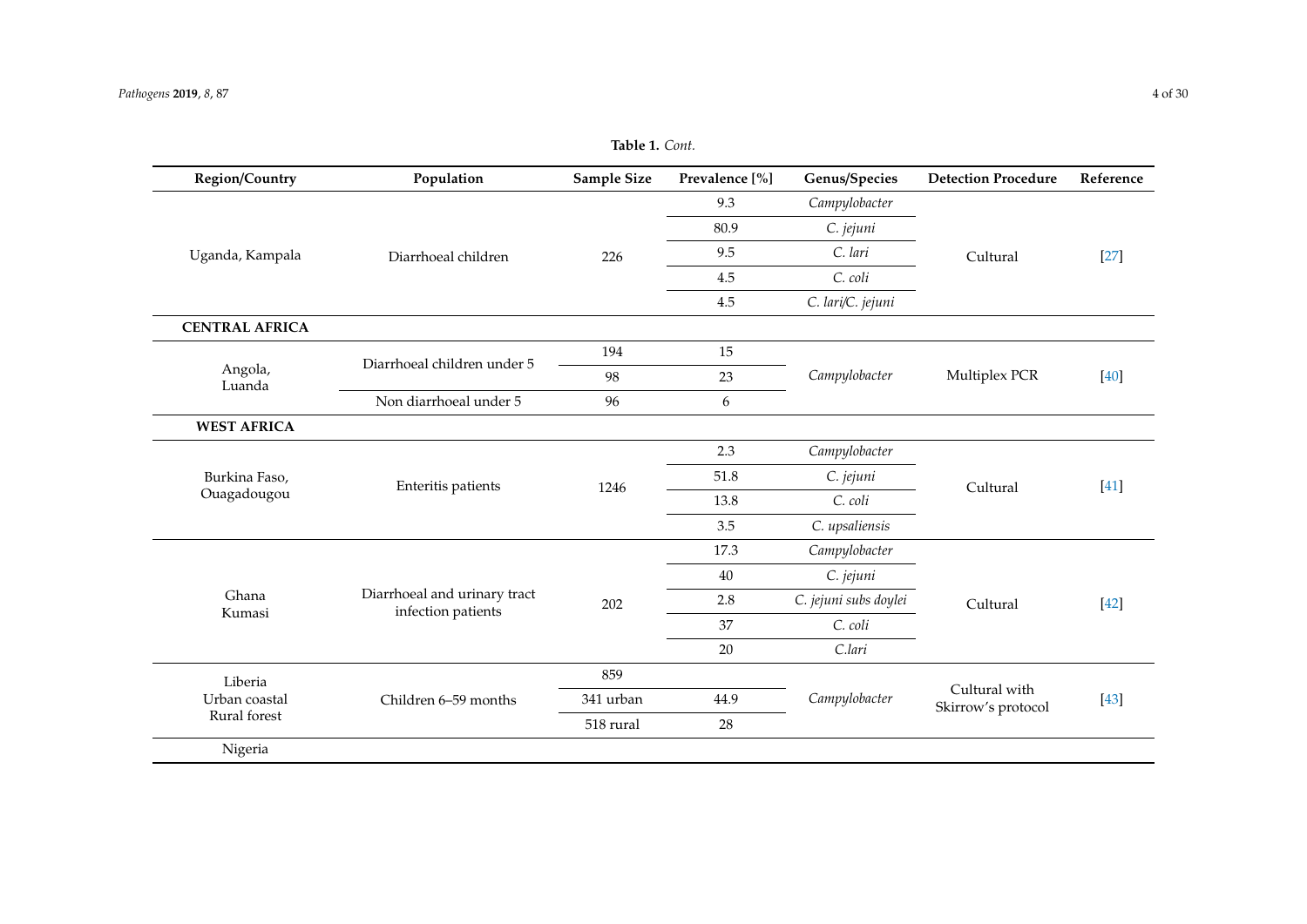| <b>Region/Country</b>  | Population                  | <b>Sample Size</b> | Prevalence [%] | Genus/Species  | <b>Detection Procedure</b>                                                                                                                                               | Reference |
|------------------------|-----------------------------|--------------------|----------------|----------------|--------------------------------------------------------------------------------------------------------------------------------------------------------------------------|-----------|
| Sokoto/North Western   | Diarrhoeal patients         | 292                | 55             | Campylobacter  | Cultural                                                                                                                                                                 | $[44]$    |
| Sokoto/North Western   | Pregnant women              | 23                 | 70             | Campylobacter  | Cultural                                                                                                                                                                 | $[45]$    |
|                        |                             |                    | 8.3            | Campylobacter  |                                                                                                                                                                          |           |
| Enugu/South Eastern    | Diarrhoeal children         | 514                | 93             | C. jejuni      |                                                                                                                                                                          | $[46]$    |
|                        |                             |                    | 8.2            | Campylobacter  |                                                                                                                                                                          |           |
| Ilorin/Middle Belt     | Diarrhoeal children         | 306                | 56             | C. jejuni      | Cultural<br>Cultural with Butzler<br>type media<br>PCR<br>Cultural with Cape<br>Town Protocol, PCR<br>Cultural with Cape<br><b>Town Protocol</b><br>Cultural<br>Cultural | $[23]$    |
|                        |                             |                    | 44             | C. coli        |                                                                                                                                                                          |           |
| <b>SOUTHERN AFRICA</b> |                             |                    |                |                |                                                                                                                                                                          |           |
|                        |                             |                    | 10.2           | C. jejuni      |                                                                                                                                                                          |           |
| Venda/Northern         | Human stools                | 322                | 6.5            | C. coli        | C.conscisus                                                                                                                                                              | $[47]$    |
|                        |                             |                    | 3.1            |                |                                                                                                                                                                          |           |
| Vhembe/North most      | Diarrhoeal stools           | 565                | 20.3           | Campylobacter  |                                                                                                                                                                          | $[48]$    |
|                        |                             |                    | 40             | C. jejuni      |                                                                                                                                                                          |           |
| Cape town/<br>Coastal  | Diarrhoeal stools           | 5443               | 24.6           | C. concius     |                                                                                                                                                                          | $[49]$    |
|                        |                             |                    | 23.6           | C. upsaliensis |                                                                                                                                                                          |           |
| Limpopo, North Eastern | HIV individuals             | 60                 | 20             | Campylobacter  |                                                                                                                                                                          | $[50]$    |
| Durban/South Eastern   | Diarrhoeal children under 5 | 126                | 21             | Campylobacter  |                                                                                                                                                                          | [51]      |
| <b>NORTH AFRICA</b>    |                             |                    |                |                |                                                                                                                                                                          |           |
| Egypt                  |                             |                    |                |                |                                                                                                                                                                          |           |
| Assiut/South of Cairo  | Human                       | 80                 | 27.5           | Campylobacter  | Cultural and<br>Molecular                                                                                                                                                | $[52]$    |
| Abu Homos/<br>Northern | Children                    | 6562               | 9.37           | Campylobacter  | Cultural                                                                                                                                                                 | $[53]$    |

**Table 1.** *Cont.*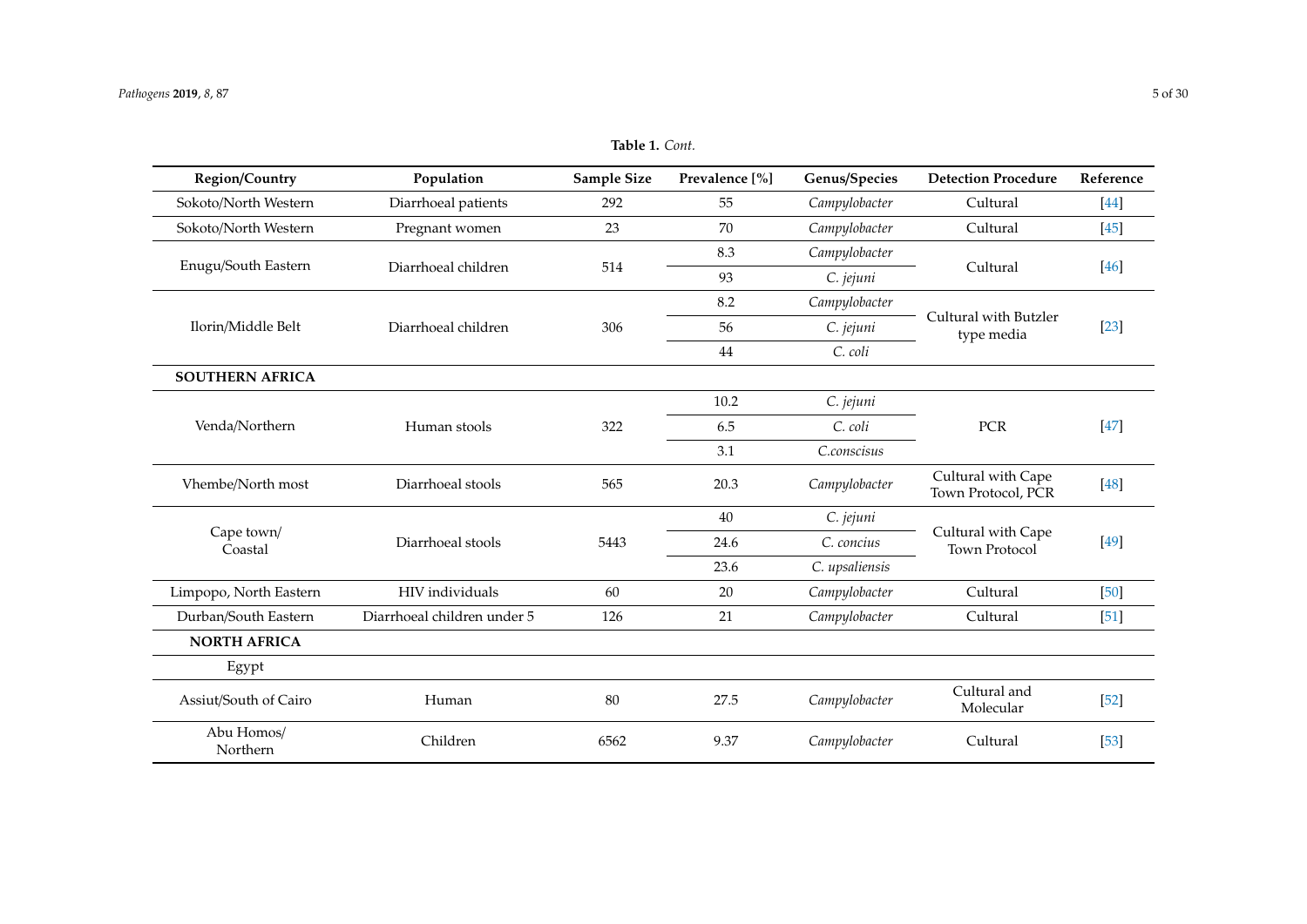<span id="page-5-0"></span>

| Region/Country                          | Population                               | Sample Size | Prevalence [%] | Genus/Species | <b>Detection Procedure</b>   | Reference |
|-----------------------------------------|------------------------------------------|-------------|----------------|---------------|------------------------------|-----------|
| North of Cairo                          | Rural children                           | 106         | 12.3           | C. jejuni     | Cultural                     | [54]      |
|                                         |                                          |             | 2.8            | C. coli       |                              |           |
| South, South East and<br>North of Cairo | Occupational workers                     | 274         | 8.4%           | Campylobacter | Biochemical and<br>Molecular | $[55]$    |
|                                         |                                          |             | 2.7            | Campylobacter |                              |           |
| Zagazig/East Nile Delta                 | Human                                    | 110         | 5.2            | C. jejuni     | Molecular                    | [56]      |
|                                         |                                          |             | 3.2            | C. coli       |                              |           |
| Giza/Central                            | Human stools                             | 48          | 16.66          | Campylobacter | Cultural                     | $[57]$    |
| Abu Homos/Northern                      | Diarrhoeal children under three<br>years | 396         | 10.5           | Campylobacter | Cultural                     | [58]      |
| Cairo                                   | Human                                    | 869         | 16.8           | Campylobacter | Cultural                     | $[59]$    |
| Sudan (Khartoum)                        | Diarrhoeal children                      | 437         | 2              | Campylobacter | Cultural, PCR                | [60]      |

# **Table 1.** *Cont.*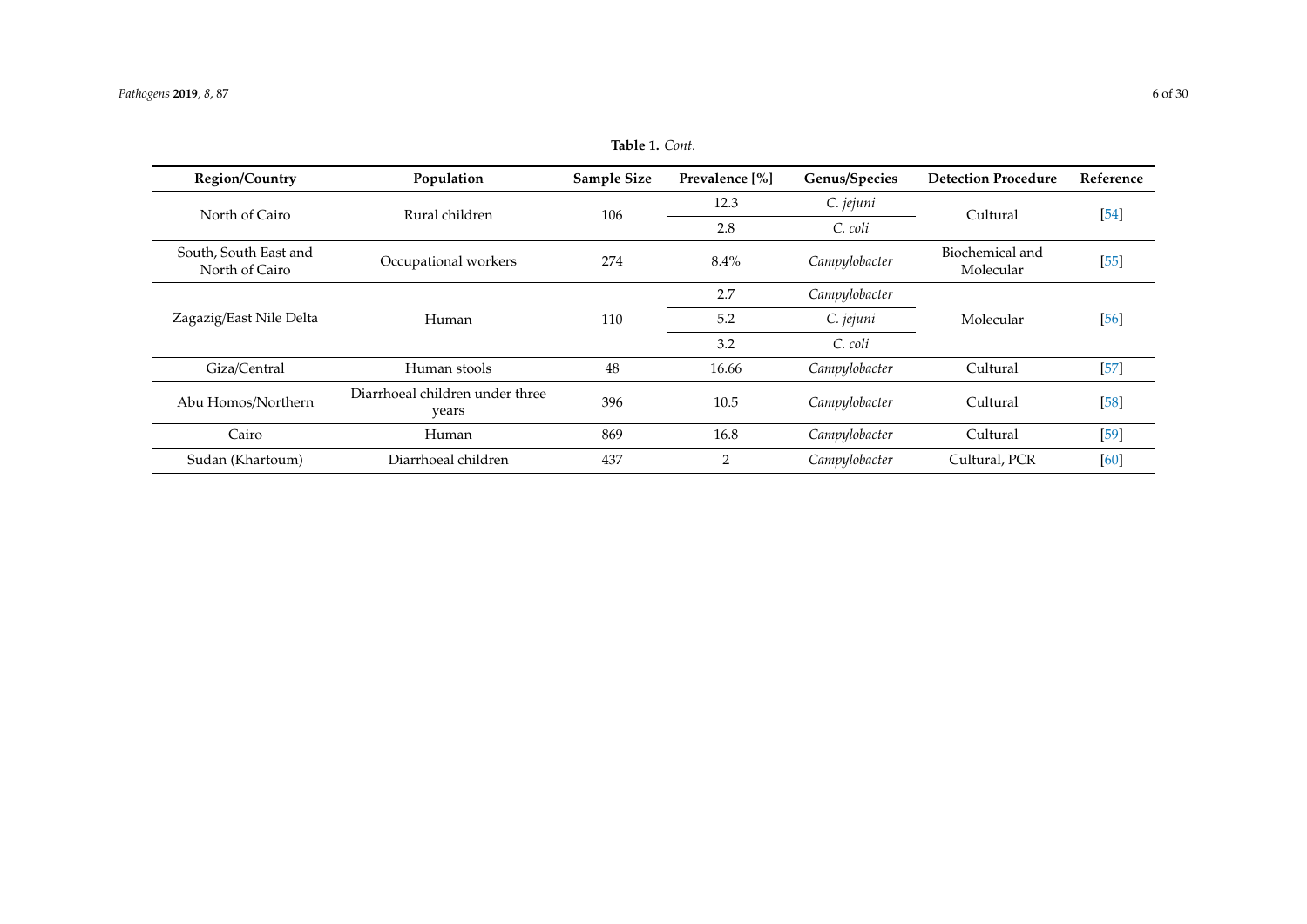## *2.1. East Africa*

In East Africa, *Campylobacter* infections have been recorded in both rural and urban areas, particularly among children. The prevalence varies between countries (see Table [1\)](#page-5-0), with the highest reported rate being 21% in diarrhoeal children in Malawi [\[61\]](#page-27-18). A cross-sectional study conducted from July to October 2012 in the south-western town of Jimma, Ethiopia, detected the presence of *Campylobacter* in the stools of 16.7% of 227 diarrhoeal children under the age of five years [\[5\]](#page-25-18). Another study conducted between October 2011 and March 2012 found a prevalence of 15.4% in 285 diarrhoeal children undergoing treatment at the University of Gondar Hospital in northwest Ethiopia [\[31\]](#page-26-22). Both studies found that the frequency of *Campylobacter* was higher in malnourished children and in those from households that lacked a source of clean water and had direct contact with domestic animals, particularly hens. Interestingly, the education level of the caregiver, family size, or handwashing before preparing food or eating or after defecation showed no statistically significant association with a positive culture of *Campylobacter*.

In a case-control study conducted in Kisii in south-western Kenya, analysis of 312 stool samples (156 cases and 156 controls) identified the presence of *Campylobacter* in 5.8% and 1% of cases and controls, respectively [\[33\]](#page-26-23). In Madagascar, 9.7% of 2196 diarrhoeal stool samples collected from 14 districts during the 2008–2009 rainy season contained *Campylobacter* spp. [\[34\]](#page-26-24). In the southern Malawian city of Blantyre, 1941 faecal samples were collected between 1997 and 2007 from children hospitalised with diarrhoea—analysis of these samples indicated that 21% of the samples contained *Campylobacter* compared with 14% of the samples from 507 non-diarrhoeic children [\[35\]](#page-26-25). An analysis of 529 stool samples collected from diarrhoeal children at the Manhiça District Hospital in southern Mozambique showed a low *Campylobacter* presence of 1.7% [\[36\]](#page-26-26).

In Morogoro in eastern Tanzania, Komba, Mdegela, Msoffe, Nielsen and Ingmer [\[37\]](#page-26-27) detected *Campylobacter* in 11.4% of the stool samples taken from 1195 individuals. The prevalence among symptomatic and young individuals was higher than in asymptomatic and adult individuals. In the northern Tanzanian city of Mwanza, a cross-sectional study of 300 children with acute watery diarrhoea in two hospitals revealed that 9.7% of the stool samples tested positive for *Campylobacter* [\[38\]](#page-26-28). In another cross-sectional study in rural and urban areas of Morogoro in eastern Tanzania from January 2003 to December 2004, the prevalence of *Campylobacter* was reported as 9.3% in 632 human stool samples, with *C. jejuni* accounting for more than 90% of the positive isolates [\[39\]](#page-26-29).

Similar to the studies from Tanzania, Mshana, Joloba, Kakooza and Kaddu-Mulindwa [\[27\]](#page-26-5) recorded a 9.3% isolation rate of *Campylobacter* in 226 stool samples from diarrhoeal children attending the Mulago Hospital in Kampala, the capital city of Uganda, with *C. jejuni* being the most frequently detected species (80.9%). Mshana et al. further reported a higher infection rate of 10.9% in children under two years of age compared with a rate of 8.5% in children over two years of age. The researchers proposed that the increase in protective antibodies with age may account for the decreased rate of infection in older children.

# *2.2. Central Africa*

There are limited published studies from the central African region. An analysis of 194 stool samples from 98 children with acute diarrhoea and 96 children without diarrhoea under the age of five in Angola's capital city of Luanda found that *Campylobacter* was present in 15% of the samples overall, with 23% present in the stools of diarrhoeic children compared with 6% in the stools of non-diarrhoeic children [\[40\]](#page-26-30). Multiplex real-time polymerase chain reaction (mPCR) was used to analyse the samples. Other pathogens, including *Escherichia coli*, *Salmonella*, *Cryptosporidium,* and *Shigella*, were detected in all the samples, regardless of diarrhoeal status.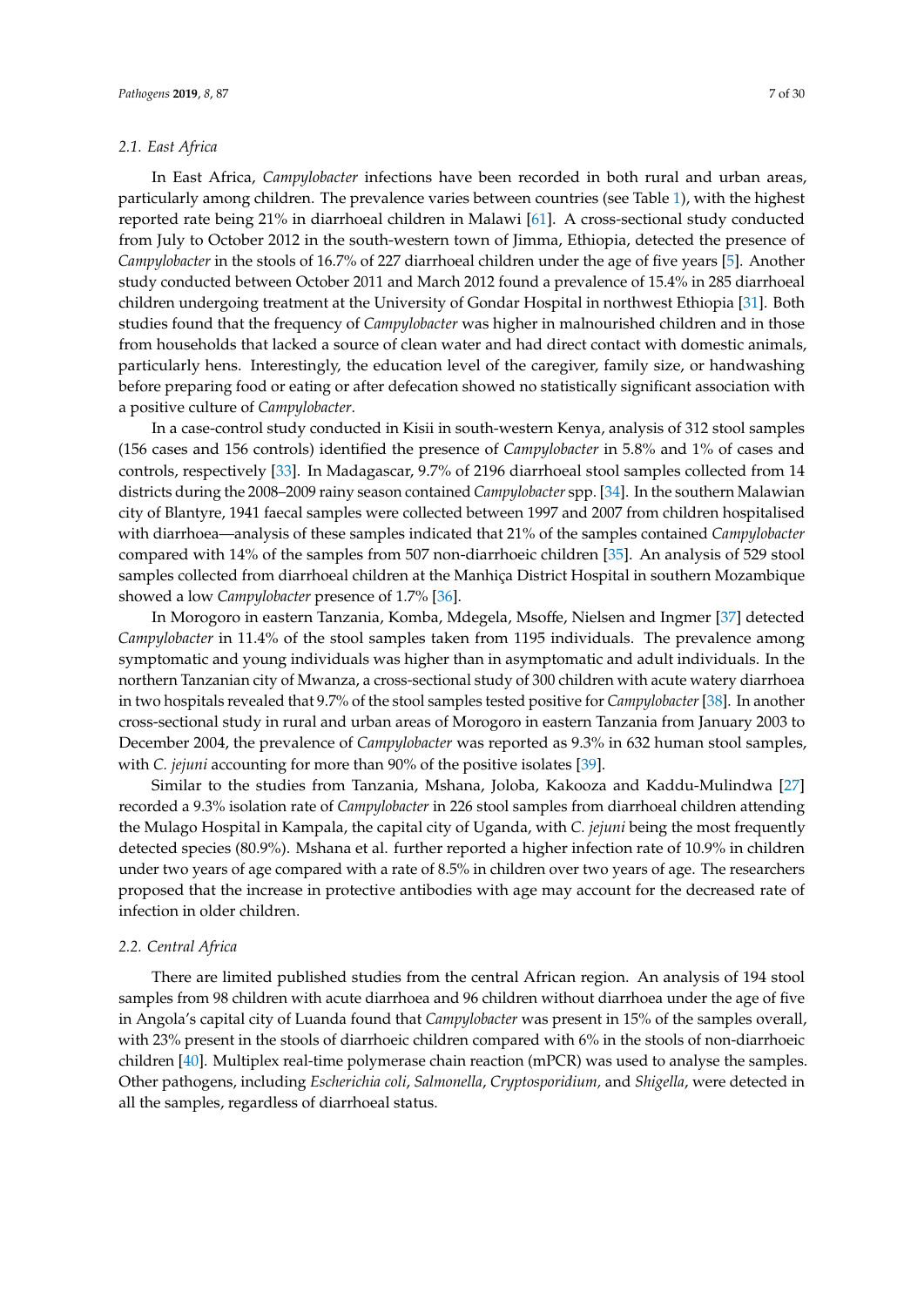# *2.3. West Africa*

In Ouagadougou, the capital of Burkina Faso, Sangaré, Nikiéma, Zimmermann, Sanou, Congo-Ouédraogo, Diabaté, Diandé and Guissou [\[41\]](#page-26-31) collected stool samples from 1246 enteritis patients from 2006 to 2008 and reported a *Campylobacter* isolation rate of 2.3%, with *C. jejuni* accounting for 51.8%, *C. coli* accounting for 13.8%, and *C. upsaliensis* accounting for 3.5%. In Kumasi, the capital of Ghana, Karikari, Obiri-Danso, Frimpong and Krogfelt [\[42\]](#page-26-32) reported a *Campylobacter* prevalence of 17.3% in 202 patients who visited the Komfo Anokye Teaching Hospital from May to August 2013.

In Liberia, researchers reported a noteworthy *Campylobacter* isolation rate of 44.9% in 341 children from a crowded urban slum compared with only 28% in 518 children from a cleaner rural area. [\[43\]](#page-27-19). The children were aged between six months and five years. The authors found that the prevalence of *Campylobacter* increased in children aged over 18 months, arguing that this may be attributed to increased contact with animals and the environment. Other risk factors for infection were the post-weaning consumption of contaminated food and water.

In Nigeria, Africa's most populous country, analysis of 292 stool samples taken from people in hospitals across four agricultural zones in the north-western state of Sokoto detected the presence of *Campylobacter* in 55% of the samples [\[44\]](#page-27-20). Another study in the same state found that 70% of 23 pregnant women and 43% of 57 non-pregnant women were stool-positive for *Campylobacter* [\[45\]](#page-27-21). In this study, exposure was attributed to poor environmental conditions in the homes of patients [\[45\]](#page-27-21). In Enugu, in the south-eastern state of Nigeria, a lower isolation rate of 8.3% was found in 514 children under the age of five years, with *C. jejuni* accounting for 93% of the positive isolates [\[46\]](#page-27-11). Similarly, Samuel, Aboderin, Akanbi II, Adegboro, Smith and Coker [\[23\]](#page-26-1) detected *Campylobacter* in 8.2% of the stool samples from 306 diarrhoeal children in Ilorin in the middle belt zone of Nigeria, with all positive isolates being found in children under the age of two years. The authors indicated that the key risk factors were exposure to an unclean environment and the consumption of contaminated foods and water after weaning [\[23\]](#page-26-1).

#### *2.4. Southern Africa*

In the Venda region, located in the northern part of South Africa, *C. jejuni* was detected in 10.2% of 322 stool samples collected from patients admitted to a hospital [\[47\]](#page-27-22). Although other pathogens such as *H. pylori*, *Arcobacter butzleri*, *A. skirowii,* and *A. cryaerophilus* were also present, *C. jejuni* was significantly associated with diarrhoea. In another study in South Africa, samples of diarrhoeal stools were taken from 565 people in rural areas in the northernmost district of Vhembe, and analysis using the filtration method detected *Campylobacter* in 20.3% of the samples. A higher isolation rate of 30.4% was seen in the samples taken from children under the age of two [\[48\]](#page-27-23). Lastovica [\[49\]](#page-27-24) analysed 5443 diarrhoeal stool samples collected from the Red Cross Children's Hospital in the coastal city of Cape Town between 1990 and 2005 and found that 40% contained *C. jejuni,* 24.6% contained *C*. *concisus,* and 23.6% contained *C. upsaliensis.* The isolation was carried out using the Cape Town Protocol, which may have contributed to the high levels detected. In the rural Limpopo province of north-eastern South Africa, *Campylobacter* was isolated from 20% of the stool samples taken from 60 HIV-positive individuals with chronic diarrhoea [\[50\]](#page-27-25). Forty of the 60 individuals tested were positive for other diarrhoeal agents, including *E. coli*, *Shigella*, *Salmonella*, *Plesiomonas shigelloides,* and *Aeromonas* spp. HIV infection is known to seriously compromise immunity; hence, patients were susceptible to a wide range of infections. Further, in two interrelated studies undertaken in a Durban hospital, *Campylobacter* was found in 21% of the stool samples taken from 126 malnourished inpatient children compared with 7% of the stool samples taken from 352 randomly selected outpatient children [\[51\]](#page-27-16). Other pathogens such as *Salmonella*, *E. coli,* and *Shigella* were isolated from both groups. Malnutrition compromises the body's defence system, thus increasing susceptibility to infection.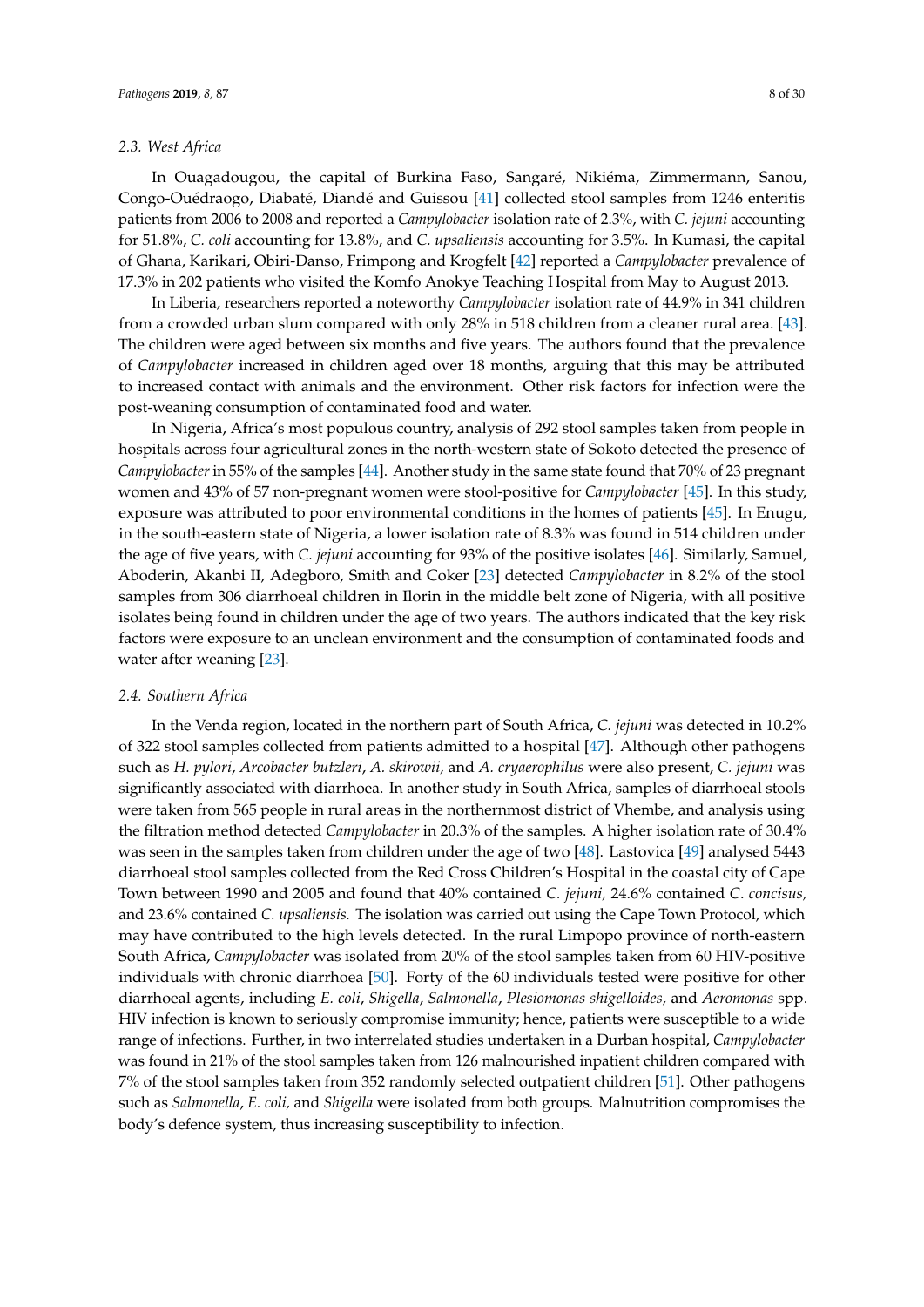# *2.5. North Africa*

A study by Abushahba [\[52\]](#page-27-26) in Assiut in Egypt, located about 375 km south of the capital Cairo, found that 27.5% of 80 human stool samples screened positive for *Campylobacter*. Of the participants in that study, 33 were infants under the age of 12 months. The key risk factors for infection were impaired immunity and residential conditions in villages, with poor hygiene and poultry rearing in households. In a prospective study conducted in Abu Homos, an agricultural community in northern Egypt, from 1995 to 2003, *Campylobacter* was isolated from 9.37% of 6562 faecal samples collected from 1057 children [\[53\]](#page-27-27). In the Gharbia Governorate located in the Nile Delta region of Egypt, El-Tras, Holt, Tayel and El-Kady [\[54\]](#page-27-28) found a prevalence of 12.3% and 2.8% for *C. jejuni* and *C. coli*, respectively, in 106 rural children from households that owned poultry. Poultry is a major reservoir for *Campylobacter* and is, therefore, an important source of transmission—backyards or coops with wet litter and poor sanitation increase the risk of human exposure. In Zagazig in the eastern part of the Nile Delta, Awadallah, Ahmed, El-Gedawy and Saad [\[56\]](#page-27-29) detected a *Campylobacter* prevalence of 2.7% in 110 stool samples sourced from the El-Ahrar General Hospital from September 2012 to April 2014. Hassanain [\[57\]](#page-27-30) reported a higher *Campylobacter* prevalence of 16.66% in 48 human faecal samples collected from individuals in contact with food-producing animals in the Giza Governorate in central Egypt.

From 1995 to 1998, a case-control study of 397 children under the age of three years in the Abu Homos region of northern Egypt reported 3477 episodes of diarrhoea of which 366 (10.5%) were associated with *Campylobacter* [\[58\]](#page-27-31). The presence of animals in the house, particularly in cooking areas, and other unhygienic conditions were major risk factors for infection. Breastfeeding did not appear to reduce the risk of *Campylobacter*-associated diarrhoea, but a reduced risk was associated with adequate toilet facilities. At Abbassia Fever Hospital in Cairo, 869 *Salmonella*, *Shigella,* and *Campylobacter* strains were isolated from 6278 patients who visited the hospital from January 1986 to December 1993. Although *Salmonella* was the predominant strain at 53.5%, *Campylobacter* showed a prevalence of 16.8%, with *C. jejuni* present in 92 of the 146 *Campylobacter*-positive isolates [\[59\]](#page-27-32).

In Sudan, an isolation rate of 2% was found in 437 stool samples of diarrhoeal children collected from January to December 2013 in suburban Khartoum [\[60\]](#page-27-33). The samples were also colonised by other pathogens, including *E. coli*, rotavirus A, *Shigella*, *Salmonella,* and *Giardia intestinalis*. Bacterial agents were the most common cause of diarrhoea and children over two years of age were frequently affected. Contaminated hands are a common source of foodborne infections and, given that proper handwashing is a challenge for this age group, this may have been a reason for the increased prevalence of diarrhoea [\[60\]](#page-27-33).

# **3. Prevalence of** *Campylobacter* **in Foods of Animal Origin**

Meat, eggs, milk, and other products from animals represent an important part of the diet of Africans [\[62\]](#page-27-34). On the African continent, varying rates of *Campylobacter* prevalence in food of animal origin have been reported ranging from 2% in beef to 90% in chicken carcasses. Table [2](#page-11-0) provides a summary of the *Campylobacter* prevalence in foods of animal origin.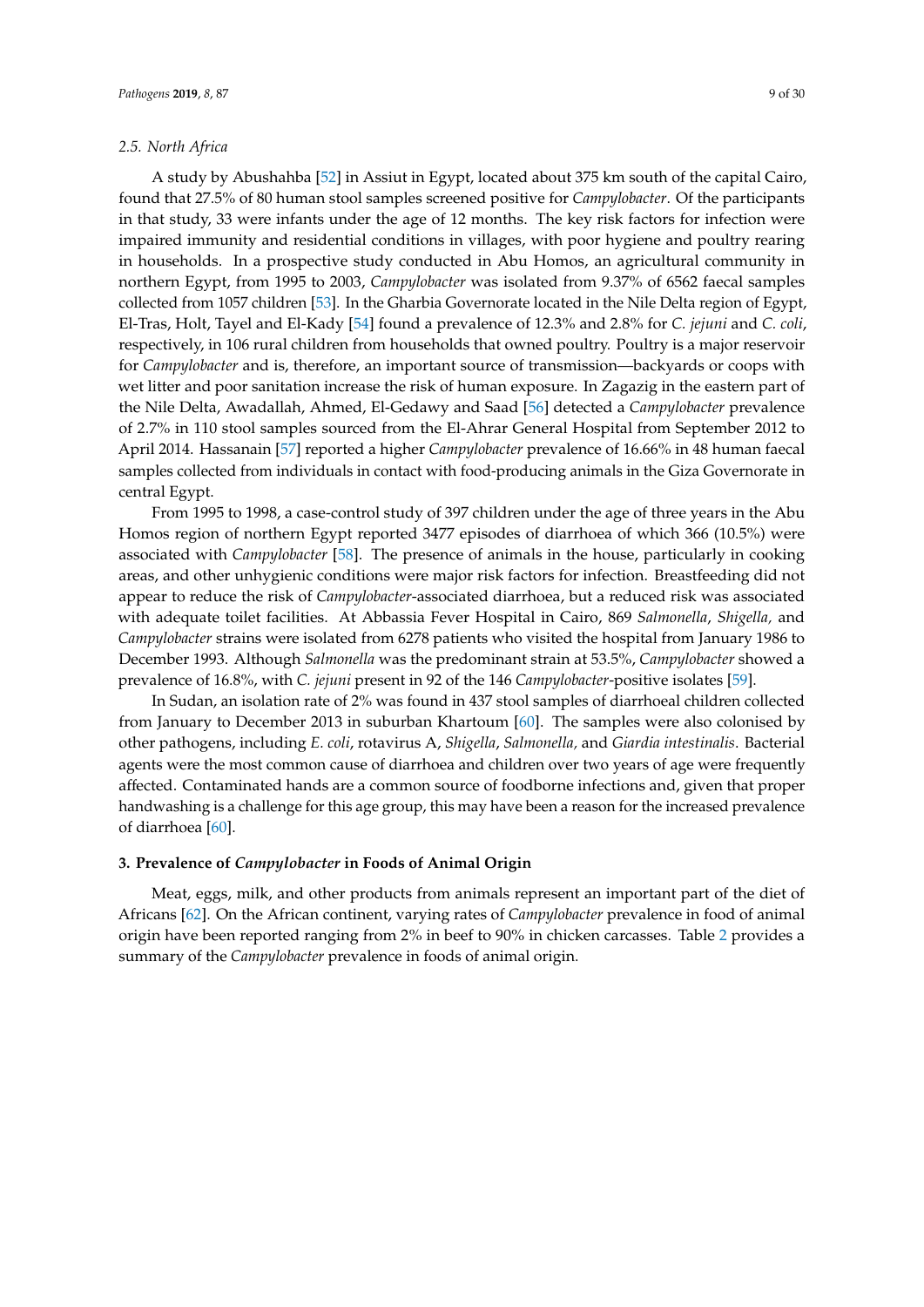| Region/Country                     | Product                  | Sample Size | <b>Percentage Positive</b> | Genus/Species | <b>Detection Procedure</b>          | Reference |
|------------------------------------|--------------------------|-------------|----------------------------|---------------|-------------------------------------|-----------|
| <b>EAST AFRICA</b>                 |                          |             |                            |               |                                     |           |
|                                    |                          |             | 10.1                       | Campylobacter |                                     |           |
| Ethiopia/South East Addis<br>Ababa | Sheep and goat carcass   | 398         | 72.5                       | C. jejuni     | Cultural                            | $[63]$    |
|                                    |                          |             | 27.5                       | C.coli        |                                     |           |
| Kenya/Nairobi                      | Chicken                  | 100         | 77                         | Campylobacter | Cultural                            | [64]      |
|                                    | Beef                     | 50          | $\overline{2}$             |               |                                     |           |
| Tanzania                           |                          |             |                            |               |                                     |           |
| Northern, South Western,           | Beef carcass             | 253         | 9.5                        | Campylobacter | mPCR                                | [65]      |
| Eastern                            | Raw milk                 | 284         | 13.4                       |               |                                     |           |
| Morogoro/Eastern                   | Duck intestines          | 90          | 80                         | Campylobacter | Cultural with<br>Skirrow's protocol | [66]      |
| Morogo/Eastern                     | Cattle carcass           | 107         | 9.3                        | Campylobacter | Cultural with Skirrow<br>protocol   | $[67]$    |
| <b>CENTRAL AFRICA</b>              |                          |             |                            |               |                                     |           |
| Cameroon/Yaounde                   | Chicken                  | 150         | 90                         | Campylobacter | Cultural                            | [68]      |
|                                    | Goat meat                | 177         | 41.2                       |               |                                     |           |
| Congo DR/Lubumbashi                | Goat stomach             | 86          | 37.2                       | Campylobacter | PCR                                 | [69]      |
|                                    | Ready to eat goat skewer | 139         | 23.7                       |               |                                     |           |
| <b>WEST AFRICA</b>                 |                          |             |                            |               |                                     |           |
| Burkina Faso/Ouagadougou           | Chicken carcass          | 20          | 50                         | Campylobacter | Cultural                            | $[70]$    |
| Ghana                              |                          |             |                            |               |                                     |           |

**Table 2.** Occurrence of *Campylobacter* in Foods of Animal Origin.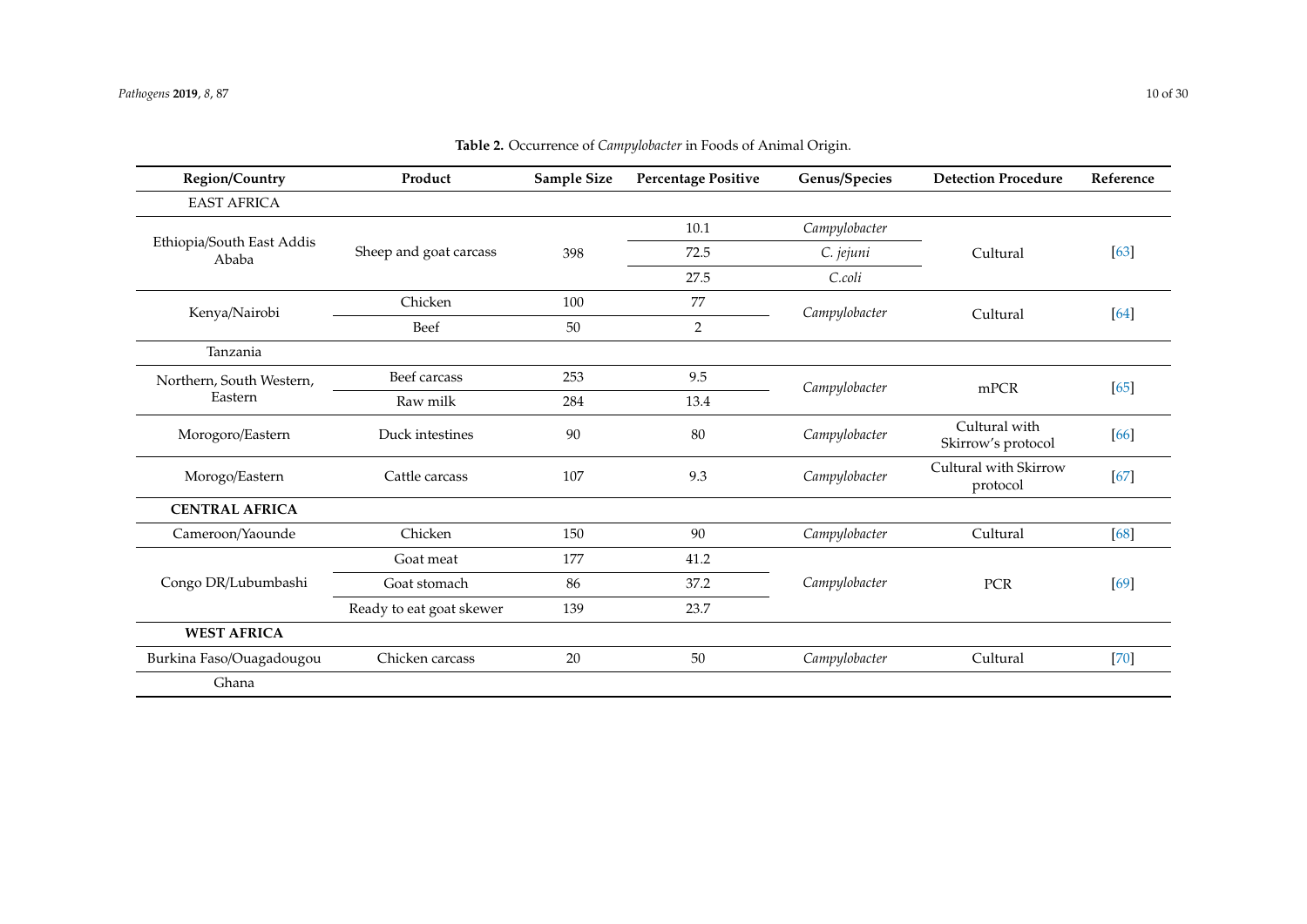| Region/Country                | Product          | <b>Sample Size</b> | <b>Percentage Positive</b> | Genus/Species         | <b>Detection Procedure</b> | Reference |
|-------------------------------|------------------|--------------------|----------------------------|-----------------------|----------------------------|-----------|
|                               |                  |                    | 21.9                       | Campylobacter         |                            |           |
|                               |                  |                    | 79                         | C. jejuni             |                            |           |
| Kumasi                        | Poultry carcass  | 132                | $14\,$                     | C. coli               | Cultural                   | $[71]$    |
|                               |                  |                    | $\overline{\mathbf{4}}$    | C. jejuni subs doylei |                            |           |
|                               |                  |                    | 3                          | C. lari               |                            |           |
|                               | Cattle carcass   | 110                | 34.5                       |                       |                            |           |
| Kumasi                        | Goat carcass     | 134                | 23.9                       | Campylobacter         | Cultural, mPCR             | $[72]$    |
|                               | Sheep carcass    | 117                | 35.9                       |                       |                            |           |
|                               | Pig carcass      | 102                | 36.3                       |                       |                            |           |
| Nigeria                       |                  |                    |                            |                       |                            |           |
| Sokoto/North Western          |                  |                    | $4.8\,$                    | Campylobacter         | Cultural                   | $[73]$    |
|                               | Raw milk         | 146                | 100                        | C. jejuni             |                            |           |
|                               |                  |                    | 81.9                       | Campylobacter         |                            |           |
| Sokoto/North western          | Chicken          | 681                | 60.9                       | C. jejuni             | Cultural                   | $[74]$    |
|                               |                  |                    | 39.1                       | C.coli                |                            |           |
| Senegal/Dakar                 | Chicken          | 300                | 56                         | Campylobacter         | Cultural                   | $[75]$    |
| <b>SOUTHERN AFRICA</b>        |                  |                    |                            |                       |                            |           |
| South Africa<br>Gauteng/North | Chicken carcass  | 99                 | 32.3                       | Campylobacter         | Cultural                   | $[76]$    |
| <b>NORTH AFRICA</b>           |                  |                    |                            |                       |                            |           |
| Algeria                       |                  |                    |                            |                       |                            |           |
| Middle area                   | Turkey neck skin | 100                | 55                         | Campylobacter         | Cultural                   | $[77]$    |

**Table 2.** *Cont.*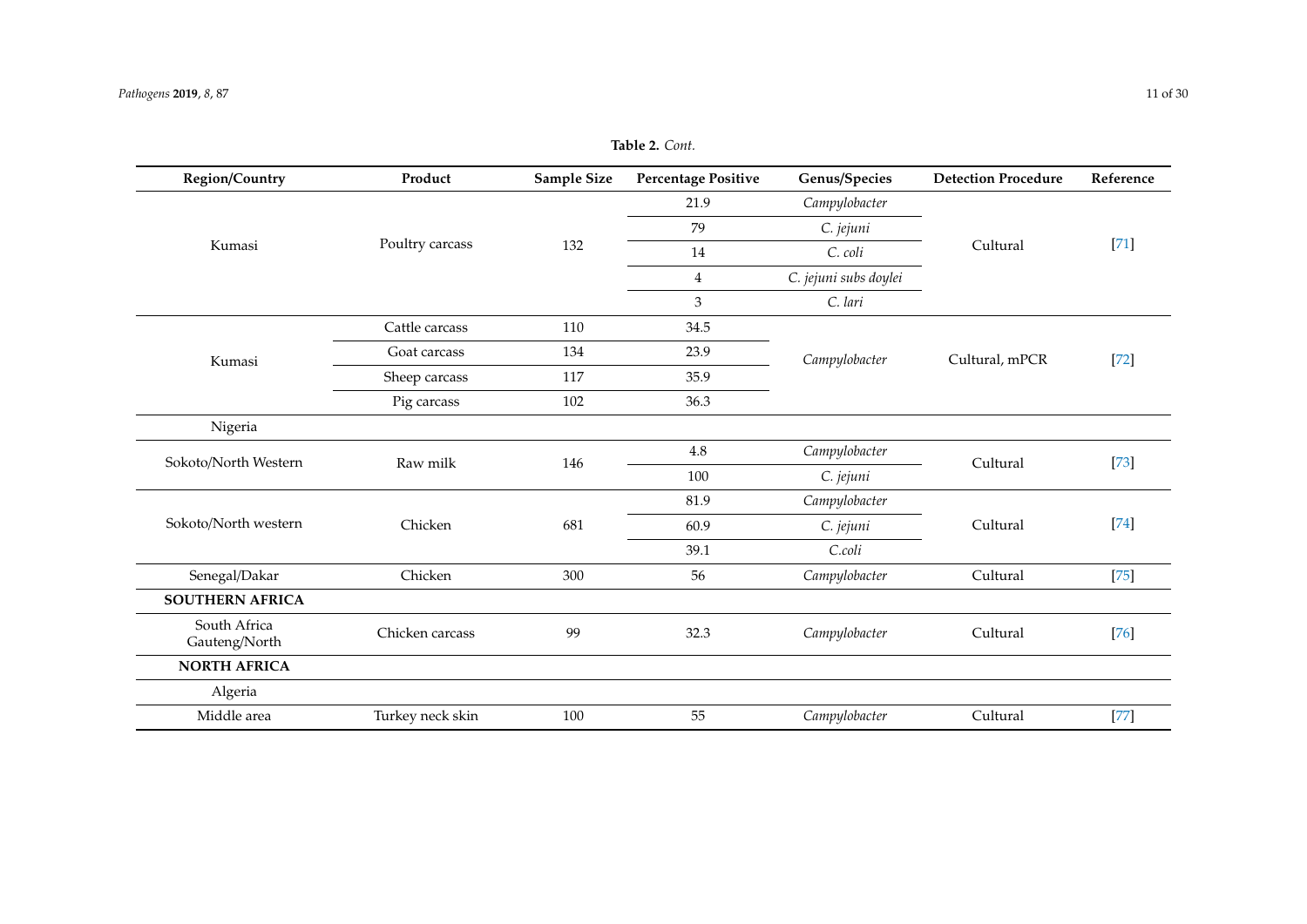<span id="page-11-0"></span>

| Region/Country                             | Product               | Sample Size | <b>Percentage Positive</b> | Genus/Species | <b>Detection Procedure</b>                                | Reference |
|--------------------------------------------|-----------------------|-------------|----------------------------|---------------|-----------------------------------------------------------|-----------|
| Middle area; Algiers, Bouira,<br>Boumerdes | Chicken neck, giblets | 346         | 17.9                       | Campylobacter | Cultural with Butzler<br>medium and<br>Skirrow's protocol | $[78]$    |
| Egypt                                      |                       |             |                            |               |                                                           |           |
| Assiut/South of Cairo                      | Chicken               | 104         | 24                         | Campylobacter | Cultural                                                  | $[52]$    |
| Qena city/Southern                         | Milk, cheese, yogurt  | 150         | 24.6                       | Campylobacter | Cultural, PCR                                             | $[79]$    |
|                                            | Yogurt                | 344         | 1.2                        |               |                                                           |           |
| Cairo, Minya, Qalubiya and<br>Fayoum       | Raw milk              | 457         | 2.0                        |               |                                                           |           |
|                                            | Cheese                | 288         | 1.7                        | Campylobacter | Cultural                                                  | $[55]$    |
|                                            | Chicken intestine     | 211         | 12.8                       |               |                                                           |           |
|                                            | Chicken meat          | 9.6         | 680                        |               |                                                           |           |
|                                            | Chicken breast        | 64          | 47.5                       |               |                                                           |           |
| Zagazig/Eastern Nile Delta                 | Chicken thighs        | 64          | 25.9                       | Campylobacter | Cultural                                                  | [56]      |
|                                            | Chicken skin          | 64          | 21.6                       |               |                                                           |           |
| Abou Homos/Northern                        | Milk, milk products   | 227         | 2.64                       | C. jejuni     | mPCR                                                      | [80]      |
|                                            |                       |             | 62                         | Campylobacter |                                                           |           |
| Morocco/<br>Oujda/Eastern                  | Poultry carcass       | 50          | 90                         | C. jejuni     | Cultural, Hippurate<br>hydrolysis                         | [81]      |
|                                            |                       |             | 10                         | C. coli       |                                                           |           |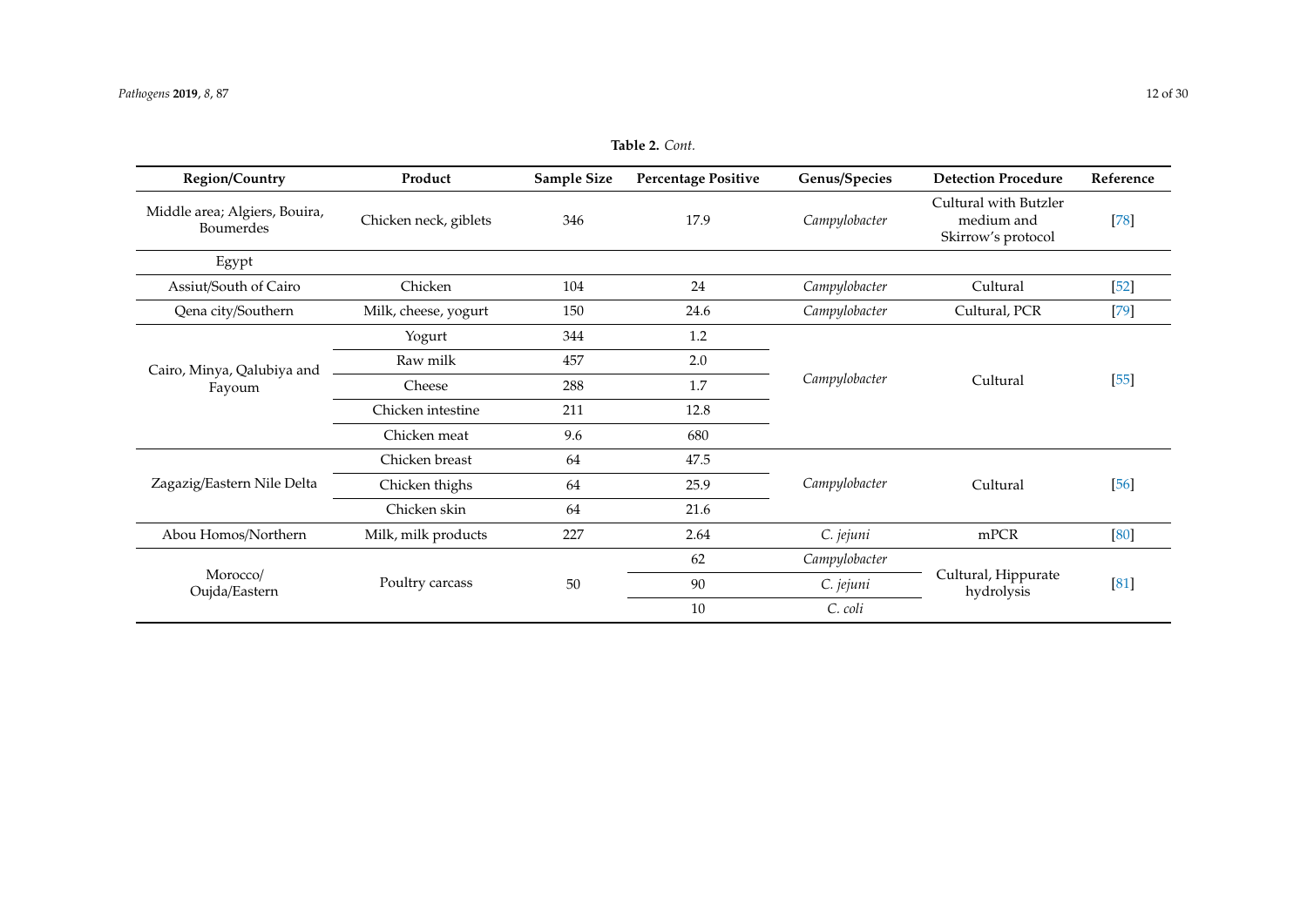# *3.1. East Africa*

Sheep and goat meat are an important part of the Ethiopian diet. A cross-sectional study of 398 sheep and goat carcasses from a private export abattoir in Debre-Zeit, 45 km south-east of Addis Ababa, between October 2007 and March 2008 found that *Campylobacter* was present in 10.1% of the samples, with *C. jejuni* accounting for 72% of the isolates [\[63\]](#page-27-35). The highest bacterial isolation was from the breast region of the carcasses, resulting from cross-contamination from intestinal contents during manual skinning, evisceration, processing, and contact with processors' hands or knives. Additionally, washing of carcasses carries microorganisms from other parts of the body to the breast region. Therefore, effective hygienic practices and attentive evisceration during slaughter and dressing are important measures to reduce contamination.

In Kenya, Osano and Arimi [\[64\]](#page-28-18) analysed 100 chicken and 50 beef samples from butchers, supermarkets, and markets in Nairobi and reported the presence of *Campylobacter* in 77% and 2% of chicken and beef samples, respectively. *C. jejuni* was the dominant species isolated from chicken, emphasising its potential role in zoonotic transmission between humans and poultry. In Tanzania, Kashoma, Kassem, John, Kessy, Gebreyes, Kazwala and Rajashekara [\[65\]](#page-28-19) reported the presence of *Campylobacter* in 9.5% of 253 beef carcasses and 13.4% of 284 unpasteurised raw milk samples using mPCR. This was conducted from April 2013 to March 2014 and samples were sourced from Arusha, Iringa and Morogoro in Tanzania. The milk was obtained from milk vendors and milk tanks at milk collecting centres, while the beef swabs were taken from dressed carcasses. This study illustrates that the consumption of raw milk is a route for the transmission of *Campylobacter.* Cattle also carry *C. jejuni* and cross-contamination could occur during slaughter and milking. Therefore, slaughter and milking should be carried out using hygienic methods to minimise the transmission of pathogens to meat and milk and, consequently, to humans. Similarly, *Campylobacter* was detected in 9.3% of 107 cattle carcasses sampled from an abattoir in Morogoro in east Tanzania, while in meat shops, it was detected in 1.7% of samples [\[67\]](#page-28-20). The authors reported that the dressing and sale of meat was carried out in unhygienic environments and some shops sold chicken in addition to beef, thereby enhancing the risk of transfer.

#### *3.2. Central Africa*

In Cameroon, Nzouankeu, Ngandjio, Ejenguele, Njine and Wouafo [\[68\]](#page-28-21) reported that 90% of 150 retail chickens obtained from eight markets in the capital Yaounde from February 2006 to January 2007 contained *Campylobacter* spp.. *E. coli* and *Salmonella* were also isolated from the samples using culture-based methods. *Campylobacter* is commensal in poultry, its primary host, and the risk of cross-contamination to the carcass during slaughter and processing is high if this is not carried out carefully and hygienically. Nzouankeu et al. further suggested the need to monitor poultry for pathogens and to minimise cross-contamination.

In a study of retail goat meat outlets in Lubumbashi in the Democratic Republic of the Congo, *Campylobacter* was found in 41.2% of 177 goat meat samples, 37.2% of 86 goat stomach samples, and 23.7% of 139 ready-to-eat goat skewers using polymerase chain reaction (PCR) [\[69\]](#page-28-22). The outlets comprised open air and semi-open-air markets, snack bars, and bars. The authors noted that the slaughter of animals was undertaken in unhygienic facilities and retail points, and no efforts were made to ward off flies or other vermin. However, cooking decreased the prevalence of *Campylobacter*, as evidenced by the lower rate recorded in the ready-to-eat goat skewers sourced from the same outlets. Thorough cooking of meat is an effective way of reducing the risk of infection in humans.

# *3.3. West Africa*

In Ouagadougou, Burkina Faso, *Campylobacter* was detected in 50% of 20 poultry carcasses sourced from retail markets [\[70\]](#page-28-23). The carcasses were sold on tables in ambient temperatures without protection from dust or flies, the vendors did not wear gloves or aprons, and the retail environment was infested with lizards, rodents, and avian species. Kagambèga, Thibodeau, Trinetta, Soro, Sama, Bako, Bouda,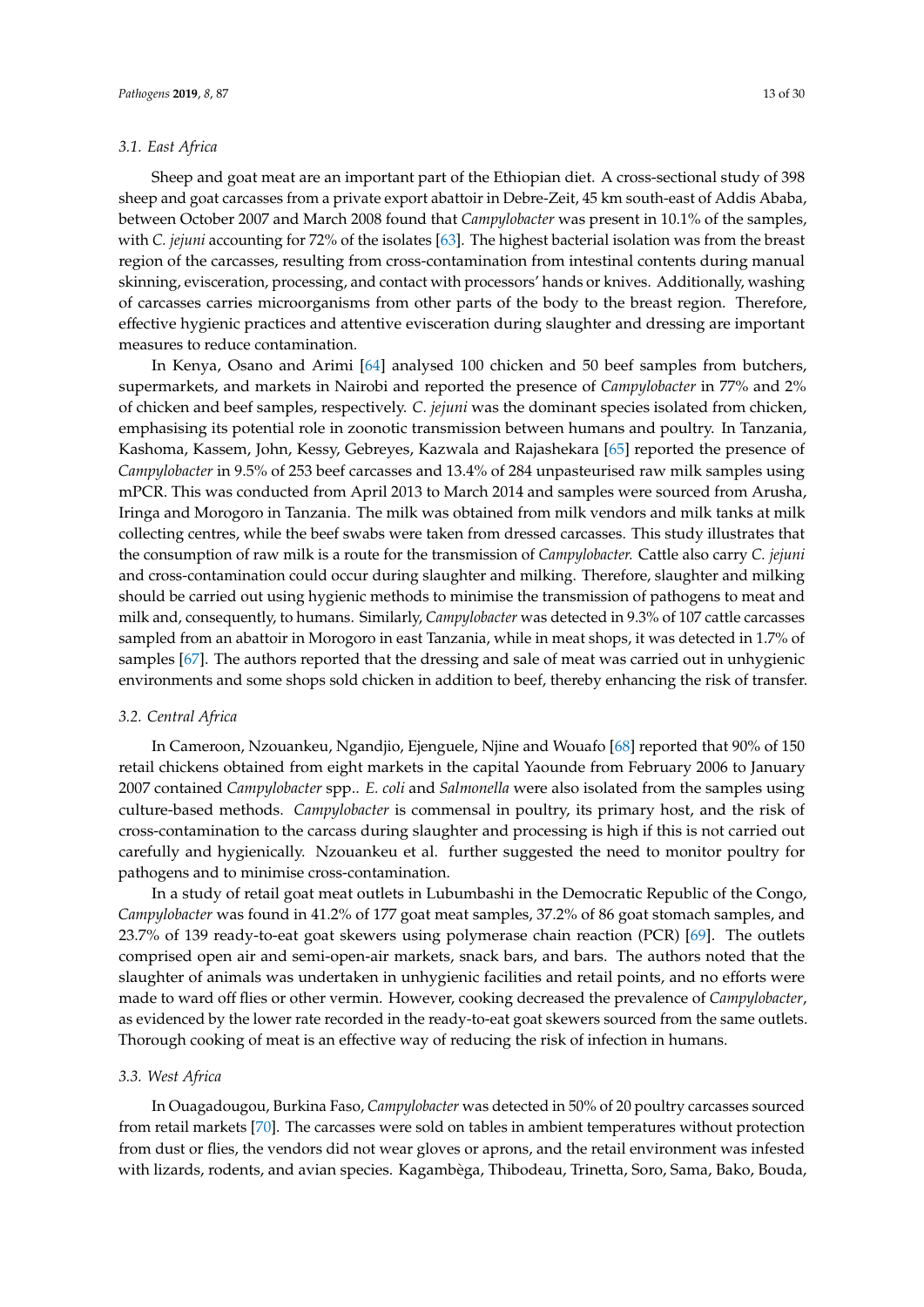Wereme N'Diaye, Fravalo and Barro [\[70\]](#page-28-23) suggested that, although poultry is widely consumed in Burkina Faso, patients with diarrhoea are not routinely sampled for *Campylobacter*. However, in neighbouring Ghana, a lower isolation rate of 21.9% was detected in 132 poultry carcasses randomly selected from the Kejetia poultry slaughter unit in Kumasi [\[71\]](#page-28-15). *Campylobacter* is known to colonise the intestinal tract of poultry and cross-contamination can occur during slaughtering and processing if the carcass is not properly handled. Karikari, Obiri-Danso, Frimpong and Krogfelt [\[72\]](#page-28-16) found that *Campylobacter* were present in 34.5% of beef, 23.9% of goat, 35.9% of sheep, and 36.3% of pig carcasses sampled from the Kumasi abattoir. The contamination of carcasses during manual skinning, evisceration, and processing at the abattoir were the reasons attributed to the prevalence rates recorded.

In Sokoto in north-western Nigeria, Salihu, Junaidu, Magaji and Rabiu [\[73\]](#page-28-24) detected the presence of *Campylobacte*r in 4.8% of 146 raw milk samples from lactating herds between October 2007 and September 2008. All the positive samples contained *C. jejuni* biotype I. The authors suggested that animal and animal products were reservoirs for human infections. Analysis of breed distribution showed that White Fulani breeds had a higher prevalence (5.4%) than Sokoto Gudali breeds (4.7%) or Friesian–Sokoto Gudali crossbreeds (0.0%). Using culture methods, Salihu, Junaidu, Magaji, Abubakar, Adamu and Yakubu [\[74\]](#page-28-25) detected *Campylobacter* in 81.9% of 681 chicken samples in Sokoto from November 2007 to October 2008. *C. jejuni* accounted for 60.9% of the isolates, followed by *C. coli* at 28%, and *C. lari* at 7%. Biotyping showed a prevalence of biotype I in *C. jejuni*, *C. coli,* and *C. lari*. *C. jejuni* I and *C. coli* I are found in humans; hence, the results were indicative of the zoonotic nature of the pathogen.

From January 2001 to May 2002, 300 fresh, refrigerated, or frozen chicken carcasses from retail outlets in Dakar in Senegal were analysed, with *Campylobacter* being present in 56% of the samples [\[75\]](#page-28-26). The contamination rates were found to be highest in the fresh samples at 76% and lowest in the frozen samples at 28%. Fifty-three percent of the refrigerated samples were also contaminated. *Campylobacter* is stress sensitive and freezing affects its viability, hence the lower rates found in frozen samples. Therefore, hygienic handling practices during slaughter and processing, and adequate personal hygiene and cooking techniques are important for infection control.

#### *3.4. Southern Africa*

In South Africa, van Nierop, Duse, Marais, Aithma, Thothobolo, Kassel, Stewart, Potgieter, Fernandes, Galpin and Bloomfield [\[76\]](#page-28-27) found that *Campylobacter* was present in 32.3% of 99 fresh and frozen chicken carcasses sourced from retailers in Gauteng in the country's north. Carcasses from supermarkets were more frequently contaminated with *Campylobacter* than those from butchers, which were more frequently contaminated with *Salmonella.* Similarly, in a study in Senegal, *Campylobacter* was isolated more frequently from fresh chicken than from frozen chicken. Culture methods detected an isolation rate of 32.3%, whereas PCR detected a rate of 43.4%. Detection methods play a key role in detecting prevalence, with PCR reported to be more sensitive in the detection of pathogens. However, the authors cautioned that the use of PCR may have resulted in false positives because of DNA contamination, the presence of inhibitory substances in the enrichment broths or the identification of non-viable pathogens as viable.

#### *3.5. North Africa*

In Algeria, Bouhamed, Bouayad, Messad, Zenia, Naim and Hamdi [\[77\]](#page-28-28) found that *Campylobacter* was present in 55% of 100 turkey neck skins sampled from three traditional and one modern abattoir located in the country's middle regions, Algiers, Bouïra, and Boumèrdes. The abattoirs were characterised by a lack of disinfection protocols and sterilisation of equipment, and by the use of dirty uniforms. These are important factors that enhance the spread of pathogens. However, Laidouci, Mouffok and Hellal [\[78\]](#page-28-29) found a lower presence of *Campylobacter* (17.9%) in 346 chicken neck and giblets sourced from Algeria.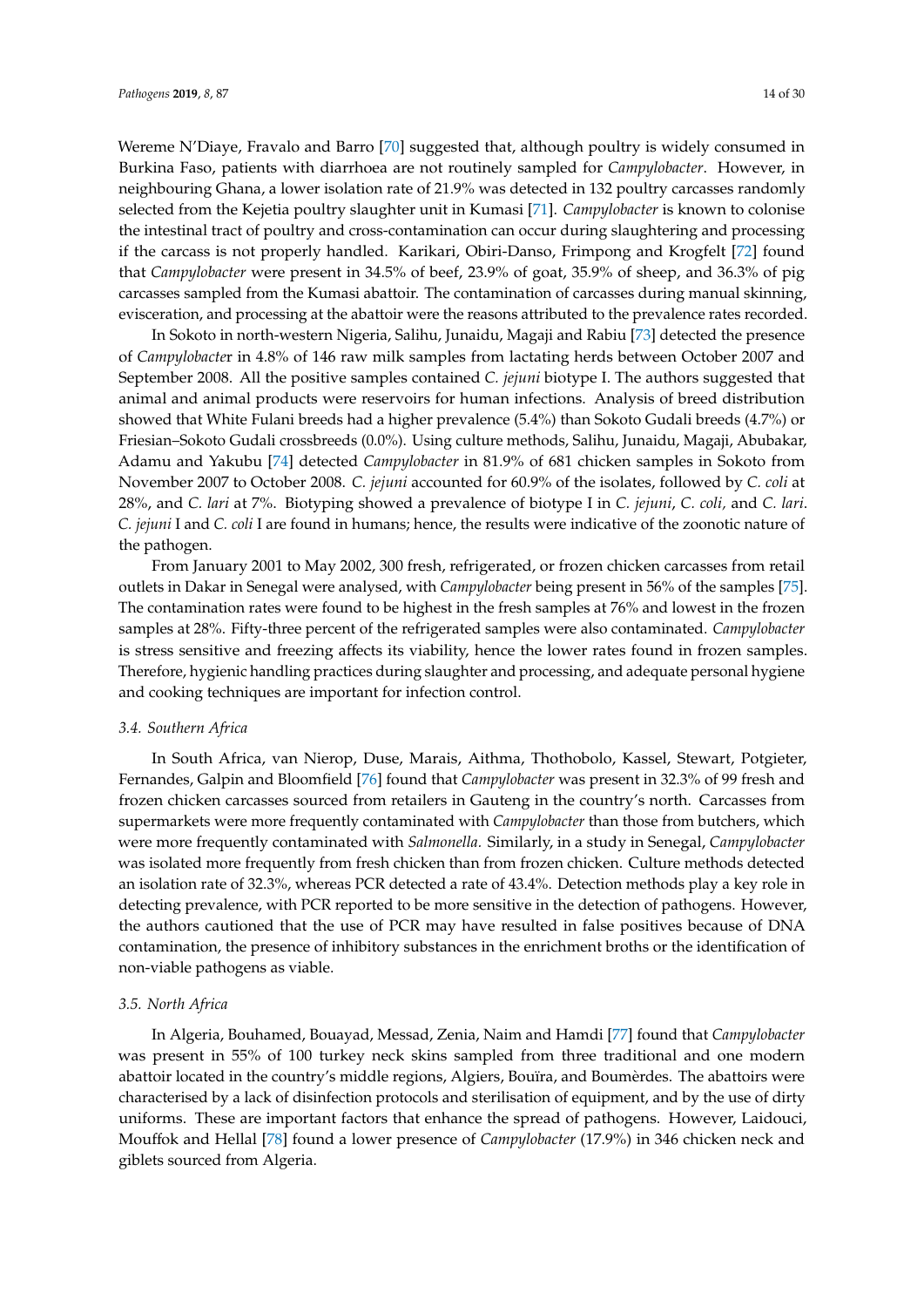In Egypt, 24% of 104 chicken carcasses from two slaughterhouses in the Assiut Governorate south of Cairo contained *Campylobacter* [\[52\]](#page-27-26). An analysis of 150 raw milk, kareish cheese, and yoghurt samples from September 2014 to February 2015 found that 24.6% tested positive for *Campylobacter* spp. [\[79\]](#page-28-30). All the samples tested positive for *C. jejuni* and negative for *C. coli*. The samples were obtained from the local market and street vendors in the city of Qena in southern Egypt. After the samples were cultured, mPCR was used to confirm the isolates. The presence of *Campylobacter* in raw milk was attributed to contamination during on-farm milking processes or to poor post-milking storage and handling conditions. Unhygienic methods used in the preparation, processing, handling, and sales of kareish cheese accounted for it having the highest presence of *Campylobacter* among the products tested. In a study conducted across the governorates of Cairo, Minya, Qalyubia, and Fayoum in Egypt, Omara, Fadaly and Barakat [\[55\]](#page-27-36) found that *Campylobacter* was present in 12.8% of raw chicken intestines, 9.6% of 680 raw chickens, 1.2% of 344 yoghurt samples, 2.0% of 457 raw milk samples, and 1.7% of 288 kareish cheese samples. The contamination was attributed to unsanitary food production and storage practices. Further, Awadallah, Ahmed, El-Gedawy and Saad [\[56\]](#page-27-29) found that *Campylobacter* was present in 47.5%, 25.9%, and 21.6% of chicken skins, chicken thighs, and chicken breasts, respectively. These products were sourced from a slaughterhouse in Zagazig, a city in the eastern part of the Nile Delta—the authors found that refrigeration and particularly freezing reduced the counts of viable *Campylobacter* cells. In contrast, in Abu Homos in northern Egypt, a study detected *Campylobacter* in only 2.64% of 227 milk and milk product samples [\[80\]](#page-28-31). Using culture methods and mPCR assays, raw milk and fresh domiati cheese (a moderately slated enzyme-coagulated soft cheese) samples tested positive for *Campylobacter.* The remaining milk products, laban rayeb (traditional low-fat fermented milk), stored domiati cheese (a highly salted enzyme-coagulated soft cheese), zabady (Egyptian yoghurt), ras cheese (a hard cheese variety), and kareish cheese (an acid-coagulated soft cheese) were all negative for *Campylobacter*. The products that tested positive were contaminated with *C. jejuni*, which had survived preservation methods better than expected, implying that the pathogen has the ability to develop adaptive strategies to aid survival in food preservation conditions.

In Morocco, *Campylobacter* was detected in 62% of 50 retail poultry samples sourced from the Oujda area in the eastern part of the country [\[81\]](#page-28-32). Similar to other countries, the high level of contamination was attributed to poultry being the primary host of *Campylobacter* and cross-contamination occurring at unhygienic slaughter and retail points. The authors further identified the antibacterial effects of common condiments, finding that that 1% v/v lemon juice and vinegar and 2% v/v cinnamon and sodium chloride had high inhibitory effects. However, onion, ginger, black pepper, cumin, parsley, garlic, and saffron had minimal or no effect.

#### **4. Antimicrobial Resistance (AMR) Patterns of** *Campylobacter* **in Africa**

According to the World Health Organisation [\[22\]](#page-26-0), surveillance of AMR in *Campylobacter* has identified important levels of resistance to erythromycin and fluoroquinolones in many parts of the world, which appears to be associated with the use of these drugs in poultry and livestock production systems. Some epidemiological studies in humans and animals have established a relationship between antibiotic use and antimicrobial resistance [\[82](#page-28-33)[–84\]](#page-28-34). Campylobacteriosis is typically a self-limiting disease, which does not usually require antibiotic treatment; however, in some cases, antibiotics may be administered. Fluoroquinolones and macrolides such as ciprofloxacin and erythromycin, respectively, are recommended for the treatment of *Campylobacter* infections in humans [\[24](#page-26-2)[,85\]](#page-29-0). However, given their abuse and misuse, resistance to these drugs has emerged. Resistance to macrolides such as erythromycin and azithromycin is primarily attributed to mutations in the m23SRNA gene and decreased permeability of *Campylobacter* cell walls, while resistance to fluoroquinolone is typically moderated by mutation of DNA gyrase and efflux through the outer and inner membranes [\[86\]](#page-29-1).

In this review we will focus on the resistance patterns of*Campylobacter* spp. from African environments especially to fluoroquinolones and macrolides as these antimicrobials are the most commonly used for the treatment of *Campylobacter* infections in humans. Table [3](#page-20-0) provides a summary of resistance trends.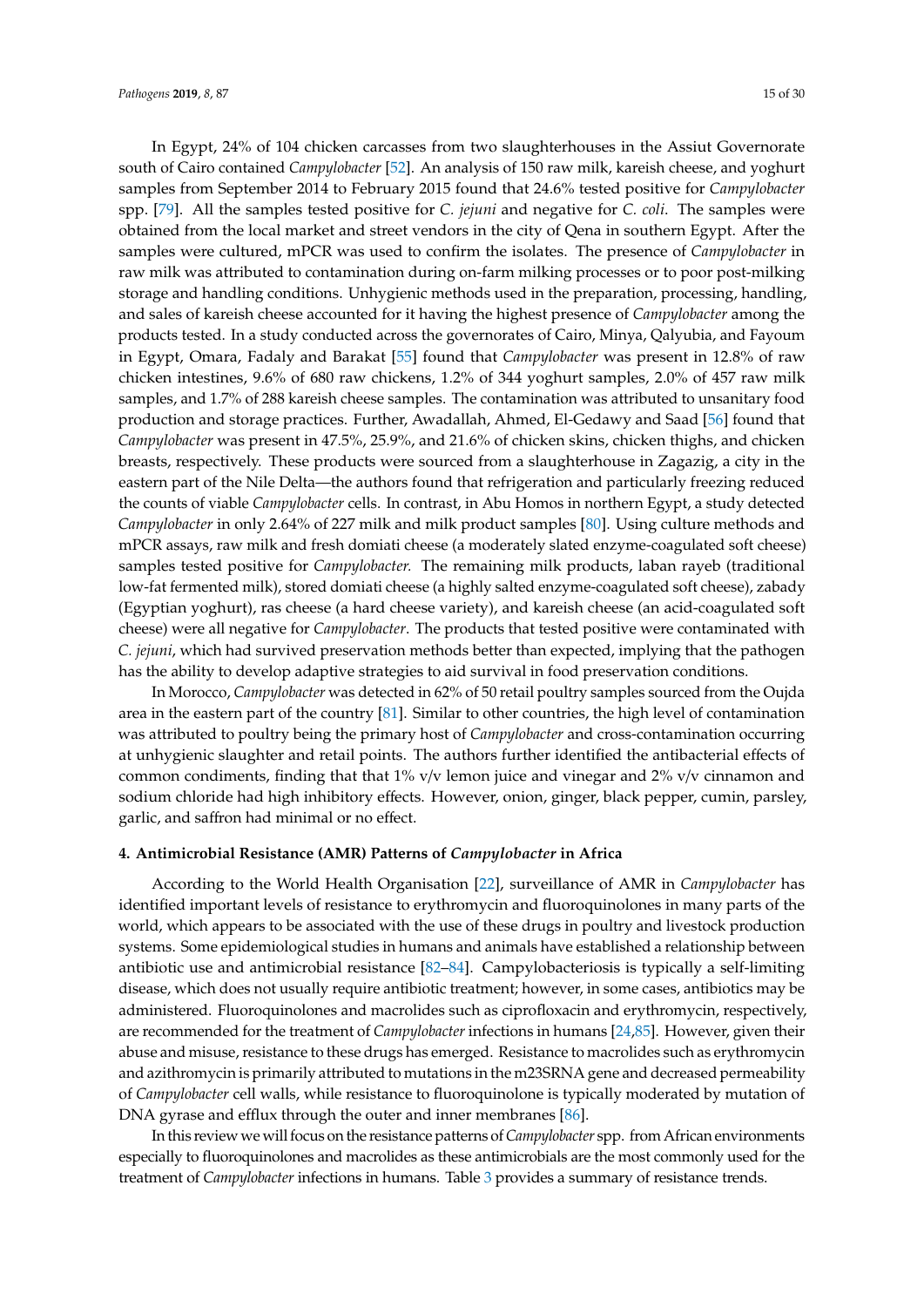| <b>Region/Country</b>             | Source              | <b>Species</b> | Antibiotic      | Resistance % | <b>Method Used</b>   | Reference |
|-----------------------------------|---------------------|----------------|-----------------|--------------|----------------------|-----------|
| <b>EAST AFRICA</b>                |                     |                |                 |              |                      |           |
| Ethiopia/South Western            | Humans, diarrhoeal  | Campylobacter  | Tetracycline    | 39.5         | Kirby-Bauer Disk     | $[5]$     |
|                                   | children            |                | Chloramphenicol | 31.6         | Diffusion            |           |
|                                   |                     |                | Tetracycline    | 71           |                      |           |
| Kenya,                            | Backyard chicken    | C. jejuni      | Ciprofloxacin   | 71           | <b>PCR</b>           | $[87]$    |
| North eastern Nairobi             |                     |                | Nalidixic acid  | 77.4         |                      |           |
|                                   |                     |                | Chloramphenicol | 25.8         |                      |           |
|                                   |                     |                | Tetracycline    | 22           |                      |           |
| Mozambique                        | Diarrhoeal children | Campylobacter  | Ciprofloxacin   | 11           |                      | $[36]$    |
|                                   |                     |                | Chloramphenicol | 11           |                      |           |
|                                   |                     |                | Nalidixic acid  | 11           | Disk Diffusion       |           |
| Tanzania                          |                     |                |                 |              |                      |           |
| Morogo/Eastern                    | Free range ducks    | Campylobacter  | Erythromycin    | $20 - 50$    | Disk Diffusion       | $[66]$    |
|                                   |                     |                | Ciprofloxacin   | 9.3          | Disk Diffusion       |           |
|                                   |                     |                | Erythromycin    | 53.7         |                      |           |
|                                   |                     |                | Tetracycline    | 18.5         |                      |           |
| Iringa/North,<br>Morogoro/Eastern | Milk, beef          | Campylobacter  | Azithromycin    | 42.6         |                      | [65]      |
| Arusha/South West                 |                     |                | Nalidixic acid  | 64.8         |                      |           |
|                                   |                     |                | Chloramphenicol | 13           |                      |           |
|                                   |                     |                | Ciprofloxacin   | 11.8         |                      |           |
|                                   |                     |                | Erythromycin    | 70.6         | Broth micro-dilution |           |
|                                   |                     |                | Tetracycline    | 17.7         |                      |           |

| Table 3. Antibiotic Resistance Trends of Campylobacter in Some African Countries. |  |  |
|-----------------------------------------------------------------------------------|--|--|
|-----------------------------------------------------------------------------------|--|--|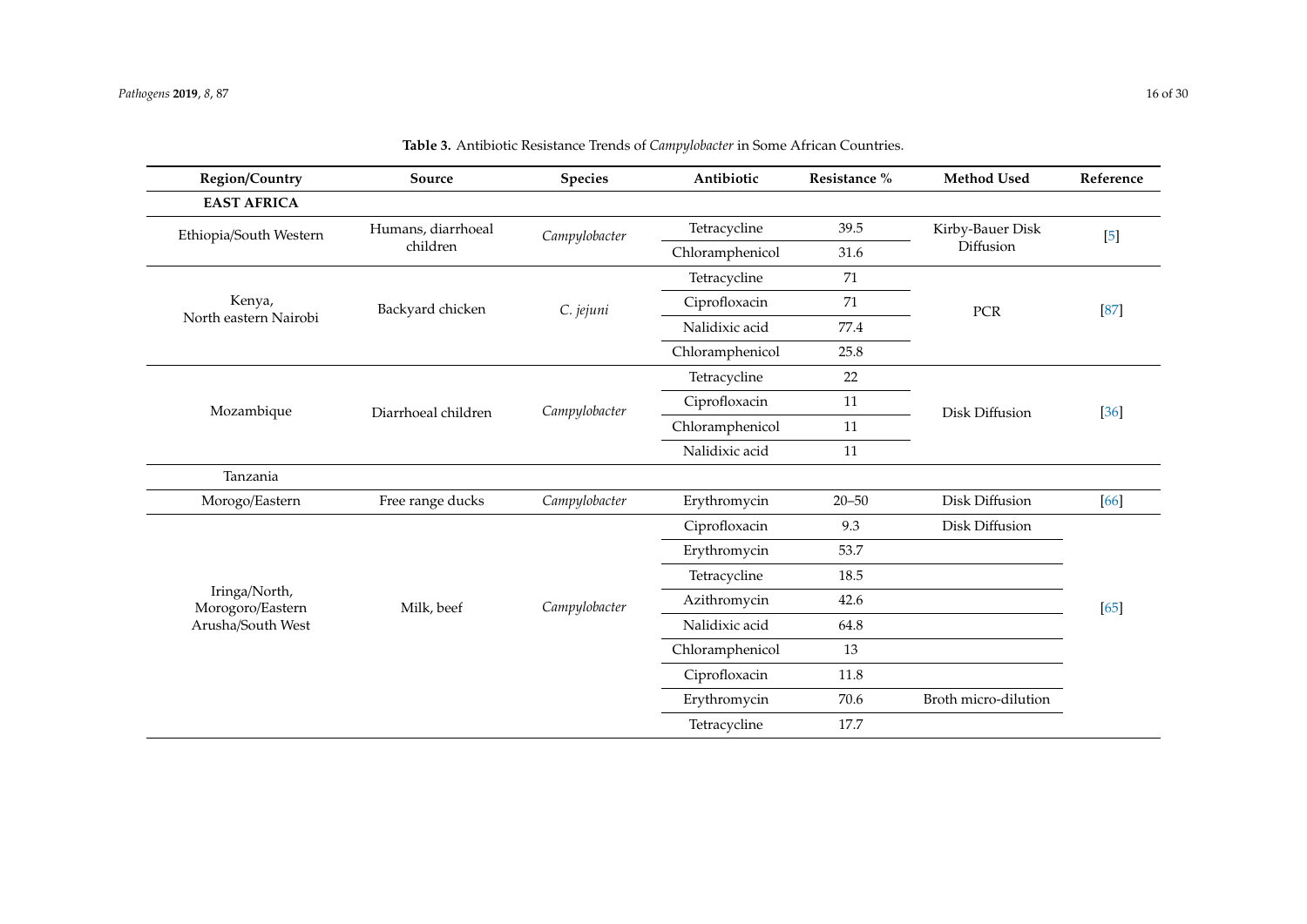| Region/Country           | Source                        | <b>Species</b> | Antibiotic     | Resistance % | <b>Method Used</b>                                                                                    | Reference |
|--------------------------|-------------------------------|----------------|----------------|--------------|-------------------------------------------------------------------------------------------------------|-----------|
| Morogoro/Eastern         | Humans                        | Campylobacter  | Ciprofloxacin  | 22.1         | Disk Diffusion                                                                                        | $[37]$    |
| Uganda/Kampala           | Humans                        | Campylobacter  | Ciprofloxacin  | 5            | Disk Diffusion                                                                                        | $[27]$    |
| <b>WEST AFRICA</b>       |                               |                |                |              |                                                                                                       |           |
|                          |                               |                | Ciprofloxacin  | 13.8         |                                                                                                       |           |
| Burkina Faso/Ouagadougou | Humans                        | Campylobacter  | Tetracycline   | 10.3         |                                                                                                       | $[41]$    |
|                          |                               |                | Erythromycin   | 10.3         |                                                                                                       |           |
|                          |                               |                | Nalidixic acid | 34.5         | Disk Diffusion<br>Disk Diffusion<br>Disk Diffusion<br>Disk Diffusion<br>Kirby-Bauer Disk<br>Diffusion |           |
|                          |                               |                | Ciprofloxacin  | 38.5         |                                                                                                       |           |
|                          |                               | C. jejuni      | Erythromycin   | 10.3         |                                                                                                       |           |
| Ivory Coast/Abidjan      |                               |                | Nalidixic acid | 79.5         |                                                                                                       |           |
|                          | Chicken                       |                | Ciprofloxacin  | 43.2         |                                                                                                       | [6]       |
|                          |                               | C. coli        | Erythromycin   | 8.1          |                                                                                                       |           |
|                          |                               |                | Nalidixic acid | 78.4         |                                                                                                       |           |
| Ghana                    |                               |                |                |              |                                                                                                       |           |
| Kumasi/South             | Humans                        | Campylobacter  | Erythromycin   | $92.3 - 100$ |                                                                                                       | $[42]$    |
|                          |                               |                | Tetracycline   | 92.3-93.3    |                                                                                                       |           |
|                          |                               |                | Quinolones     | $41 - 86$    |                                                                                                       |           |
| Kumasi/South             | Poultry carcass and<br>faeces | Campylobacter  | Erythromycin   | 100          |                                                                                                       | $[71]$    |
|                          |                               |                | Tetracycline   | 97-100       |                                                                                                       |           |
|                          |                               |                | Quinolones     | $7 - 69$     |                                                                                                       |           |
| Kumasi/South             | Livestock                     | Campylobacter  | Erythromycin   | 97-100       | Kirby-Bauer Disk<br>Diffusion                                                                         | $[72]$    |
|                          |                               |                | Tetracycline   | 48-94        |                                                                                                       |           |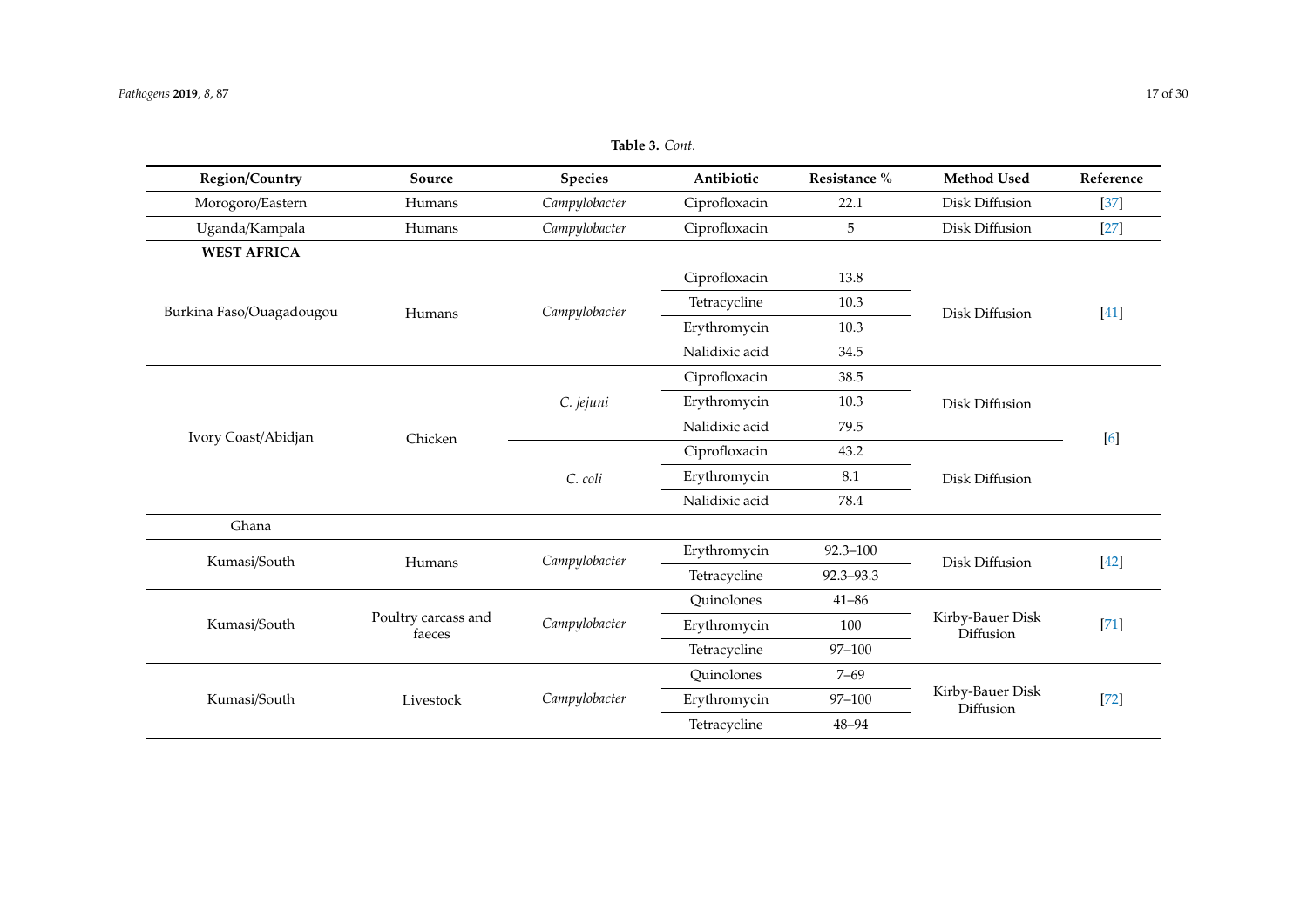| Region/Country         | Source                | <b>Species</b>     | Antibiotic     | Resistance %     | <b>Method Used</b>  | Reference |
|------------------------|-----------------------|--------------------|----------------|------------------|---------------------|-----------|
| Nigeria                |                       |                    |                |                  |                     |           |
| Sokoto/North Western   | Poultry cloacal swabs | Campylobacter      | Erythromycin   | 11.6             | Disk Diffusion      | $[88]$    |
|                        |                       |                    | Ciprofloxacin  | $\overline{0}$   |                     |           |
|                        |                       |                    | Nalidixic acid | 66               | Kirby-Bauer Disk    |           |
| Osogbo/South Western   | Humans                | Campylobacter coli | Erythromycin   | $\boldsymbol{0}$ | Diffusion           | $[25]$    |
|                        |                       |                    | Tetracycline   | $\mathbf{0}$     |                     |           |
|                        |                       |                    |                |                  |                     |           |
|                        |                       |                    | Ciprofloxacin  | $\boldsymbol{0}$ |                     |           |
| Ilorin/Middle belt     | Humans                | Campylobacter      | Erythromycin   | $\mathbf{0}$     | Kirby-Bauer Disk    | $[23]$    |
|                        |                       |                    | Nalidixic acid | 24               | Diffusion           |           |
|                        |                       |                    | Tetracycline   | 12               |                     |           |
| <b>SOUTHERN AFRICA</b> |                       |                    |                |                  |                     |           |
|                        | Humans                | Campylobacter      |                | 64               |                     |           |
| Durban/South Eastern   | Chicken               |                    | Tetracycline   | 68               | PCR                 | [89]      |
|                        |                       |                    | Erythromycin   | 31.5             |                     |           |
| Durban/South Eastern   | Humans                | C. jejuni          | Azithromycin   | 50               | Broth microdilution | [90]      |
|                        |                       |                    | Erythromycin   | 38.9             |                     |           |
|                        |                       | C. coli            | Azithromycin   | 77               |                     |           |

**Table 3.** *Cont.*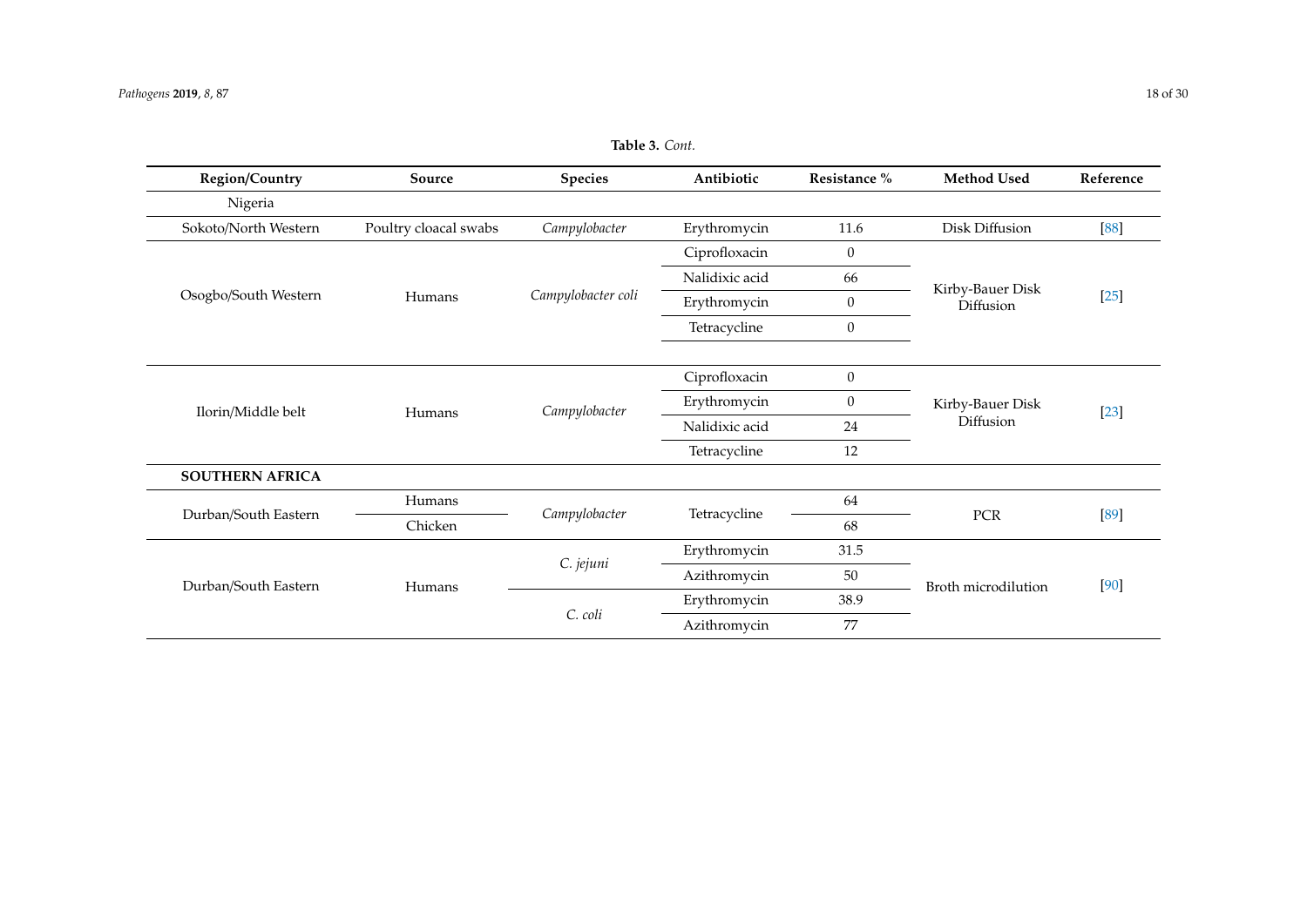| <b>Region/Country</b> | Source  | <b>Species</b> | Antibiotic     | Resistance % | <b>Method Used</b> | Reference |
|-----------------------|---------|----------------|----------------|--------------|--------------------|-----------|
|                       |         |                | Ciprofloxacin  | 33.3         |                    |           |
|                       | Cattle  |                | Erythromycin   | 42.9         |                    |           |
|                       |         |                | Nalidixic acid | 26.2         |                    |           |
|                       |         | C. jejuni      | Tetracycline   | 31           |                    |           |
|                       |         |                | Ciprofloxacin  | 29           |                    | $[91]$    |
|                       | Chicken |                | Erythromycin   | 56.7         |                    |           |
|                       |         |                | Nalidixic acid | $47.8\,$     |                    |           |
| Vende/Northern        |         |                | Tetracycline   | 33.3         | Disk diffusion     |           |
|                       |         |                | Ciprofloxacin  | 56.3         |                    |           |
|                       | Cattle  |                | Erythromycin   | 6.8          |                    |           |
|                       |         |                | Nalidixic acid | 37.5         |                    |           |
|                       |         |                | Tetracycline   | 62.5         |                    |           |
|                       |         | C. coli        | Ciprofloxacin  | 37.5         |                    |           |
|                       | Chicken |                | Erythromycin   | 43.8         |                    |           |
|                       |         |                | Nalidixic acid | 31.3         |                    |           |
|                       |         |                | Tetracycline   | 43.8         |                    |           |

**Table 3.** *Cont.*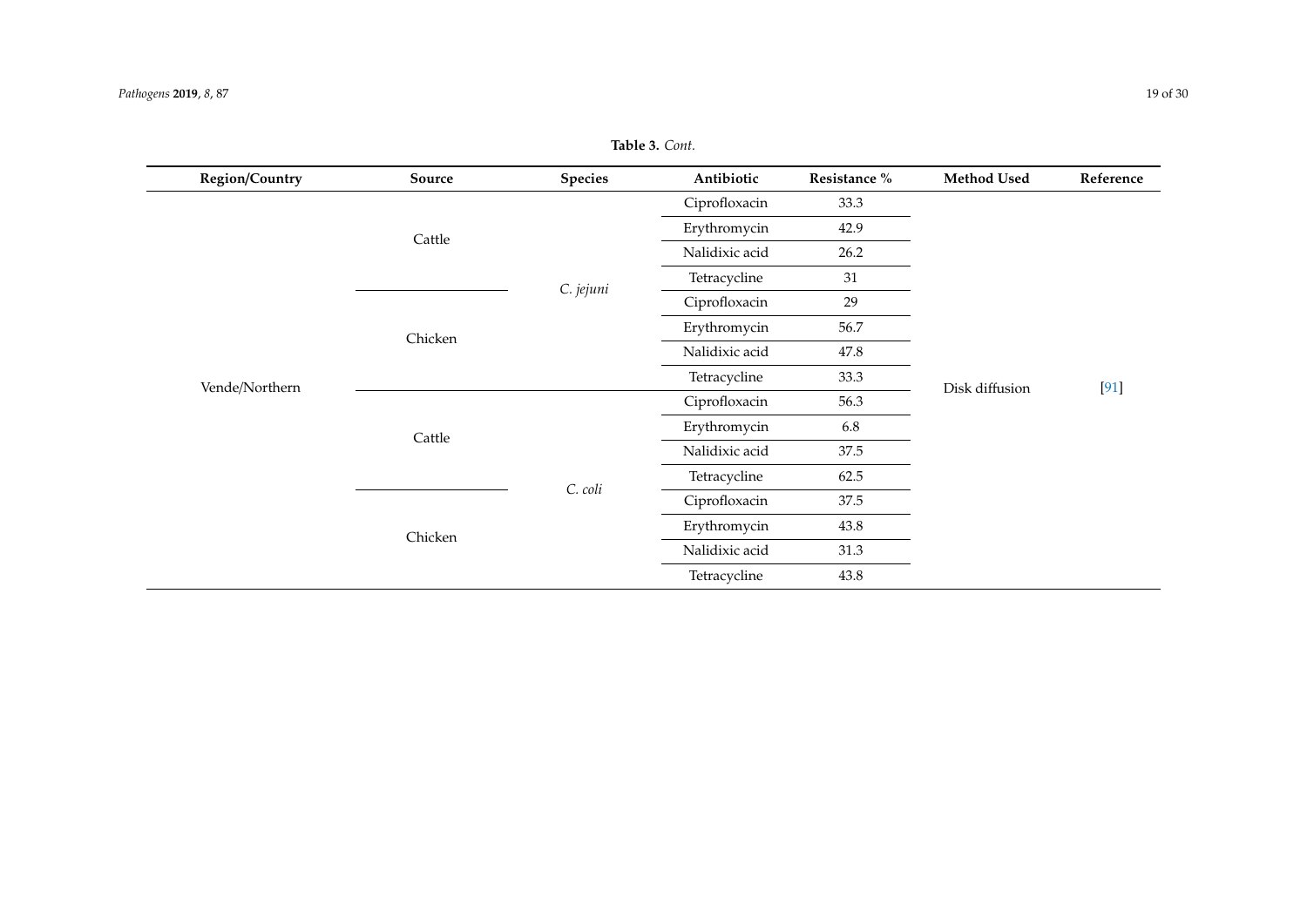| <b>Region/Country</b> | Source                            | <b>Species</b> | Antibiotic     | Resistance %   | Method Used          | Reference |
|-----------------------|-----------------------------------|----------------|----------------|----------------|----------------------|-----------|
| Kwazulu Natal         | Commercial free<br>range broilers | Campylobacter  | Tetracycline   | 100            | <b>Agar Dilution</b> | $[92]$    |
|                       |                                   |                | Ciprofloxacin  | 95.4           |                      |           |
|                       |                                   |                | Erythromycin   | 87.9           |                      |           |
|                       | Rural birds                       |                | Tetracycline   | 21.6           |                      |           |
|                       |                                   |                | Ciprofloxacin  | 7.9            |                      |           |
|                       |                                   |                | Erythromycin   | $\overline{0}$ |                      |           |
|                       | Industrial broiler                |                | Tetracycline   | 98.9           |                      |           |
|                       |                                   |                | Ciprofloxacin  | 15.9           |                      |           |
|                       |                                   |                | Erythromycin   | 47.6           |                      |           |
|                       | Industrial layer                  |                | Tetracycline   | 100            |                      |           |
|                       |                                   |                | Ciprofloxacin  | 17.7           |                      |           |
|                       |                                   |                | Erythromycin   | 43.7           |                      |           |
| Kwazulu Natal         | <b>Broiler</b>                    | Campylobacter  | Tetracycline   | 98.2           | <b>Agar Dilution</b> | $[28]$    |
|                       |                                   |                | Erythromycin   | 50             |                      |           |
|                       |                                   |                | Ciprofloxacin  | 8.9            |                      |           |
|                       |                                   |                | Nalidixic acid | 35.7           |                      |           |
|                       | Layer                             |                | Tetracycline   | 100            |                      |           |
|                       |                                   |                | Erythromycin   | 42.9           |                      |           |
|                       |                                   |                | Ciprofloxacin  | 23.8           |                      |           |
|                       |                                   |                | Nalidixic acid | 52.4           |                      |           |

**Table 3.** *Cont.*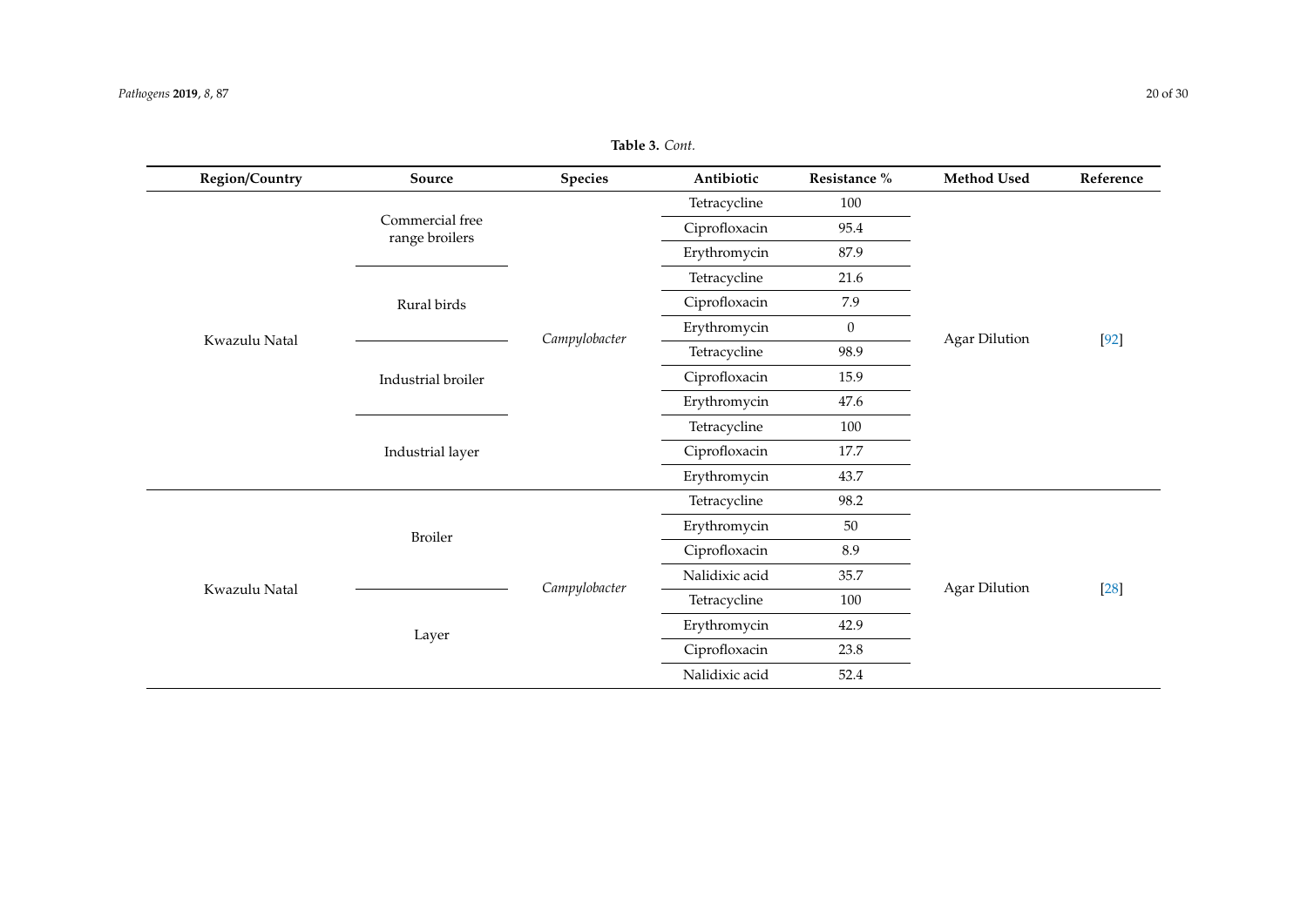<span id="page-20-0"></span>

| Region/Country                              | Source                             | <b>Species</b> | Antibiotic      | Resistance % | <b>Method Used</b> | Reference |
|---------------------------------------------|------------------------------------|----------------|-----------------|--------------|--------------------|-----------|
| <b>NORTH AFRICA</b>                         |                                    |                |                 |              |                    |           |
| Algeria                                     |                                    |                |                 |              |                    |           |
| Bouira/Middle area                          | Turkey carcasses                   | Campylobacter  | Tetracycline    | 81.3         | Disk Diffusion     | $[77]$    |
|                                             |                                    |                | Ciprofloxacin   | 75           |                    |           |
|                                             |                                    |                | Erythromycin    | 25           |                    |           |
|                                             |                                    |                | Nalidixic acid  | 87.5         |                    |           |
|                                             | Sheep, calves broiler<br>carcasses | Campylobacter  | Ciprofloxacin   | 91.6         | Disk Diffusion     | $[29]$    |
| Middle area/Algiers, Bouira &,<br>Boumerdes |                                    |                | Erythromycin    | 88.5         |                    |           |
|                                             |                                    |                | Tetracycline    | 44.7         |                    |           |
|                                             |                                    |                | Nalidixic acid  | 96.8         |                    |           |
| Egypt                                       |                                    |                |                 |              |                    |           |
| Giza                                        | Poultry                            | Campylobacter  | Erythromycin    | 58.8         | Disk Diffusion     | $[57]$    |
|                                             |                                    |                | Tetracycline    | 58.8         |                    |           |
|                                             |                                    |                | Chloramphenicol | 64.7         |                    |           |
|                                             | Human                              |                | Erythromycin    | 50           |                    |           |
|                                             |                                    |                | Tetracycline    | 75           |                    |           |
|                                             |                                    |                | Chloramphenicol | 50           |                    |           |
| Cairo                                       | Human                              | C. jejuni      | Nalidixic acid  | $40\,$       | Disk diffusion     | $[59]$    |
|                                             |                                    |                | Tetracycline    | 6            |                    |           |
|                                             |                                    |                | Erythromycin    | 9            |                    |           |
|                                             |                                    |                | Chloramphenicol | $\sqrt{3}$   |                    |           |
|                                             |                                    | C. coli        | Nalidixic acid  | $24\,$       |                    |           |
|                                             |                                    |                | Tetracycline    | 24           |                    |           |
|                                             |                                    |                | Erythromycin    | 10           |                    |           |
|                                             |                                    |                | Chloramphenicol | $\theta$     |                    |           |

# **Table 3.** *Cont.*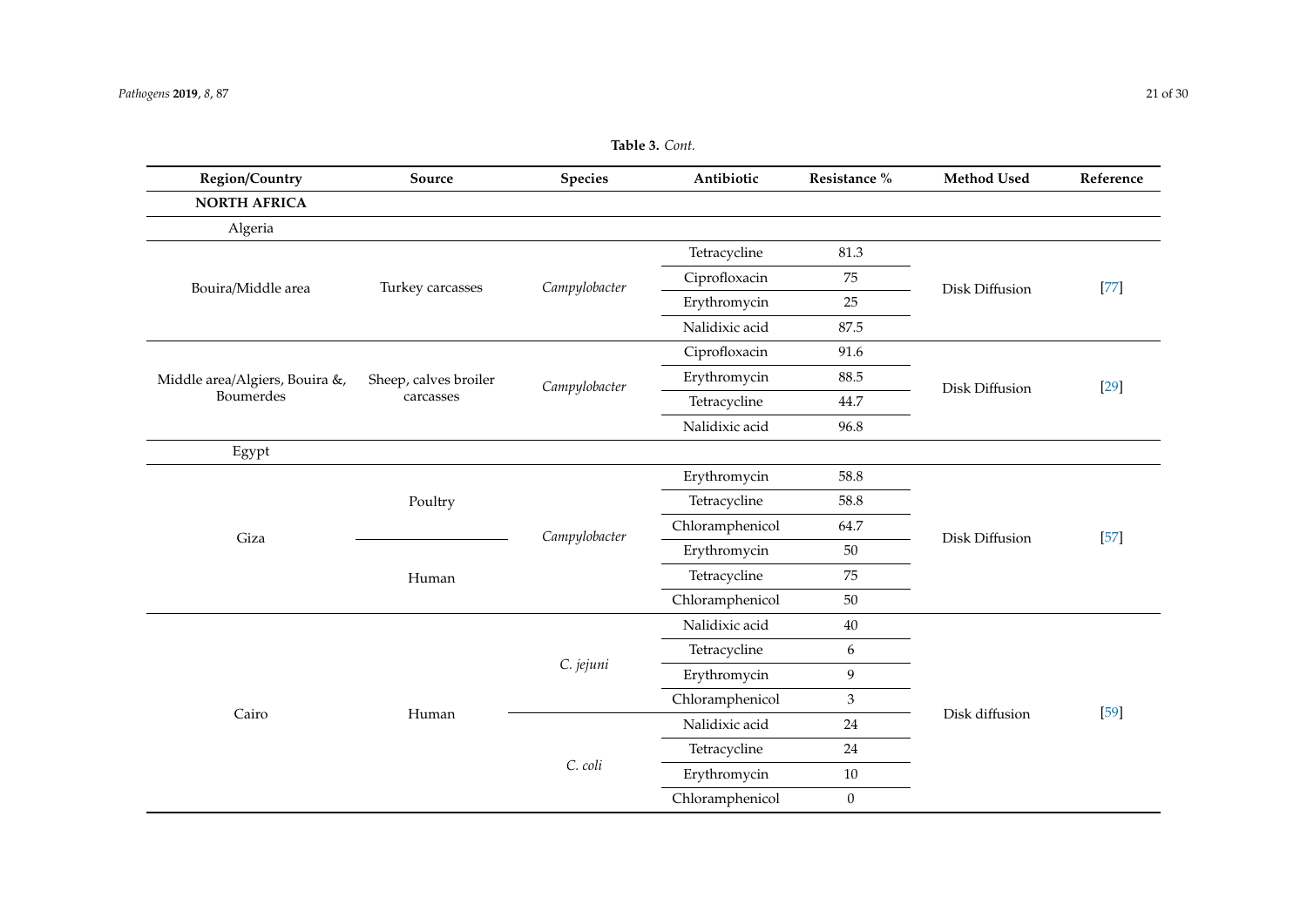## *4.1. East Africa*

In Jimma, Ethiopia, erythromycin, ciprofloxacin, gentamicin, and nalidixic acid were reportedly effective for more than 80% of *Campylobacter* species isolated from diarrhoeal children using the Kirby–Bauer disc diffusion method. However, 39.5% of the isolates were resistant to tetracycline and 31.6% to chloramphenicol, while resistance to ciprofloxacin and erythromycin was 12.0% [\[5\]](#page-25-18). Multidrug resistance was also observed in 78.9% of the isolates. The high resistance to tetracycline, for example, is attributed to its wide availability without prescription; hence, overuse may have resulted in selective pressure on bacteria, thereby making them resistant.

In Kenya, 74% of *C. jejuni* isolates from backyard chickens in Thika, north east of the capital Nairobi, showed resistance to nalidixic acid, while 71% were resistant to each of tetracycline and ciprofloxacin [\[87\]](#page-29-8). In that study in Kenya [\[86\]](#page-29-1), the uncontrolled use and ease of access to antibiotics by small-scale farmers were suggested as reasons for the high resistance rates recorded. In Mozambique, a resistance rate of 11% was reported for ciprofloxacin and nalidixic acid in stool samples of diarrhoeal children at the Manhica Hospital [\[36\]](#page-26-26). Such relatively low rates might be expected as the use of fluoroquinolones is not recommended in young children [\[36\]](#page-26-26).

In Tanzania, *Campylobacter* isolates from milk and beef collected from the Eastern (Morogoro), Northern (Arusha) and South Western (Iringa) parts of the country showed resistance to ciprofloxacin ranged from 9.3% to 11.8%, while the range for erythromycin resistance was between 53.7% and 70.6% [\[65\]](#page-28-19). The authors also noted that, in Tanzania, the macrolide, Tylosin, was extensively used for treating respiratory infections like *Mycoplasma* in cattle and its usage for treatment and growth promotion might have contributed to the selection of resistant strains to erythromycin. Furthermore, isolates from free-range ducks in the same city, were susceptible to nitrofurantoin and amikacin, while they showed 74% resistance to tetracycline [\[66\]](#page-28-35).

## *4.2. West Africa*

In Burkina Faso, isolates from human stools showed 13.8% resistance to ciprofloxacin, 10.3% to tetracycline, and 10.3% to erythromycin [\[41\]](#page-26-31). A study in Abidjan, Ivory Coast Goualie, Essoh, Elise Solange, Natalie, Souleymane, Lamine Sebastien and Mireille [\[6\]](#page-25-21), reported 79.5%, 38.5%, 17.9%, and 10.3% resistance of poultry *C. jejuni* isolates to nalidixic acid, ciprofloxacin, amoxicillin, and erythromycin, respectively. *C. coli*, on the other hand, showed resistance rates of 78.4%, 43.2%, 13.5%, and 8.1% to nalidixic acid, ciprofloxacin, amoxicillin, and erythromycin, respectively. The authors noted that the unrestricted use of antibiotics for treatment and as growth promoters contributed to the resistance.

In neighbouring Ghana, a resistance of 92.3–100% was reported for erythromycin, 92.3–93.3% for tetracycline, and 0% for imipenem for isolates from patients in Kumasi [\[42\]](#page-26-32). Erythromycin resistance arises as a result of prolonged exposure and evidently, as noted by the authors, erythromycin had been on the Ghanaian market for a long time and was subjected to abuse and misuse. Additionally, the isolates from carcasses and faeces of poultry in Kumasi were all completely sensitive to imipenem. However, the resistance to quinolones ranged from 41–86%, 100% to erythromycin and 97–100% to tetracycline [\[71\]](#page-28-15). Furthermore, the isolates from livestock showed 7–69% resistance to quinolones, 97–100% to erythromycin, and 48–94% to tetracycline. There was 0% resistance to imipenem [\[72\]](#page-28-16). In Sokoto, (North Western Nigeria), the isolates from cloacal swabs of poultry showed resistance to most of the antibiotics except chloramphenicol. Multidrug-resistant traits were found in 82.1% of the isolates. Resistance to ciprofloxacin was 19.6%, ampicillin 32.1%, tetracycline 24.1%, and erythromycin 11.6% [\[88\]](#page-29-9). Due to the low levels of resistance recorded for erythromycin, it was recommended for treatment. The zero resistance to chloramphenicol was because it had been banned for use in both humans and animals [\[88\]](#page-29-9). Additionally, in Ilorin in the middle belt of Nigeria, Samuel, Aboderin, Akanbi II, Adegboro, Smith and Coker [\[23\]](#page-26-1) reported resistance of human isolates to nalidixic acid (24%) and tetracycline (12%) but the isolates showed no resistance to erythromycin and ciprofloxacin. Besides, the isolates from diarrhoeal stools of children below age 3 years in Osogbo, South Western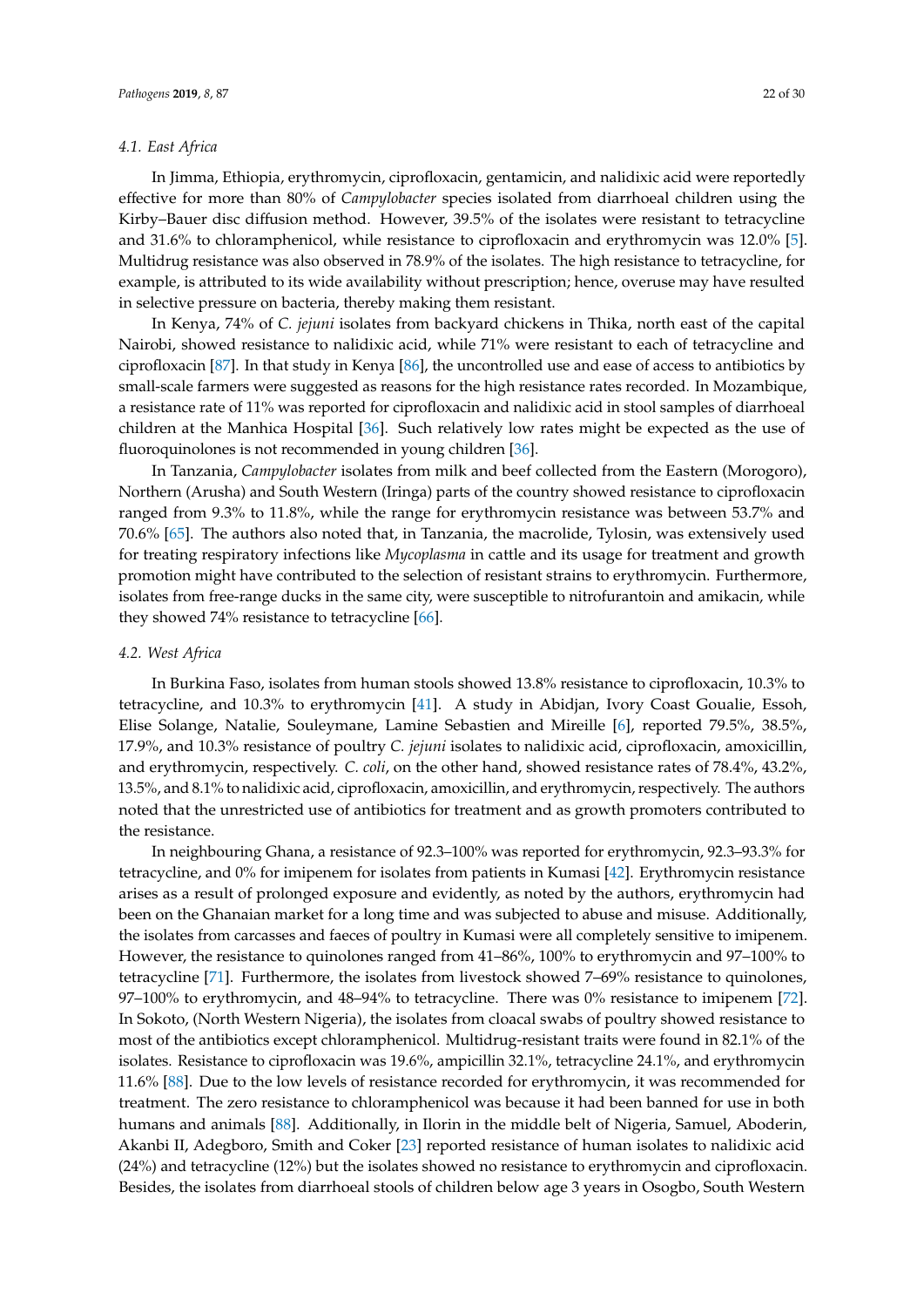Nigeria [\[25\]](#page-26-3), were reported to be sensitive to erythromycin, tetracycline, and ciprofloxacin, and were hence recommended for treatment of *Campylobacter* infection. The former study pointed out that all isolates were not sensitive to cotrimoxazole [\[25\]](#page-26-3).

#### *4.3. Southern Africa*

A study in Durban, South Africa, reported 68% and 64% resistance to tetracycline in the isolates of *Campylobacter* from chicken and humans, respectively [\[89\]](#page-29-10). Also in Durban, Shobo, Bester, Baijnath, Somboro, Peer and Essack [\[90\]](#page-29-11), reported that 31.5%, 50%, and 25.9% of *C. jejuni* isolates from humans were resistant to erythromycin, azithromycin, and tetracycline, respectively; while 38.9%, 77%, and 55.6% of *C. coli* strains showed resistance to erythromycin, azithromycin, and erythromycin, respectively. In *Campylobac*ter, resistance to tetracycline is primarily mediated by a ribosomal protection protein (*tet*O) that is transferred as a plasmid-encoded gene or in the chromosome where it is not self-mobile [\[90\]](#page-29-11).

Production systems and bird type also have an influence on isolation rates and resistance. In the Kwazulu Natal province of South Africa, it was established that the isolates from commercially raised, i.e., free range and industrial chickens were highly resistant to tetracycline (98.9–100%). Resistance to gentamicin and streptomycin was 1.6% and 11.5% respectively in the commercial free-range broiler, 1.7% and 16.4% in industrially raised broilers, and 12.9 and 40% respectively in industrially raised layers [\[92\]](#page-29-12). Different production systems use antibiotics differently and this accounted for the varied resistance profiles. In 2012, a study found higher resistance to ciprofloxacin in cattle than broilers in the Venda Region in the north of South Africa [\[91\]](#page-29-13). In chicken, *C. jejuni* showed a resistance of 29% to ciprofloxacin while in cattle the resistance was 33.3%. However, resistance to erythromycin was higher at 56.7% and 42.9% in chicken and cattle respectively. Resistance to ciprofloxacin among chicken was due to the use of sarafloxacin and enrofloxacin on poultry farms. Additionally, Bester and Essack [\[28\]](#page-26-36) found varying resistances to common antibiotics used in broilers and layers in Kwazulu Natal. For instance, resistance to tetracycline was 98.2% and 100% for broilers and layers respectively. Resistance to gentamicin was equally high at 98% for broilers and 81% for layers. Thirdly, multi-resistance was found in 23% and 43% of the isolates from broilers and layers, respectively.

#### *4.4. North Africa*

In Algeria, isolated strains from turkeys showed resistance to tetracycline at 81.3%, ciprofloxacin at 75.0%, and erythromycin at 25.0%. 96.9% of the isolates were multidrug resistant and 18 drug resistance patterns were identified [\[77\]](#page-28-28). The authors in the previous study argued that the prudent use of fluoroquinolones contributed to the high resistance rates recorded in ciprofloxacin. The continuous use of fluoroquinolones in poultry production selects for fluoroquinolone-resistant mutants which leads to the emergence of resistant *Campylobacter*. The selection pressure presented by different antibiotics accounted for the varying rate of resistance and multidrug resistance trends recorded. Meryem, Zehor, Fares, Sadjia and Amina [\[29\]](#page-26-6), also discovered that the isolates from livestock showed resistance of 91.6% to ciprofloxacin, 88.54% to erythromycin, and 44.7% to tetracycline in the middle area of Algeria. Resistance to ciprofloxacin and erythromycin were 91.6% and 88.54% respectively while that to tetracycline was 44.7%.

Reports from Egypt indicated that *Campylobacter* isolates from poultry showed a 58.82% resistance to erythromycin and tetracycline; whereas isolates from humans showed a resistance of 75% to tetracycline and 62.5% to erythromycin [\[57\]](#page-27-30). The inexpensive cost and broad-spectrum properties of tetracycline resulted in the widespread use in both humans and animals and consequently, the selective pressure led to the emergence of resistant genes. In addition, *C. jejuni* and *C. coli* isolates from diarrhoeal patients in Cairo showed 40% and 24% resistance to nalidixic acid, 6% and 24% to tetracycline and 9% and 10% resistance to erythromycin respectively [\[59\]](#page-27-32).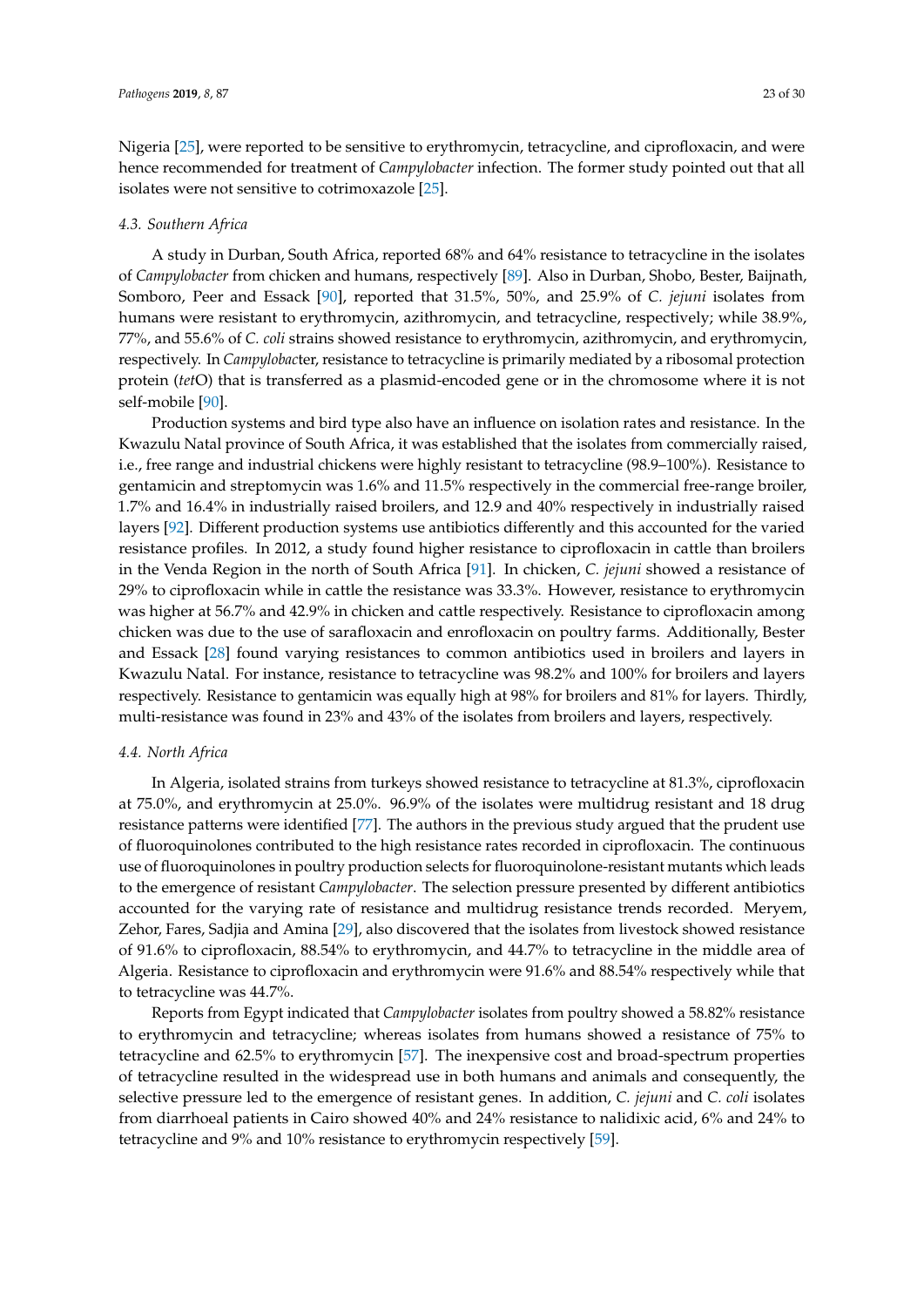# **5. Management Strategies: Opportunities and Challenges**

A holistic, multiple intervention One Health approach is required to better understand, prevent, and control *Campylobacter* and its related infections. One Health recognizes that the health of people is connected to the health of animals and the environment. It is a collaborative, multisectoral, and transdisciplinary approach—working at the local, regional, national, and global levels—with the goal of achieving optimal health outcomes recognising the interconnection between people, animals, plants, and their shared environment (readers unfamiliar with the One Health concept could consult the following CDC website for an introduction: https://[www.cdc.gov](https://www.cdc.gov/onehealth/index.html)/onehealth/index.html). In the African context, management of *Campylobacter* can be dealt with at the domestic, farm, processing, and policy levels.

At the domestic setting level, several studies across Africa indicated a significant association between *Campylobacter* enteritis and contact with both animals [\[32,](#page-26-37)[41,](#page-26-31)[42,](#page-26-32)[93,](#page-29-14)[94\]](#page-29-15) and diarrhoea sick persons [\[32\]](#page-26-37). This creates a public health concern since agriculture, particularly the livestock sector, is a major source of livelihood in Africa. In rural areas where sometimes access to adequate medical intervention is unavailable the situation becomes more critical. Furthermore, the communal living culture in Africa tends to have healthy family members taking care of sick ones, and those with diarrhoea are no exceptions from receiving family care. It is important to minimise human-animal contact, practice personal and environmental hygiene, and seek proper medical care for sick persons in a household in order to minimise risks of transmission.

Animal production and management systems play an important part in *Campylobacter* control and must be carefully considered. Studies in Europe estimated that a three log unit reduction of *Campylobacter* load in the ceca of poultry would result to a more than 90% reduction of human infections attributed to poultry meat consumption [\[22\]](#page-26-0). Additionally, the animal production system influences antimicrobial usage and this has implications for antibiotic resistance. According to Jonker and Picard [\[84\]](#page-28-34), in intensive poultry and pig rearing systems the use of oral antibiotics is essential to maintain health hence there is a high risk for the *Campylobacter* in the intestinal tract of food animals to develop resistance to commonly used antibiotics. In poultry flocks, the risk factors for *Campylobacter* introduction include the partial depopulation of flocks at several occasions, the increased age of sale, inadequate washing and disinfection of poultry houses, and poor levels of biosecurity measures such as absence of a footbath at the entrance and poor rodent control [\[95\]](#page-29-16). Treatment of drinking water and litter, rodent control on farms, and effective biosecurity are important management interventions to be employed on the farm [\[96\]](#page-29-17). Applying biosecurity interventions at poultry production sites has resulted in different levels of success in different countries [\[6,](#page-25-21)[14,](#page-25-10)[97\]](#page-29-18). Such variation may be attributed to differences in the *Campylobacter* loads in the poultry chain and environment. Hence, the effectiveness of biosecurity-related interventions in primary production should be based on a good understanding of the regional risk factors at the farm level.

In addition to primary interventions at the farm level, there is a need to apply interventions at the slaughter and processing levels in order to reduce the contamination of poultry meat meant for human consumption. Freezing of contaminated poultry carcasses is a reliable intervention to achieve a 1 to 2-log reduction of *Campylobacter* counts. The compulsory freezing of processed broilers from *Campylobacter*-positive broiler flocks in Iceland resulted in a substantially reduced number of human cases of *Campylobacter* enteritis and is currently being used on a voluntary basis in Norway, Sweden, and Denmark [\[14,](#page-25-10)[22\]](#page-26-0). However, in Africa, freezing might not be a feasible option in many countries due to the added cost of energy used for freezing operations as well as challenges in keeping a sustainable cold chain in several countries with limited infrastructure. Many consumers across the African continent prefer to buy fresh poultry meat with no change in product quality [\[24\]](#page-26-2).

Chemical decontamination can also be an effective intervention for reducing *Campylobacter* load on food animal carcasses, and the feasibility of this option could be appealing in the African context. Chlorine, chlorine dioxide, acidified sodium chlorite, trisodium phosphate, and peroxyacid are typically used in poultry processing in the United States and Australia either as sprays or washes for online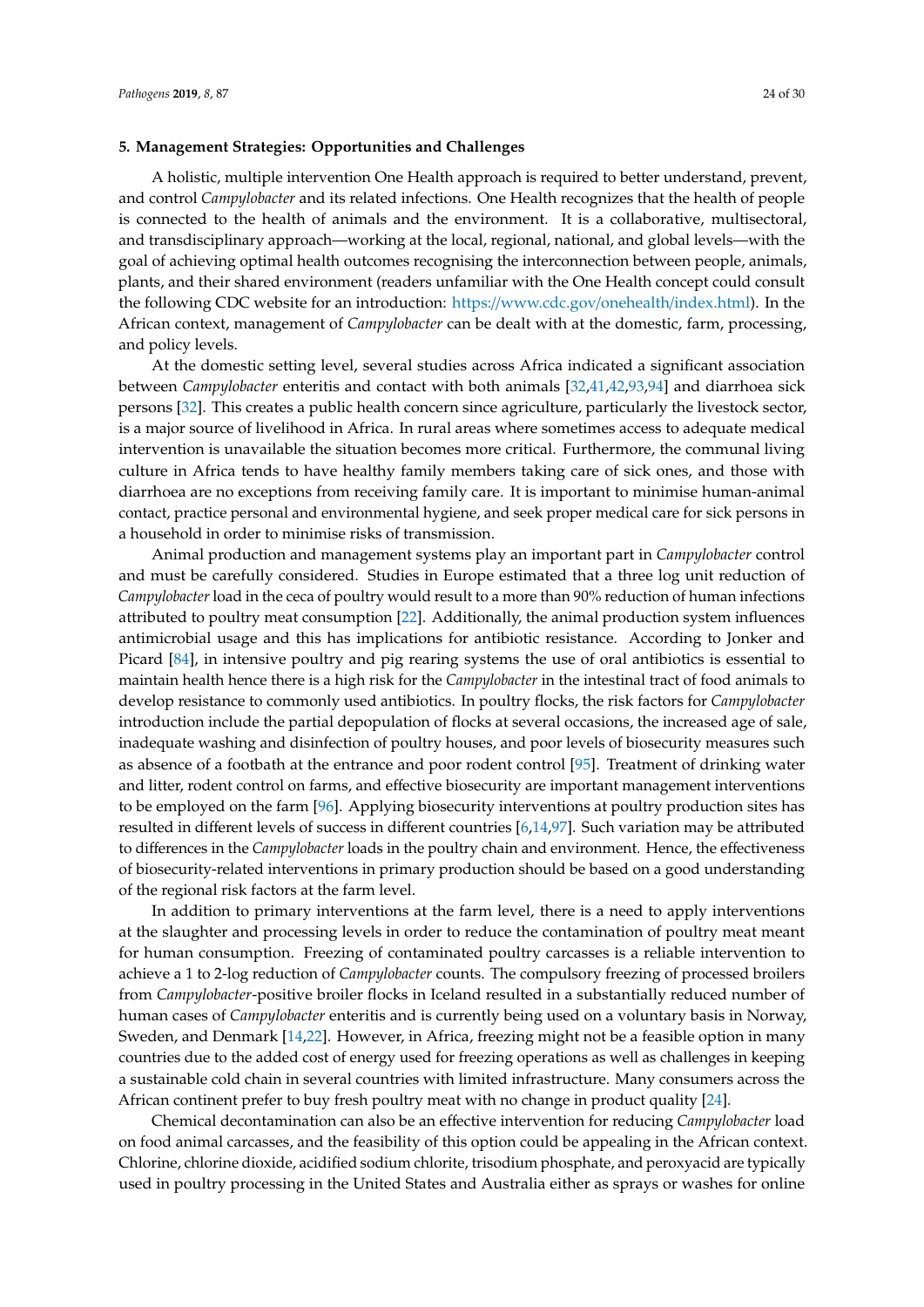reprocessing or added to the chill water tank [\[7,](#page-25-4)[9\]](#page-25-6). However, pathogens decontamination using chemicals and its application to poultry carcasses should be well regulated and monitored, in order to avoid excessive use. Also the use of chemical decontamination should not be considered as a replacement, rather complimentary, to good processing practices in poultry abattoirs [\[14\]](#page-25-10).

The lack of national surveillance data hinders the adequate assessment of the public health impact and burden of disease [\[7,](#page-25-4)[22\]](#page-26-0). Most African countries have no national surveillance programs on *Campylobacter*. Therefore, getting the accurate burden of the disease is difficult [\[24\]](#page-26-2). Adopting multisector collaborations would help strengthen the disease surveillance system, enhance laboratory capacity, and support the implementation of prevention and control strategies; it would further enhance public health and veterinary laboratories and create intersectorial linkages to tackle zoonotic diseases [\[97\]](#page-29-18). In spite of technological advances, laboratories in many African countries still face challenges with isolation and identification of *Campylobacter* in food and clinical samples. Inadequately trained personnel, poor laboratory infrastructure, low funding for research on foodborne pathogens like *Campylobacter* are also major limiting factors in many countries across Africa.

#### **6. Conclusions**

Zoonotic pathogens such as *Campylobacter* cause disease and death, resulting in enormous social and economic losses. Significant gaps exist in the epidemiological understanding of *Campylobacter* in Africa, and its role as a diarrhoeal agent needs more attention. The present review highlights the variability in the reported occurrence of *Campylobacter* in humans and animal food sources across different countries and regions in Africa. *Campylobacter* infection is particularly prevalent in the paediatric population and has been isolated from farm animals, particularly poultry, and foods of animal origin. The reported prevalence of *Campylobacter* in children under the age of five years ranges from 2% in Sudan to 21% in South Africa. To better understand the magnitude of the campylobacteriosis burden, future research is required to evaluate the under-reporting of diarrhoea incidents at national and continental levels; this cannot be achieved without enhancing local capacities for disease surveillance and monitoring.

A holistic, multiple intervention One Health approach is required to better understand, prevent, and control *Campylobacter* in the African context. The management of the foodborne transmission of *Campylobacter* can be dealt with at the domestic, farm, processing, and policy levels. In poultry, the present review points that the prevalence ranges from 14.4% in Ghana to 96% in Algeria. This review also highlights the alarming trend across several countries in Africa of increased *Campylobacter* resistance to clinically important antimicrobials, such as ciprofloxacin and erythromycin, in humans and food animals.

In our opinion, and based on the evidence gathered in this review, we believe that *Campylobacter* infection is predicted to emerge further as a serious challenge that African nations will face in the near future. Children in low-resource settings countries across Africa will be suffering the most, given the high burden of infection, combined with the growing trend in *Campylobacter* resistance to clinically relevant antimicrobial. We still know little about from what, how, and where children contract infection. What role do domestic animals, which are known reservoirs of *Campylobacter*, play in transmission? Does infection result from fecal contamination in the environment and how long does *Campylobacter* survive in the environment? Although exposure to poultry may be important, identified determinants are varied across different regions in Africa. Given the paucity of current data, further research on *Campylobacter* in Africa is warranted. Epidemiological studies on risk factors and exposure routes would assist in devising appropriate interventions and strategies. However, it is important to prioritise the reduction of risk factors and exposure routes in all settings as a first step in management.

**Author Contributions:** Conceptualisation, I.H.; Methodology, I.H. and N.A.-B.; Writing—original draft, N.A.-B., A.P.-H.K., S.A. and I.H.; Writing—review & editing, N.A.-B., A.P.-H.K. and I.H.

**Funding:** This research received no external funding. Nikki Asuming-Bediako is a PhD student supported by a scholarship from Murdoch University.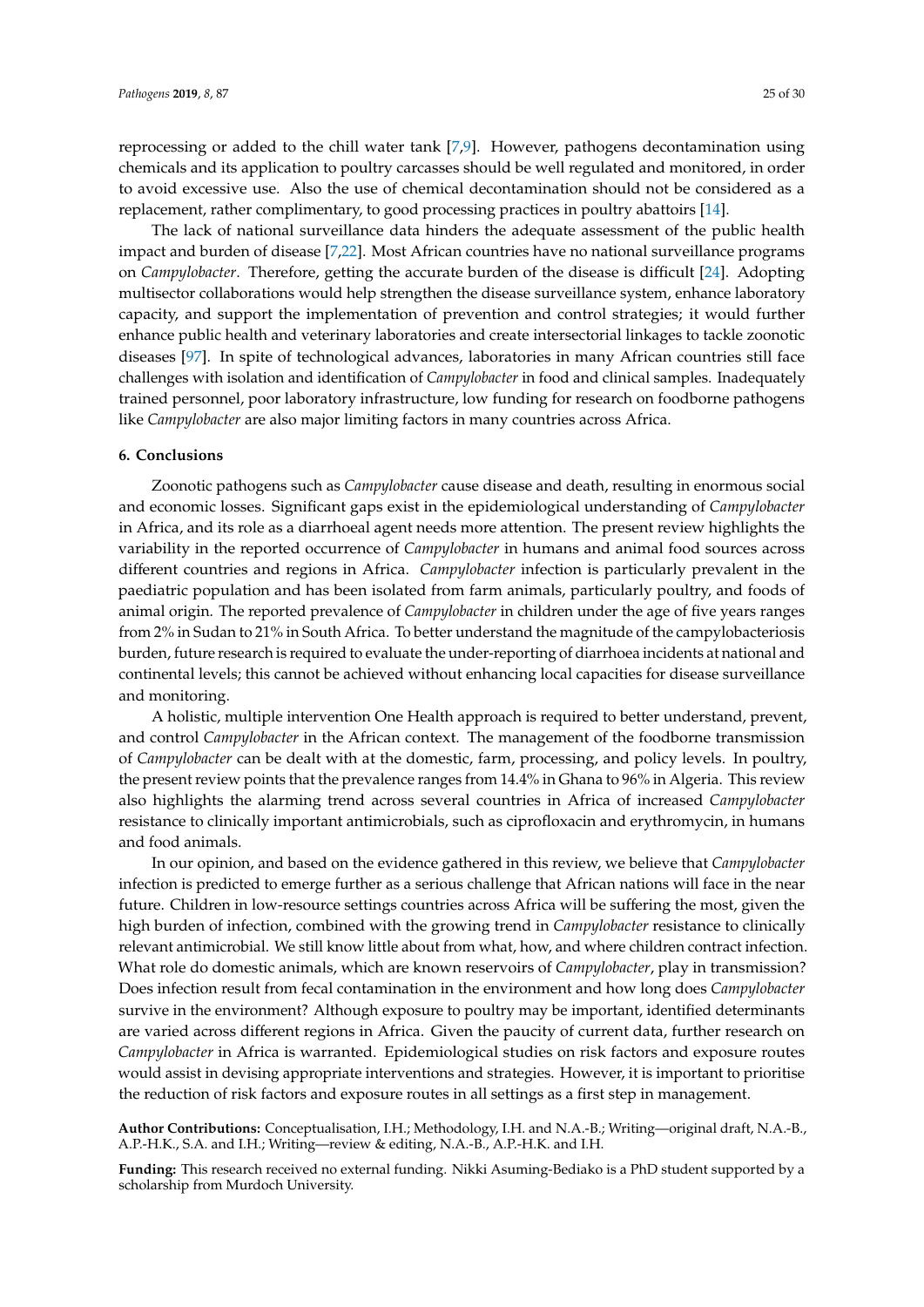<span id="page-25-20"></span><span id="page-25-19"></span>**Acknowledgments:** This research is supported by an Australian Government Research Training Program (RTP) Scholarship awarded to Nikki Asuming-Bediako in support of her PhD study at Murdoch University.

**Conflicts of Interest:** The authors declare no conflict of interest.

# **References**

- <span id="page-25-0"></span>1. Gharst, G.; Oyarzabal, O.A.; Hussain, S.K. Review of current methodologies to isolate and identify *Campylobacter* spp. from foods. *J. Microbiol. Methods* **2013**, *95*, 84–92. [\[CrossRef\]](http://dx.doi.org/10.1016/j.mimet.2013.07.014) [\[PubMed\]](http://www.ncbi.nlm.nih.gov/pubmed/23899774)
- <span id="page-25-2"></span>2. Adams, M.R.; Moss, M.O. *Food Microbiology*; The Royal Society of Chemistry: Cambridge, UK, 2008.
- <span id="page-25-1"></span>3. Padungton, P.; Kaneene, J.B. *Campylobacter spp.* in Humans, Chickens, Pigs and Their Antimicrobial Resistance. *J. Vet. Med. Sci* **2003**, *65*, 161–170. [\[CrossRef\]](http://dx.doi.org/10.1292/jvms.65.161) [\[PubMed\]](http://www.ncbi.nlm.nih.gov/pubmed/12655109)
- <span id="page-25-3"></span>4. Elbrissi, A.; Sabeil, Y.A.; Khalifa, K.A.; Enan, K.; Khair, O.M.; El Hussein, A.M. Isolation, identification and differentiation of *Campylobacter* spp. using multiplex PCR assay from goats in Khartoum State, Sudan. *Trop. Anim. Health Prod.* **2017**, *49*, 575–581. [\[CrossRef\]](http://dx.doi.org/10.1007/s11250-017-1231-x) [\[PubMed\]](http://www.ncbi.nlm.nih.gov/pubmed/28160162)
- <span id="page-25-18"></span>5. Tafa, B.; Sewunet, T.; Tassew, H.; Asrat, D. Isolation and Antimicrobial Susceptibility Patterns of Campylobacter Species among Diarrheic Children at Jimma, Ethiopia. *Int. J. Bacteriol.* **2014**, *2014*, 560617. [\[CrossRef\]](http://dx.doi.org/10.1155/2014/560617) [\[PubMed\]](http://www.ncbi.nlm.nih.gov/pubmed/26904735)
- <span id="page-25-21"></span>6. Goualie, G.B.; Essoh, E.A.; Elise Solange, K.N.; Natalie, G.; Souleymane, B.; Lamine Sebastien, N.; Mireille, D. Prevalence and Antimicrobial Resistance of Thermophilic Campylobacter Isolated from Chicken in Cote d'Ivoire. *Int. J. Microbiol.* **2012**, *2012*, 150612.
- <span id="page-25-4"></span>7. Butzler, J.P. Campylobacter, from obscurity to celebrity. *Clin. Microbiol. Infect.* **2004**, *10*, 868–876. [\[CrossRef\]](http://dx.doi.org/10.1111/j.1469-0691.2004.00983.x) [\[PubMed\]](http://www.ncbi.nlm.nih.gov/pubmed/15373879)
- <span id="page-25-5"></span>8. Whiley, H.; van den Akker, B.; Giglio, S.; Bentham, R. The role of environmental reservoirs in human campylobacteriosis. *Int. J. Environ. Res. Public Health* **2013**, *10*, 5886–5907. [\[CrossRef\]](http://dx.doi.org/10.3390/ijerph10115886) [\[PubMed\]](http://www.ncbi.nlm.nih.gov/pubmed/24217177)
- <span id="page-25-6"></span>9. WHO. *WHO Estimates of the Global Burden of Foodborne Diseases*; WHO: Geneva, Switzerland, 2015; p. 268.
- <span id="page-25-7"></span>10. Komba, E.V.G. Human and Animal Thermophilic Campylobacter infections in East African countries: Epidemiology and Antibiogram. *Biomed. J. Sci. Tech. Res.* **2017**, *16*, 17. [\[CrossRef\]](http://dx.doi.org/10.26717/BJSTR.2017.01.000411)
- 11. Kaakoush, N.O.; Castano-Rodriguez, N.; Mitchell, H.M.; Man, S.M. Global Epidemiology of Campylobacter Infection. *Clin. Microbiol. Rev.* **2015**, *28*, 687–720. [\[CrossRef\]](http://dx.doi.org/10.1128/CMR.00006-15)
- <span id="page-25-8"></span>12. Havelaar, A.H.; van Pelt, W.; Ang, C.W.; Wagenaar, J.A.; van Putten, J.P.; Gross, U.; Newell, D.G. Immunity to Campylobacter: Its role in risk assessment and epidemiology. *Crit. Rev. Microbiol.* **2009**, *35*, 1–22. [\[CrossRef\]](http://dx.doi.org/10.1080/10408410802636017)
- <span id="page-25-9"></span>13. Ahs, J.W.; Tao, W.; Löfgren, J.; Forsberg, B.C. Diarrheal Diseases in Low- and Middle-Income Countries: Incidence, Prevention and Management. *Open Infect. Dis. J.* **2010**, *4*, 113–124. [\[CrossRef\]](http://dx.doi.org/10.2174/1874279301004010113)
- <span id="page-25-10"></span>14. Humphrey, T.; O'Brien, S.; Madsen, M. Campylobacters as zoonotic pathogens: A food production perspective. *Int. J. Food Microbiol.* **2007**, *117*, 237–257. [\[CrossRef\]](http://dx.doi.org/10.1016/j.ijfoodmicro.2007.01.006) [\[PubMed\]](http://www.ncbi.nlm.nih.gov/pubmed/17368847)
- <span id="page-25-11"></span>15. Dasti, J.I.; Tareen, A.M.; Lugert, R.; Zautner, A.E.; Gross, U. Campylobacter jejuni: A brief overview on pathogenicity-associated factors and disease-mediating mechanisms. *Int. J. Med. Microbiol.* **2010**, *300*, 205–211. [\[CrossRef\]](http://dx.doi.org/10.1016/j.ijmm.2009.07.002) [\[PubMed\]](http://www.ncbi.nlm.nih.gov/pubmed/19665925)
- <span id="page-25-12"></span>16. Park, S.F. The physiology of Campylobacter species and its relevance to their role as foodborne pathogens. *Int. J. Food Microbiol.* **2000**, *74*, 177–188. [\[CrossRef\]](http://dx.doi.org/10.1016/S0168-1605(01)00678-X)
- <span id="page-25-13"></span>17. Konkel, M.E.; Garvis, S.G.; Tipton, S.L.; Anderson, D.E.J.; Cieplak, W.J. Identification and molecular cloning of a gene encoding a fibronectin-binding protein (CadF) from *Campylobacter jejuni*. *Mol. Microbiol.* **1997**, *24*, 953–963. [\[CrossRef\]](http://dx.doi.org/10.1046/j.1365-2958.1997.4031771.x) [\[PubMed\]](http://www.ncbi.nlm.nih.gov/pubmed/9220003)
- <span id="page-25-14"></span>18. Carvalho, A.C.; Ruiz-Palacios, G.M.; Ramos-Cervantes, P.; Cervantes, L.E.; Jiang, X.; Pickering, L.K. Molecular characterization of invasive and noninvasive Campylobacter jejuni and Campylobacter coli isolates. *J. Clin. Microbiol.* **2001**, *39*, 1353–1359. [\[CrossRef\]](http://dx.doi.org/10.1128/JCM.39.4.1353-1359.2001) [\[PubMed\]](http://www.ncbi.nlm.nih.gov/pubmed/11283056)
- <span id="page-25-15"></span>19. Hickey, T.E.; Mcveigh, A.L.; Scott, D.A.; Michielutti, R.E.; Bixby, A.; Carroll, S.A.; Bourgeois, L.A.; Guerry, P. *Campylobacter jejuni* Cytolethal Distending Toxin Mediates Release of Interleukin-8 from Intestinal Epithelial Cells. *Infect. Immun.* **2000**, *68*, 6535–6541. [\[CrossRef\]](http://dx.doi.org/10.1128/IAI.68.12.6535-6541.2000)
- <span id="page-25-16"></span>20. Tresse, O.; Alvarez-Ordonez, A.; Connerton, I.F. Editorial: About the Foodborne Pathogen Campylobacter. *Front. Microbiol.* **2017**, *8*, 1908. [\[CrossRef\]](http://dx.doi.org/10.3389/fmicb.2017.01908)
- <span id="page-25-17"></span>21. Pesci, E.C.; Cottle, D.L.; Pickett, C.L. Genetic, Enzymatic, and Pathogenic Studies of the Iron Superoxide Dismutase of Campylobacter jejuni. *Infect. Immun.* **1994**, *62*, 2687–2694.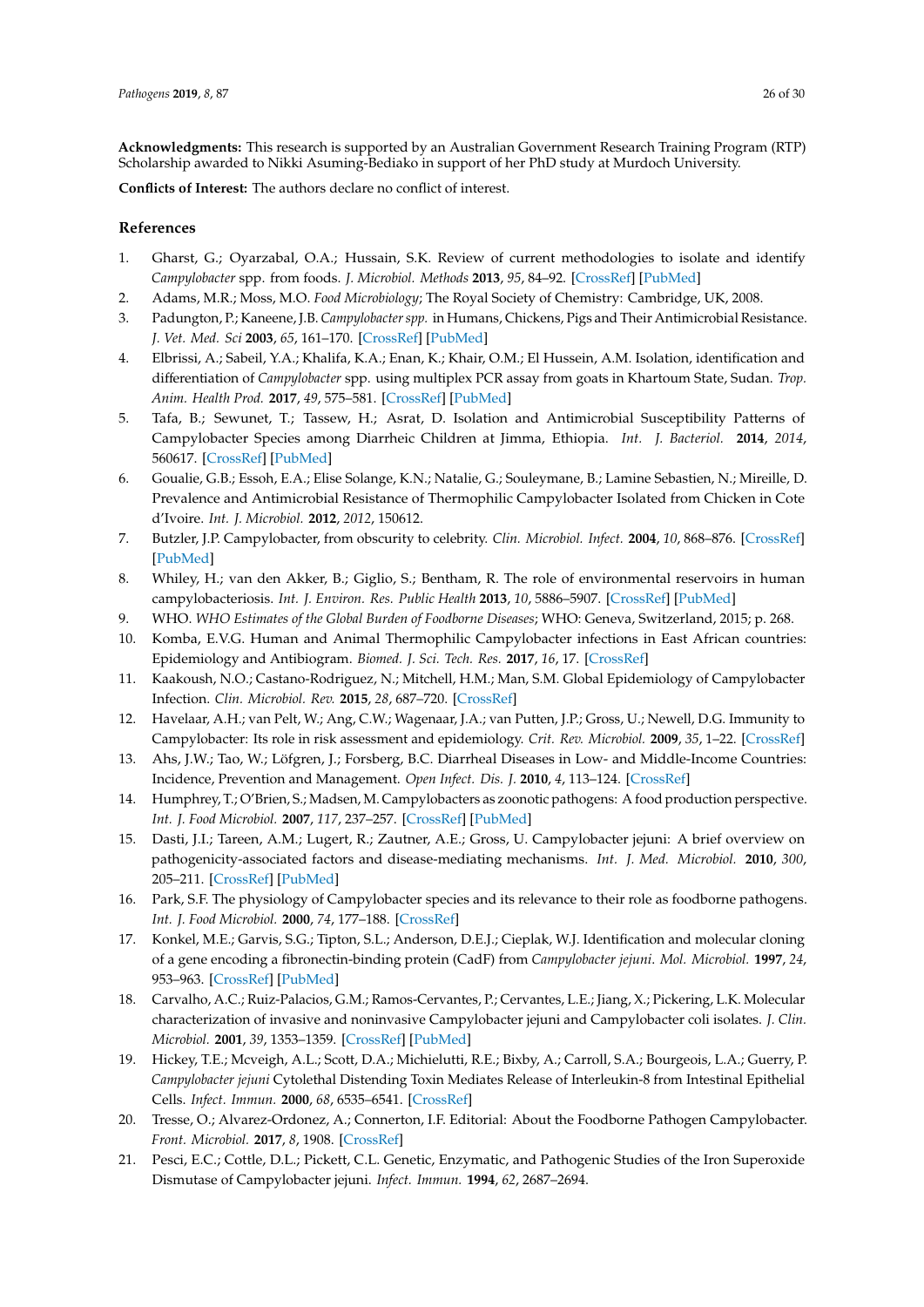- <span id="page-26-35"></span><span id="page-26-34"></span><span id="page-26-33"></span><span id="page-26-21"></span><span id="page-26-17"></span><span id="page-26-8"></span><span id="page-26-0"></span>22. WHO. *The Global View of Campylobacteriosis*; World Health Organization: Geneva, Switzerland, 2013; p. 69.
- <span id="page-26-1"></span>23. Samuel, S.O.; Aboderin, A.O.; Akanbi, A.A., II; Adegboro, B.; Smith, S.I.; Coker, A.O. *Campylobacter* enetritis in Ilorin, Nigeria. *East Afr. Med. J.* **2006**, *83*, 478–484.
- <span id="page-26-9"></span><span id="page-26-2"></span>24. Coker, A.O.; Isokpehi, R.D.; Thomas, B.N.; Amisu, K.O.; Obi, C.L. Human Campylobacteriosis in Developing Countries. *Emerg. Infect. Dis.* **2002**, *8*, 237–243. [\[CrossRef\]](http://dx.doi.org/10.3201/eid0803.010233) [\[PubMed\]](http://www.ncbi.nlm.nih.gov/pubmed/11927019)
- <span id="page-26-10"></span><span id="page-26-3"></span>25. Adekunle, O.C.; Coker, A.O.; Kolawole, D.O. Antibiotic susceptibility pattern of strains of *Campylobacter coli* isolated in Osogbo, Nigeria. *Biol. Med.* **2009**, *1*, 20–23.
- <span id="page-26-11"></span><span id="page-26-4"></span>26. Moyane, J.N.; Jideani, A.I.O.; Aiyegoro, O.A. Antibiotics usage in food-producing animals in South Africa and impact on human: Antibiotic resistance. *Afr. J. Microbiol. Res.* **2013**, *7*, 2990–2997.
- <span id="page-26-5"></span>27. Mshana, S.E.; Joloba, M.; Kakooza, A.; Kaddu-Mulindwa, D. *Campylobacter* spp among Children with acute diarrhea attending Mulago hospital in Kampala—Uganda. *Afr. Health Sci.* **2009**, *9*, 201–205. [\[PubMed\]](http://www.ncbi.nlm.nih.gov/pubmed/20589152)
- <span id="page-26-36"></span><span id="page-26-12"></span>28. Bester, L.A.; Essack, S.Y. Prevalence of antibiotic resistance in Campylobacter isolates from commercial poultry suppliers in KwaZulu-Natal, South Africa. *J. Antimicrob. Chemother.* **2008**, *62*, 1298–1300. [\[CrossRef\]](http://dx.doi.org/10.1093/jac/dkn408) [\[PubMed\]](http://www.ncbi.nlm.nih.gov/pubmed/18819970)
- <span id="page-26-13"></span><span id="page-26-6"></span>29. Meryem, G.; Zehor, G.; Fares, A.; Sadjia, M.; Amina, H. Campylobacter in sheep, calves and broiler chickens in the central region of Algeria: Phenotypic and antimicrobial resistance profiles. *Afr. J. Microbiol. Res.* **2016**, *10*, 1662–1667. [\[CrossRef\]](http://dx.doi.org/10.5897/AJMR2016.8238)
- <span id="page-26-14"></span><span id="page-26-7"></span>30. UNSD Methodology. Available online: [www.unstats.un.org](www.unstats.un.org/unsd/methodology/m49/)/unsd/methodology/m49/ (accessed on 8 April 2019).
- <span id="page-26-22"></span><span id="page-26-15"></span>31. Lengerh, A.; Moges, F.; Unakal, C.; Anagaw, B. Prevalence, associated risk factors and antimicrobial susceptibility pattern of Campylobacter species among under five diarrheic children at Gondar University Hospital, Northwest Ethiopia. *BMC Pediatr.* **2013**, *13*, 82. [\[CrossRef\]](http://dx.doi.org/10.1186/1471-2431-13-82) [\[PubMed\]](http://www.ncbi.nlm.nih.gov/pubmed/23694714)
- <span id="page-26-37"></span><span id="page-26-16"></span>32. Mitike, G.; Kassu, A.; Genetu, A.; Nigussie, D. *Campylobacter* enteritis among children in Dembia District, Northwest Ethiopia. *East Afr. Med. J.* **2000**, *77*, 654–657. [\[CrossRef\]](http://dx.doi.org/10.4314/eamj.v77i12.46764)
- <span id="page-26-23"></span><span id="page-26-18"></span>33. Swierczewski, B.E.; Odundo, E.A.; Koech, M.C.; Ndonye, J.N.; Kirera, R.K.; Odhiambo, C.P.; Cheruiyot, E.K.; Shaffer, D.N.; Ombogo, A.N.; Oak, E.V. Enteric pathogen surveillance in a case-control study of acute diarrhea in Kisii Town, Kenya. *J. Med. Microbiol.* **2013**, *62 Pt 11*, 1774–1776. [\[CrossRef\]](http://dx.doi.org/10.1099/jmm.0.059139-0)
- <span id="page-26-24"></span><span id="page-26-19"></span>34. Randremanana, R.; Randrianirina, F.; Gousseff, M.; Dubois, N.; Razafindratsimandresy, R.; Hariniana, E.R.; Garin, B.; Randriamanantena, A.; Rakotonirina, H.C.; Ramparany, L.; et al. Case-control study of the etiology of infant diarrheal disease in 14 districts in Madagascar. *PLoS ONE* **2012**, *7*, e44533. [\[CrossRef\]](http://dx.doi.org/10.1371/journal.pone.0044533) [\[PubMed\]](http://www.ncbi.nlm.nih.gov/pubmed/23028555)
- <span id="page-26-25"></span><span id="page-26-20"></span>35. Mason, J.; Iturriza-Gomara, M.; O'Brien, S.J.; Ngwira, B.M.; Dove, W.; Maiden, M.C.; Cunliffe, N.A. Campylobacter infection in children in Malawi is common and is frequently associated with enteric virus co-infections. *PLoS ONE* **2013**, *8*, e59663. [\[CrossRef\]](http://dx.doi.org/10.1371/journal.pone.0059663) [\[PubMed\]](http://www.ncbi.nlm.nih.gov/pubmed/23555739)
- <span id="page-26-26"></span>36. Mandomando, M.I.; Macete, V.E.; Ruiz, J.; Sanz, S.; Abacassamo, F.; Valles, X.; Sacarlal, J.; Navia, M.M.; Vila, J.; Pedro, L.P.; et al. Etiology of Diarrhea in Children Younger than 5 years Of Age Admitted in A Rural Hospital of Southern Mozambique. *Am. J. Trop. Med. Hyg.* **2007**, *76*, 522–527. [\[CrossRef\]](http://dx.doi.org/10.4269/ajtmh.2007.76.522) [\[PubMed\]](http://www.ncbi.nlm.nih.gov/pubmed/17360878)
- <span id="page-26-27"></span>37. Komba, E.V.; Mdegela, R.H.; Msoffe, P.L.; Nielsen, L.N.; Ingmer, H. Prevalence, Antimicrobial Resistance and Risk Factors for Thermophilic Campylobacter Infections in Symptomatic and Asymptomatic Humans in Tanzania. *Zoonoses Public Health* **2015**, *62*, 557–568. [\[CrossRef\]](http://dx.doi.org/10.1111/zph.12185) [\[PubMed\]](http://www.ncbi.nlm.nih.gov/pubmed/25753615)
- <span id="page-26-28"></span>38. Deogratias, A.-P.; Mushi, M.F.; Paterno, L.; Tappe, D.; Seni, J.; Kabymera, R.; Kidenya, B.R.; Mshana, S.E. Prevalence and determinants of *Campylobacter* infection among under five children with acute watery diarrhea in Mwanza, North Tanzania. *Arch. Public Health* **2014**, *72*, 17. [\[CrossRef\]](http://dx.doi.org/10.1186/2049-3258-72-17) [\[PubMed\]](http://www.ncbi.nlm.nih.gov/pubmed/24932408)
- <span id="page-26-29"></span>39. Mdegela, R.H.; Nonga, H.E.; Ngowi, H.A.; Kazwala, R.R. Prevalence of Thermophilic *Campylobacter*Infections in Humans, Chickens and Crows in Morogoro, Tanzania. *J. Vet. Med.* **2006**, *53*, 116–121. [\[CrossRef\]](http://dx.doi.org/10.1111/j.1439-0450.2006.00926.x) [\[PubMed\]](http://www.ncbi.nlm.nih.gov/pubmed/16629722)
- <span id="page-26-30"></span>40. Pelkonen, T.; Dos Santos, M.D.; Roine, I.; Dos Anjos, E.; Freitas, C.; Peltola, H.; Laakso, S.; Kirveskari, J. Potential Diarrheal Pathogens Common Also in Healthy Children in Angola. *Pediatr. Infect. Dis. J.* **2018**, *37*, 424–428. [\[CrossRef\]](http://dx.doi.org/10.1097/INF.0000000000001781) [\[PubMed\]](http://www.ncbi.nlm.nih.gov/pubmed/28885460)
- <span id="page-26-31"></span>41. Sangaré, L.; Nikiéma, A.K.; Zimmermann, S.; Sanou, I.; Congo-Ouédraogo, M.; Diabaté, A.; Diandé, S.; Guissou, P.I. *Campylobacter Spp*. Epidemiology and Antimicrobial Susceptibility in a Developing Country, Burkina Faso (West Africa). *Afr. J. Clin. Exp. Microbiol.* **2012**, *13*, 110–117. [\[CrossRef\]](http://dx.doi.org/10.4314/ajcem.v13i2.9)
- <span id="page-26-32"></span>42. Karikari, A.B.; Obiri-Danso, K.; Frimpong, E.H.; Krogfelt, K.A. Antibiotic Resistance in Campylobacter Isolated from Patients with Gastroenteritis in a Teaching Hospital in Ghana. *Open J. Med. Microbiol.* **2017**, *7*, 1–11. [\[CrossRef\]](http://dx.doi.org/10.4236/ojmm.2017.71001)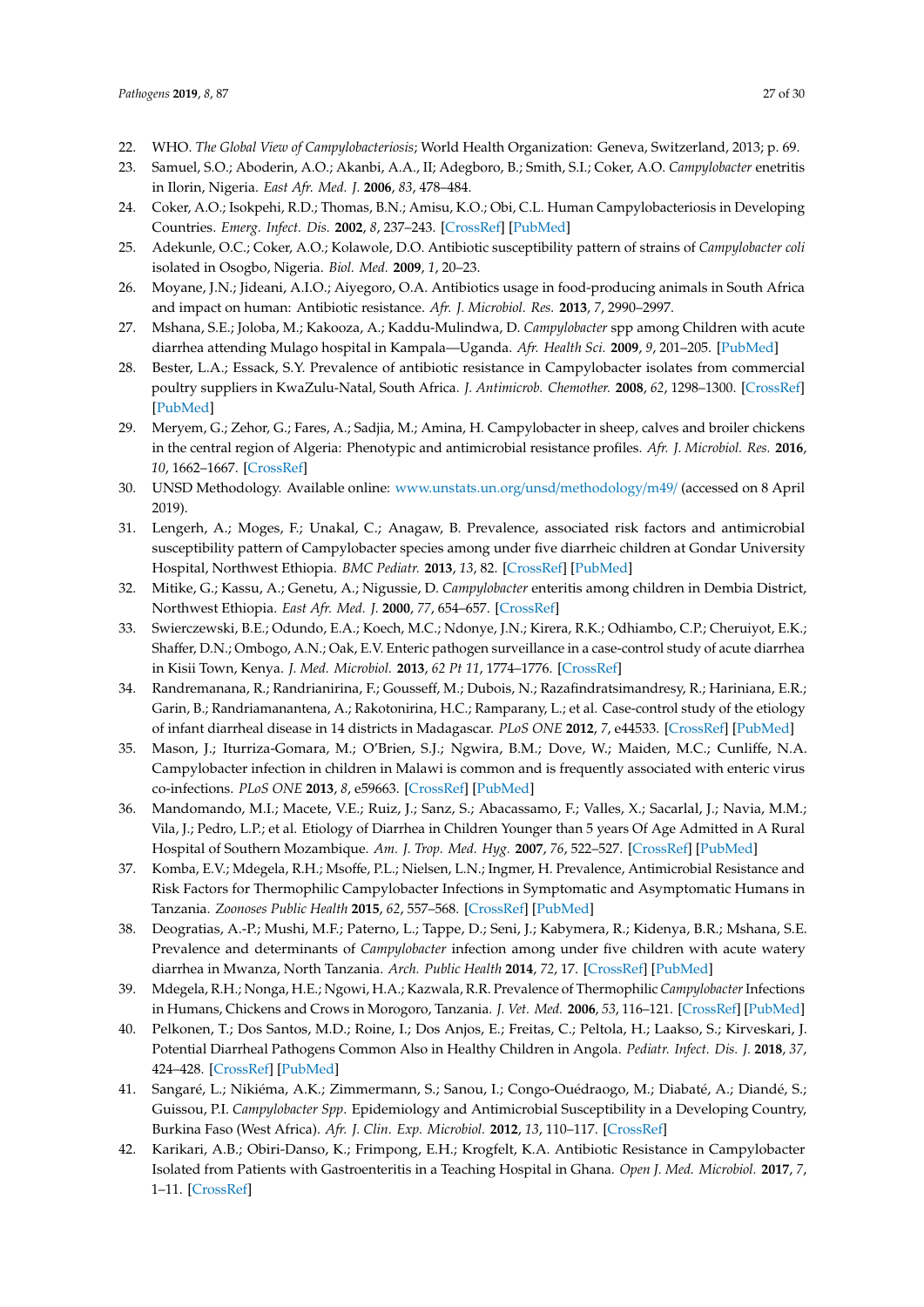- <span id="page-27-19"></span><span id="page-27-8"></span><span id="page-27-7"></span><span id="page-27-6"></span><span id="page-27-5"></span><span id="page-27-4"></span><span id="page-27-3"></span><span id="page-27-2"></span><span id="page-27-1"></span><span id="page-27-0"></span>43. Molbak, K.; Hojlyng, N.; Gaarslev, K. High prevalence of campylobacter excretors among Liberian children related to environmental conditions. *Epidem. Inf.* **1988**, *100*, 227–237. [\[CrossRef\]](http://dx.doi.org/10.1017/S0950268800067364)
- <span id="page-27-20"></span><span id="page-27-9"></span>44. Nwankwo, I.O.; Faleke, O.O.; Salihu, M.D.; Magaji, A.A.; Musa, U.; Garba, J. Epidemiology of Campylobacter species in poultry and humans in the four agricultural zones of Sokoto State, Nigeria. *J. Public Health Epidemiol.* **2016**, *8*, 184–190.
- <span id="page-27-21"></span><span id="page-27-10"></span>45. Nwankwo, I.O.; Faleke, O.O.; Salihu, M.D.; Magaji, A.A.; Shu-Yun, Z. Prevalence of Campylobacter Species in Out-patients And Pregnant Women Attending Government Clinics in Sokoto State, Nigeria. *J. Prev. Med. Care* **2016**, *1*, 8–15.
- <span id="page-27-11"></span>46. Ohanu, M.E.; Offune, J. The prevalence of Campylobacter in childhood diarrhea in Enugu State of Nigeria. *J. Commun. Dis.* **2009**, *41*, 117–120. [\[PubMed\]](http://www.ncbi.nlm.nih.gov/pubmed/22010500)
- <span id="page-27-22"></span><span id="page-27-13"></span><span id="page-27-12"></span>47. Samie, A.; Obi, C.L.; Barrett, L.J.; Powell, S.M.; Guerrant, R.L. Prevalence of Campylobacter species, Helicobacter pylori and Arcobacter species in stool samples from the Venda region, Limpopo, South Africa: Studies using molecular diagnostic methods. *J. Infect.* **2007**, *54*, 558–566. [\[CrossRef\]](http://dx.doi.org/10.1016/j.jinf.2006.10.047) [\[PubMed\]](http://www.ncbi.nlm.nih.gov/pubmed/17145081)
- <span id="page-27-23"></span><span id="page-27-14"></span>48. Samie, A.; Ramalivhana, J.; Igumbor, E.O.; Obi, C.L. Prevalence, haemolytic and haemagglutination activities and antibiotic susceptibility profiles of *Campylobacter* spp. isolated from human diarrhoeal stools in Vhembe District, South Africa. *J. Health Popul. Nutr.* **2007**, *25*, 406–413. [\[PubMed\]](http://www.ncbi.nlm.nih.gov/pubmed/18402183)
- <span id="page-27-24"></span><span id="page-27-15"></span>49. Lastovica, A.J. *Emerging Campylobacter* spp.: The Tip of the Iceberg. *Clin. Microbiol. Newsl.* **2006**, *28*, 49–56. [\[CrossRef\]](http://dx.doi.org/10.1016/j.clinmicnews.2006.03.004)
- <span id="page-27-25"></span>50. Obi, C.L.; Bessong, P.O. Diarrhoeagenic bacterial pathogens in HIV-positive patients with diarrhoea in rural communities of Limpopo Province, South Africa. *J. Health Popul. Nutr.* **2002**, *20*, 230–234.
- <span id="page-27-16"></span>51. Mackenjee, M.K.; Coovadia, Y.M.; Coovadia, H.M.; Hewitt, J.; Robins-Browne, R.M. Aetiology of diarrhoea in adequately nourished young African children in Durban, South Africa. *Ann. Trop. Paediatr.* **1984**, *4*, 183–187. [\[CrossRef\]](http://dx.doi.org/10.1080/02724936.1984.11755417)
- <span id="page-27-26"></span><span id="page-27-17"></span>52. Abushahba, M.F.N. Prevalence of Zoonotic Species of Campylobacter in Broiler Chicken and Humans in Assiut Governorate, Egypt. *Approaches Poult. Dairy Vet. Sci.* **2018**, *3*, 1–9. [\[CrossRef\]](http://dx.doi.org/10.31031/APDV.2018.03.000568)
- <span id="page-27-27"></span>53. Sainato, R.; ElGendy, A.; Poly, F.; Kuroiwa, J.; Guerry, P.; Riddle, M.S.; Porter, C.K. Epidemiology of Campylobacter Infections among Children in Egypt. *Am. J. Trop. Med. Hyg.* **2018**, *98*, 581–585. [\[CrossRef\]](http://dx.doi.org/10.4269/ajtmh.17-0469)
- <span id="page-27-28"></span>54. El-Tras, W.F.; Holt, H.R.; Tayel, A.A.; El-Kady, N.N. Campylobacter infections in children exposed to infected backyard poultry in Egypt. *Epidemiol. Infect.* **2015**, *143*, 308–315. [\[CrossRef\]](http://dx.doi.org/10.1017/S095026881400096X)
- <span id="page-27-36"></span>55. Omara, S.T.; Fadaly, H.A.E.; Barakat, A.M.A. Public Health Hazard of Zoonotic Campylobacter jejuni Reference to Egyptian Regional and Seasonal Variations. *Res. J. Microbiol.* **2015**, *10*, 343–354. [\[CrossRef\]](http://dx.doi.org/10.3923/jm.2015.343.354)
- <span id="page-27-29"></span>56. Awadallah, M.A.I.; Ahmed, H.A.; El-Gedawy, A.A.; Saad, A.M. Molecular identification of C. jejuni and C. coli in chicken and humans, at Zagazig, Egypt, with reference to the survival of C. jejuni in chicken meat at refrigeration and freezing temperatures. *Int. Food Res. J.* **2014**, *21*, 1801–1812.
- <span id="page-27-30"></span>57. Hassanain, N.A. Antimicrobial Resistant *Campylobacter jejuni* Isolated from Humans and Animals in Egypt. *Glob. Vet.* **2011**, *6*, 195–200.
- <span id="page-27-31"></span>58. Rao, M.R.; Naficy, A.B.; Savarino, S.J.; Abu-Elyazeed, R.; Wierzba, T.; Peruski, L.; Abdel-Messih, I.A.; Frenck, R.R.; Clemens, J.D. Pathogenicity and Convalescent Excretion of Campylobacter in Rural Egyptian Children. *Am. J. Epidemiol.* **2001**, *154*, 166–173. [\[CrossRef\]](http://dx.doi.org/10.1093/aje/154.2.166) [\[PubMed\]](http://www.ncbi.nlm.nih.gov/pubmed/11447051)
- <span id="page-27-32"></span>59. Wasfy, M.O.; Oyofo, B.A.; David, J.C.; Ismail, T.F.; El-Gendy, A.M.; Mohran, Z.S.; Sultan, Y.; Peruski, L.F. Isolation and Antibiotic Susceptibility of Salmonella, Shigella, and Campylobacter from Acute Enteric Infections in Egypt. *J. Health Popul. Nutr.* **2000**, *18*, 33–38. [\[PubMed\]](http://www.ncbi.nlm.nih.gov/pubmed/11014768)
- <span id="page-27-33"></span>60. Saeed, A.; Abd, H.; Sandstrom, G. Microbial aetiology of acute diarrhoea in children under five years of age in Khartoum, Sudan. *J. Med. Microbiol.* **2015**, *64 Pt 4*, 432–437. [\[CrossRef\]](http://dx.doi.org/10.1099/jmm.0.000043)
- <span id="page-27-18"></span>61. Heikema, A.P.; Islam, Z.; Horst-Kreft, D.; Huizinga, R.; Jacobs, B.C.; Wagenaar, J.A.; Poly, F.; Guerry, P.; van Belkum, A.; Parker, C.T.; et al. Campylobacter jejuni capsular genotypes are related to Guillain-Barre syndrome. *Clin. Microbiol. Infect.* **2015**, *21*, 852.e1–852.e9. [\[CrossRef\]](http://dx.doi.org/10.1016/j.cmi.2015.05.031)
- <span id="page-27-34"></span>62. Paudyal, N.; Anihouvi, V.; Hounhouigan, J.; Matsheka, M.I.; Sekwati-Monang, B.; Amoa-Awua, W.; Atter, A.; Ackah, N.B.; Mbugua, S.; Asagbra, A.; et al. Prevalence of foodborne pathogens in food from selected African countries—A meta-analysis. *Int. J. Food Microbiol.* **2017**, *249*, 35–43. [\[CrossRef\]](http://dx.doi.org/10.1016/j.ijfoodmicro.2017.03.002)
- <span id="page-27-35"></span>63. Woldemariam, T.; Asrat, D.; Zewde, G. Prevalence of Thermophilic Campylobacter species in carcasses from sheep and goats in an abattoir in Debre Zeit area, Ethiopia. *Ethiop. J. Health Dev.* **2009**, *23*, 229–232. [\[CrossRef\]](http://dx.doi.org/10.4314/ejhd.v23i3.53245)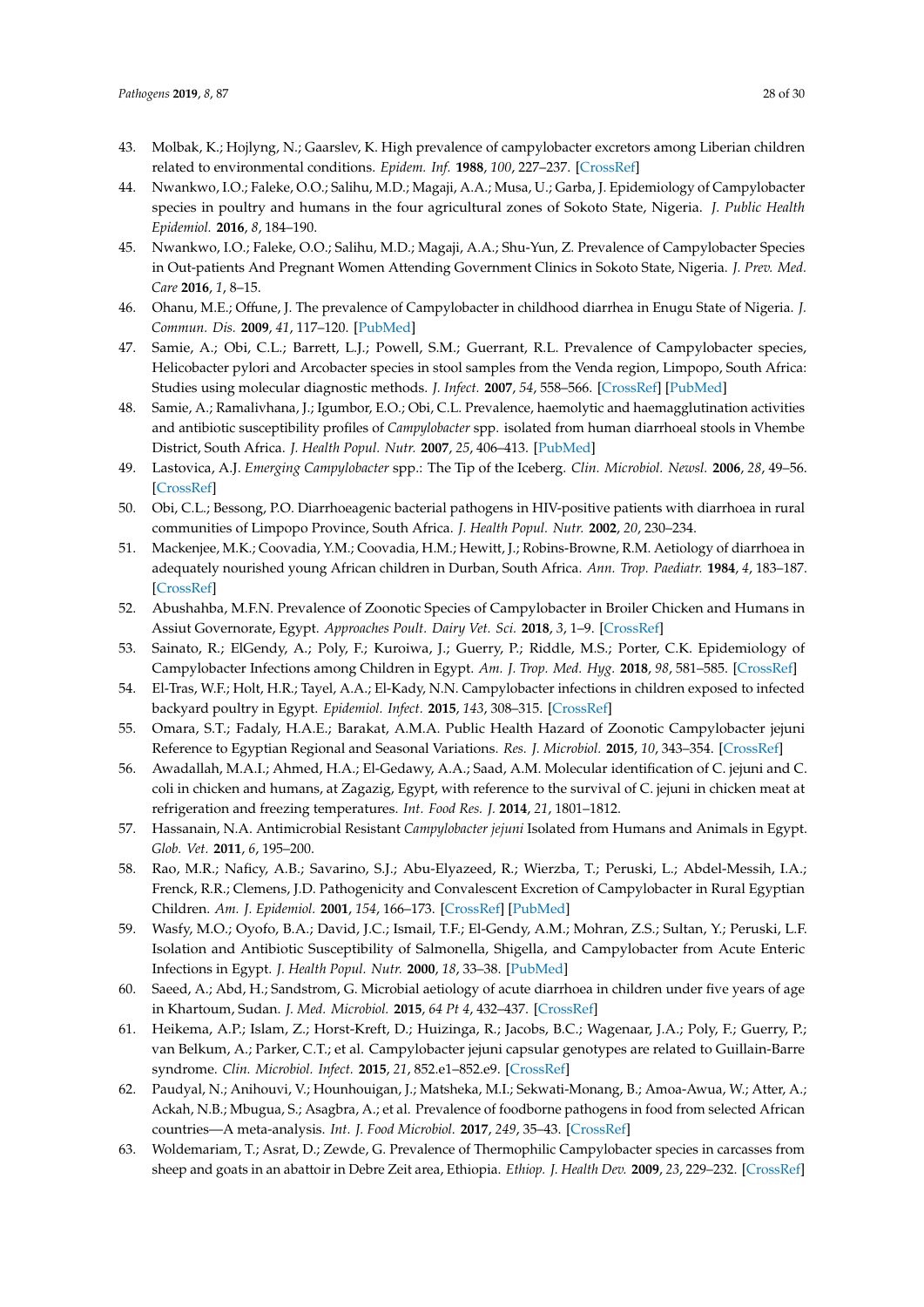- <span id="page-28-18"></span><span id="page-28-8"></span><span id="page-28-7"></span><span id="page-28-6"></span><span id="page-28-5"></span><span id="page-28-4"></span><span id="page-28-3"></span><span id="page-28-2"></span><span id="page-28-1"></span><span id="page-28-0"></span>64. Osano, O.; Arimi, S.M. Retail Poultry and Beef as Sources of *Campylobacter jejuni*. *East Afr. Med. J.* **1999**, *76*, 141–143.
- <span id="page-28-19"></span><span id="page-28-9"></span>65. Kashoma, I.P.; Kassem, I.I.; John, J.; Kessy, B.M.; Gebreyes, W.; Kazwala, R.R.; Rajashekara, G. Prevalence and Antimicrobial Resistance of Campylobacter Isolated from Dressed Beef Carcasses and Raw Milk in Tanzania. *Microb. Drug Resist.* **2016**, *22*, 40–52. [\[CrossRef\]](http://dx.doi.org/10.1089/mdr.2015.0079) [\[PubMed\]](http://www.ncbi.nlm.nih.gov/pubmed/26153978)
- <span id="page-28-35"></span><span id="page-28-10"></span>66. Nonga, H.E.; Muhairwa, A.P. Prevalence and antibiotic susceptibility of thermophilic Campylobacter isolates from free range domestic duck (Cairina moschata) in Morogoro municipality, Tanzania. *Trop. Anim. Health Prod.* **2010**, *42*, 165–172. [\[CrossRef\]](http://dx.doi.org/10.1007/s11250-009-9401-0) [\[PubMed\]](http://www.ncbi.nlm.nih.gov/pubmed/19562499)
- <span id="page-28-20"></span><span id="page-28-11"></span>67. Nonga, H.E.; Sells, P.; Karimuribo, E.D. Occurrences of thermophilic Campylobacter in cattle slaughtered at Morogoro municipal abattoir, Tanzania. *Trop. Anim. Health Prod.* **2010**, *42*, 73–78. [\[CrossRef\]](http://dx.doi.org/10.1007/s11250-009-9387-7)
- <span id="page-28-21"></span><span id="page-28-12"></span>68. Nzouankeu, A.; Ngandjio, A.; Ejenguele, G.; Njine, T.; Wouafo, M.N. Multiple contaminations of chickens with Campylobacter, Escherichia coli and Salmonella in Yaounde (Cameroon). *J. Infect. Dev. Ctries.* **2010**, *4*, 583–586. [\[PubMed\]](http://www.ncbi.nlm.nih.gov/pubmed/21045373)
- <span id="page-28-22"></span><span id="page-28-13"></span>69. Mpalang, R.K.; Boreux, R.; Melin, P.; Akir Ni Bitiang, K.; Daube, G.; De Mol, P. Prevalence of Campylobacter among goats and retail goat meat in Congo. *J. Infect. Dev. Ctries.* **2014**, *8*, 168–175. [\[CrossRef\]](http://dx.doi.org/10.3855/jidc.3199) [\[PubMed\]](http://www.ncbi.nlm.nih.gov/pubmed/24518626)
- <span id="page-28-23"></span><span id="page-28-14"></span>70. Kagambèga, A.; Thibodeau, A.; Trinetta, V.; Soro, D.K.; Sama, F.N.; Bako, É.; Bouda, C.S.; Wereme N'Diaye, A.; Fravalo, P.; Barro, N. *Salmonella* spp. and *Campylobacter* spp. in poultry feces and carcasses in Ouagadougou, Burkina Faso. *Food Sci. Nutr.* **2018**, *6*, 1601–1606. [\[CrossRef\]](http://dx.doi.org/10.1002/fsn3.725) [\[PubMed\]](http://www.ncbi.nlm.nih.gov/pubmed/30258603)
- <span id="page-28-15"></span>71. Karikari, A.B.; Obiri-Danso, K.; Frimpong, E.H.; Krogfelt, K.A. Multidrug resistant *Campylobacter* in faecal and carcasses of commercially produced poultry. *Afr. J. Microbiol. Res.* **2017**, *11*, 271–277.
- <span id="page-28-16"></span>72. Karikari, A.B.; Obiri-Danso, K.; Frimpong, E.H.; Krogfelt, K.A. Antibiotic Resistance of Campylobacter Recovered from Faeces and Carcasses of Healthy Livestock. *BioMed Res. Int.* **2017**, *2017*, 4091856. [\[CrossRef\]](http://dx.doi.org/10.1155/2017/4091856)
- <span id="page-28-24"></span><span id="page-28-17"></span>73. Salihu, M.D.; Junaidu, A.U.; Magaji, A.A.; Rabiu, Z.M. Study of *Campylobacter* in Raw Cow Milk in Sokoto State, Nigeria. *Br. J. Dairy Sci.* **2010**, *1*, 1–5.
- <span id="page-28-25"></span>74. Salihu, M.D.; Junaidu, A.U.; Magaji, A.A.; Abubakar, M.B.; Adamu, A.Y.; Yakubu, A.S. Prevalence of Campylobacter in poultry meat in Sokoto, Northwestern Nigeria. *J. Public Health Epidemiol.* **2009**, *1*, 041–045.
- <span id="page-28-26"></span>75. Cardinale, E.; Perrier Gros-Claude, J.D.; Tall, F.; Cissé, M.; Guèye, E.F.; Salvat, G. Prevalence of Salmonella and Campylobacter in Retail Chicken Carcasses in Senegal. *Rev. d'élevage Méd. Vét. Pays Trop.* **2003**, *56*, 13–16.
- <span id="page-28-27"></span>76. van Nierop, W.; Duse, A.G.; Marais, E.; Aithma, N.; Thothobolo, N.; Kassel, M.; Stewart, R.; Potgieter, A.; Fernandes, B.; Galpin, J.S.; et al. Contamination of chicken carcasses in Gauteng, South Africa, by Salmonella, Listeria monocytogenes and Campylobacter. *Int. J. Food Microbiol.* **2005**, *99*, 1–6. [\[CrossRef\]](http://dx.doi.org/10.1016/j.ijfoodmicro.2004.06.009)
- <span id="page-28-28"></span>77. Bouhamed, R.; Bouayad, L.; Messad, S.; Zenia, S.; Naim, M.; Hamdi, T.-M. Sources of contamination, prevalence, and antimicrobial resistance of thermophilic Campylobacter isolated from turkeys. *Vet. World* **2018**, *11*, 1074–1081. [\[CrossRef\]](http://dx.doi.org/10.14202/vetworld.2018.1074-1081) [\[PubMed\]](http://www.ncbi.nlm.nih.gov/pubmed/30250366)
- <span id="page-28-29"></span>78. Laidouci, A.A.H.; Mouffok, F.; Hellal, A. Detection of Campylobacter in poultry in Algeria: Antibacterial profile determination. *Rev. Méd. Vét.* **2013**, *164*, 307–311.
- <span id="page-28-30"></span>79. El-Zamkan, M.A.; Hameed, K.G. Prevalence of Campylobacter jejuni and Campylobacter coli in raw milk and some dairy products. *Vet. World* **2016**, *9*, 1147–1151. [\[CrossRef\]](http://dx.doi.org/10.14202/vetworld.2016.1147-1151) [\[PubMed\]](http://www.ncbi.nlm.nih.gov/pubmed/27847427)
- <span id="page-28-31"></span>80. El-Sharoud, W.M. Prevalence and survival of Campylobacter in Egyptian dairy products. *Food Res. Int.* **2009**, *42*, 622–626. [\[CrossRef\]](http://dx.doi.org/10.1016/j.foodres.2009.01.009)
- <span id="page-28-32"></span>81. Jouahri, M.; Asehraou, A.; Karib, H.; Hakkou, A.; Touhami, M. Prevalence and Control of Thermotolerant Campylobacter Species in Raw Poultry Meat in Morocco. *MESO* **2007**, *9*, 262–267.
- <span id="page-28-33"></span>82. Moore, J.E.; Barton, M.D.; Blair, I.S.; Corcoran, D.; Dooley, J.S.; Fanning, S.; Kempf, I.; Lastovica, A.J.; Lowery, C.J.; Matsuda, M.; et al. The epidemiology of antibiotic resistance in Campylobacter. *Microbes Infect.* **2006**, *8*, 1955–1966. [\[CrossRef\]](http://dx.doi.org/10.1016/j.micinf.2005.12.030)
- 83. de Vries, S.P.W.; Vurayai, M.; Holmes, M.; Gupta, S.; Bateman, M.; Goldfarb, D.; Maskell, D.J.; Matsheka, M.I.; Grant, A.J. Phylogenetic analyses and antimicrobial resistance profiles of *Campylobacter* spp. from diarrhoeal patients and chickens in Botswana. *PLoS ONE* **2018**, *13*, e0194481. [\[CrossRef\]](http://dx.doi.org/10.1371/journal.pone.0194481)
- <span id="page-28-34"></span>84. Jonker, A.; Picard, J.A. Antimicrobial susceptibility in thermophilic Campylobacter species isolated from pigs and chickens in South Africa. *J. S. Afr. Vet. Assoc.* **2010**, *81*, 228–236. [\[CrossRef\]](http://dx.doi.org/10.4102/jsava.v81i4.153)